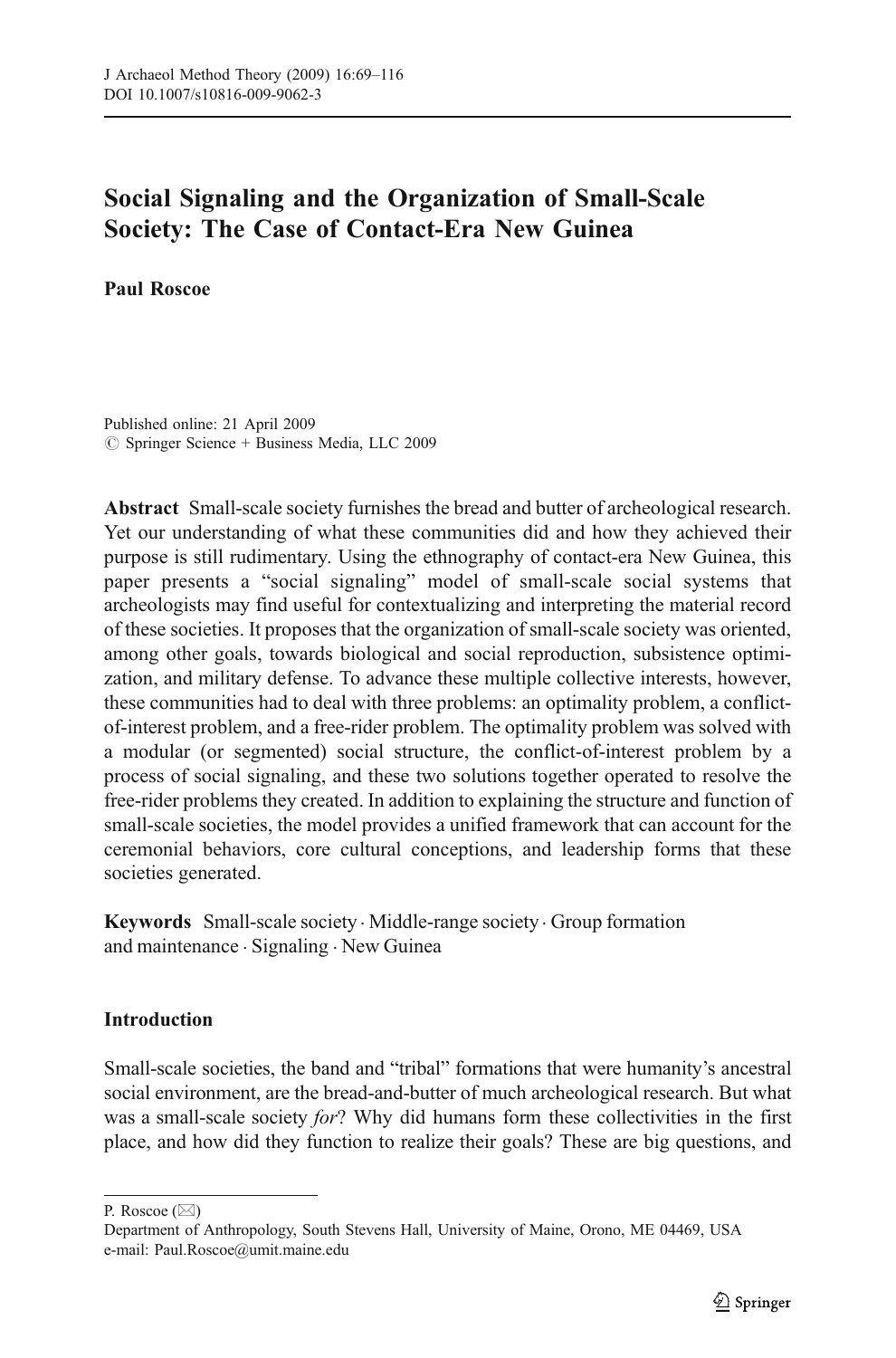from time to time, both anthropological and archeological theorists have been brave enough—the uncharitable might say, foolhardy enough—to try and answer them (e.g., Adams [1975](#page-39-0), pp. 222–228; Bender [1985;](#page-40-0) Braun and Plog [1982](#page-40-0); Johnson [1978,](#page-43-0) [1982a](#page-43-0); Sahlins [1968](#page-46-0); Service [1971](#page-46-0); Smith [1981a;](#page-46-0) see also Feinman and Neitzel [1984\)](#page-41-0). Given how basic and how important they are to the human condition, though, it is surprising that these issues have failed to attract more interest and that our answers are not more advanced. For the most part, small-scale society is treated as a given, a baseline or backdrop for analysis rather than as an object of investigation; explanations, when they are ventured, tend towards adumbrated assertion rather than detailed inquiry.

All the more reason, therefore, to welcome the renewed attack that anthropologists interested in collective action have recently launched on elementary forms of grouping behavior. Arguing primarily from first principles, economic theory, and field experiment, most of this work has focused on the free-rider problem. The promise of collective action is that people can realize goals that they could not—or could not as efficiently—realize alone; the problem lies in getting people to contribute to the public good when to do so would exact a personal cost. Individuals then have an incentive to capitalize on the benefits of collective action without contributing to it, a state of affairs that, left unchecked, would lead to the collapse of cooperation and the prospects of collective benefit. In small groups, inclusive fitness (Hamilton [1964](#page-42-0)) and direct reciprocity (Trivers [1971\)](#page-47-0) may be sufficient to resolve the problem. It is less obvious, though, how it gets resolved in groups larger than the compass of genetic relatedness and the scale of human accounting capacities (e.g., Boyd and Richerson [1988\)](#page-40-0). Mechanisms based on costly signaling (e.g., Gintis et al. [2001;](#page-42-0) Smith and Bliege Bird [2005](#page-46-0)), reputation (e.g., Panchanathan and Boyd [2004\)](#page-44-0), and/or sanctioning (e.g., Henrich and Boyd [2001;](#page-42-0) Henrich et al. [2006\)](#page-42-0) have all recently been suggested, and various processes also have been advanced to explain how and why cooperation emerges and spreads: the forces of natural selection (Hamilton [1964\)](#page-42-0); rational action that envisions the long-term benefits of cooperation (e.g., Harsanyi and Selton [1988](#page-42-0)); the greater resilience of cooperation in the face of the stochasticity inherent in interaction  $(e.g., Young 1998)$  $(e.g., Young 1998)$  $(e.g., Young 1998)$ ; and/or the action of intergroup competition (e.g., Boyd and Richerson [2002](#page-40-0)). (For a succinct summary, see Henrich [2006\)](#page-42-0).

These analyses are important, but there remain two further challenges to collective action that have been rather overlooked. The first is an optimality problem. Collective action in the public good is commonly referred to as "prosocial behavior," but this is an unfortunate term in that it represents as a single behavior what are actually different actions—including "sharing, comforting, helping, rescuing, or defending" (Gurven and Winking [2008](#page-42-0), p.179). This is a problem because different kinds of collective benefit are most efficiently served by different forms of collective action and usually also by different sizes of social group. As a result, a collectivity that wishes to capitalize on more than one kind of public good simultaneously faces an efficiency problem. Consider the forms and scales of cooperation entailed in achieving reproduction as opposed to defense against predation. The former commonly involves collaborative actions that include sexual and nurturing activity; the latter rests instead on behaviors such as organized surveillance and armed, coordinated combat. If a set of individuals hopes to realize both outcomes efficiently, then for one thing their cooperative actions have to be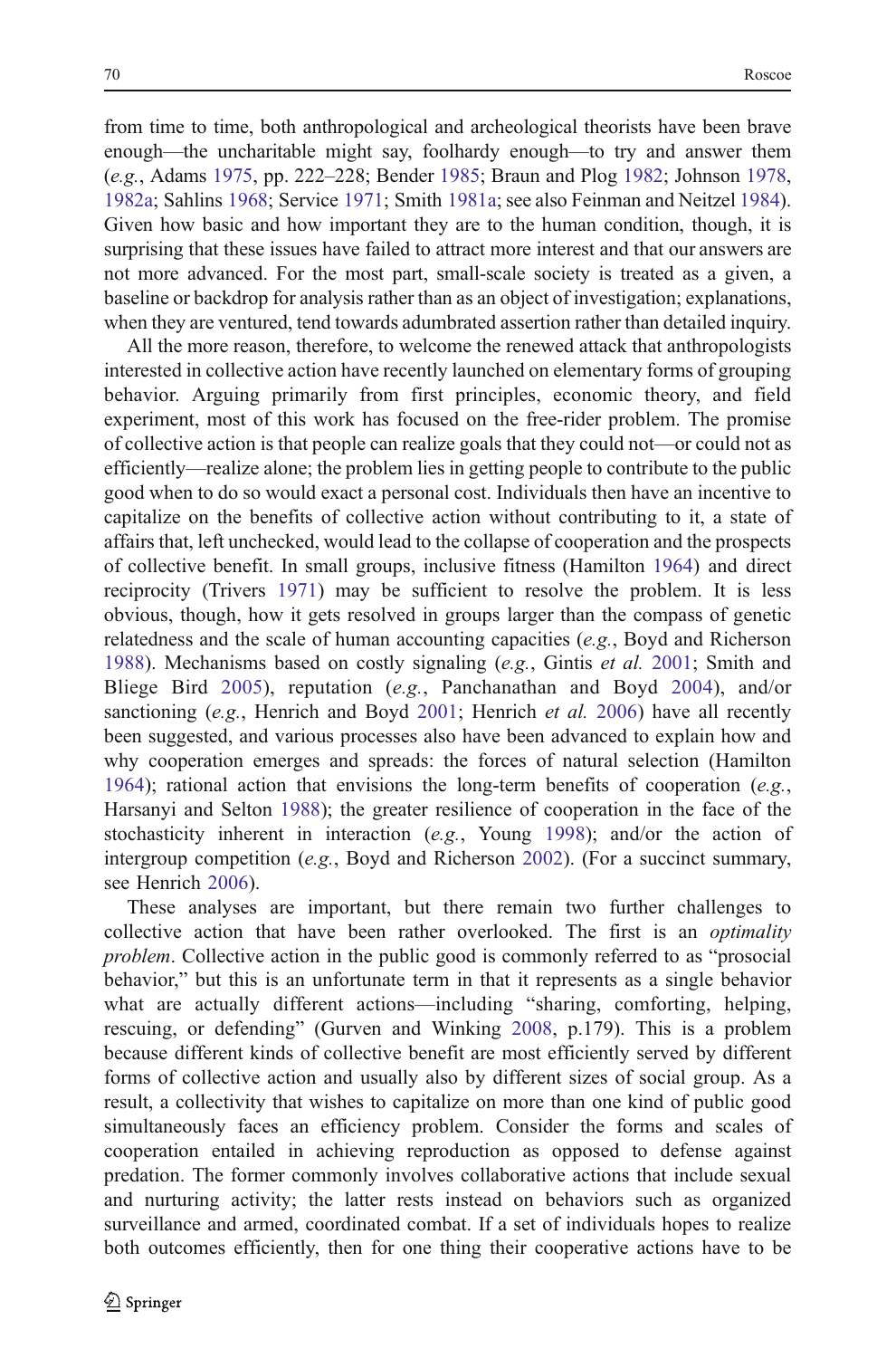scheduled: individuals under attack from human or non-human predators are well advised, for instance, to postpone their sexual activity until the danger has passed. The greater challenge, though, is that different common interests are usually better served by different scales of collaboration. Successful reproduction, for example, requires the cooperation of as few as two individuals; mutual defense is better served by the cooperation of many. Consequently, deploying a single group to fulfill more than one function—a one-size-fits-all grouping—inevitably will incur sacrifices in the efficiency with which each function is served. A single group that seeks to fulfill both reproductive and defensive ends, for instance, inevitably will be larger than the optimal size required for reproduction and/or smaller than that needed for defense.

As Sahlins ([1968,](#page-46-0) pp. 15–20) indicated quite some time ago, and as I shall argue in this paper, there is a straightforward solution to this optimality problem: a "pyramid of social groups" in which "[f]unctions are regulated by levels of organization" (ibid., p.15). In this *modular* social organization (as I shall call it to avoid the implication of hierarchy), different types of collective interest are served by different structural orders of grouping. Thus, several smaller groups, each optimally sized to serve one outcome  $(e.g.,$  reproduction), are nested so that they can simultaneously cooperate as a larger group optimally sized to serve another  $(e.g.,)$ defense). The solution to the optimality problem, in other words, is a segmentary social system of the kind observed in several animal species  $(e.g.,$  Dunbar [1989](#page-41-0)) and most, if not all, human societies, including even the elementary hunter-gatherer band, which is comprised of several family-group segments.

If a modular social order resolves the optimality problem, however, it exacerbates a further challenge to collective action. In addition to the free-rider and optimality problems, individuals seeking to capitalize on group action must also deal with a conflict-of-interest problem. How do people whose other interests may not coincide suppress these differences in order to secure the benefits of collective action? In a modular or segmentary organization, how do individuals with a common interest in securing one outcome  $(e.g.,$  defense) manage their collaboration in the face of conflicting interests with respect to another  $(e.g.,$  reproduction)? How do they ensure that their competing interests vis-à-vis reproduction do not produce the kind of fighting that would erode or explode the collaborative action required to secure their common defense (see also Sahlins [1968,](#page-46-0) p. 17)? In politically centralized states, this conflict of interest problem is managed by the state's claim to monopolize physical violence and its provision of centralized and (ideologically, at least) "neutral" organs of detection, mediation, adjudication, and sanction. But what is to be done in smallscale, politically uncentralized communities that lack centralized organs of social control? In the absence of powerful, third-party institutions to provide "objective" mediation and sanction, how do subgroups devoted to reproduction and groupings dedicated to defense resolve conflicts of interest without recourse to physical violence?

Rather than resort to actual fighting, I shall argue, small-scale societies manage their conflicts of interest through symbolic fighting. As costly signaling theorists have recently pointed out, organisms whose interests may otherwise conflict can nonetheless mutually benefit, under certain circumstances, by honestly communicating to one another their abilities, intentions, or other hidden qualities ( $e.g.,$  Bliege Bird and Smith [2005](#page-40-0); Grafen [1990](#page-42-0); Hawkes [1993;](#page-42-0) Hawkes and Bliege Bird [2002;](#page-42-0)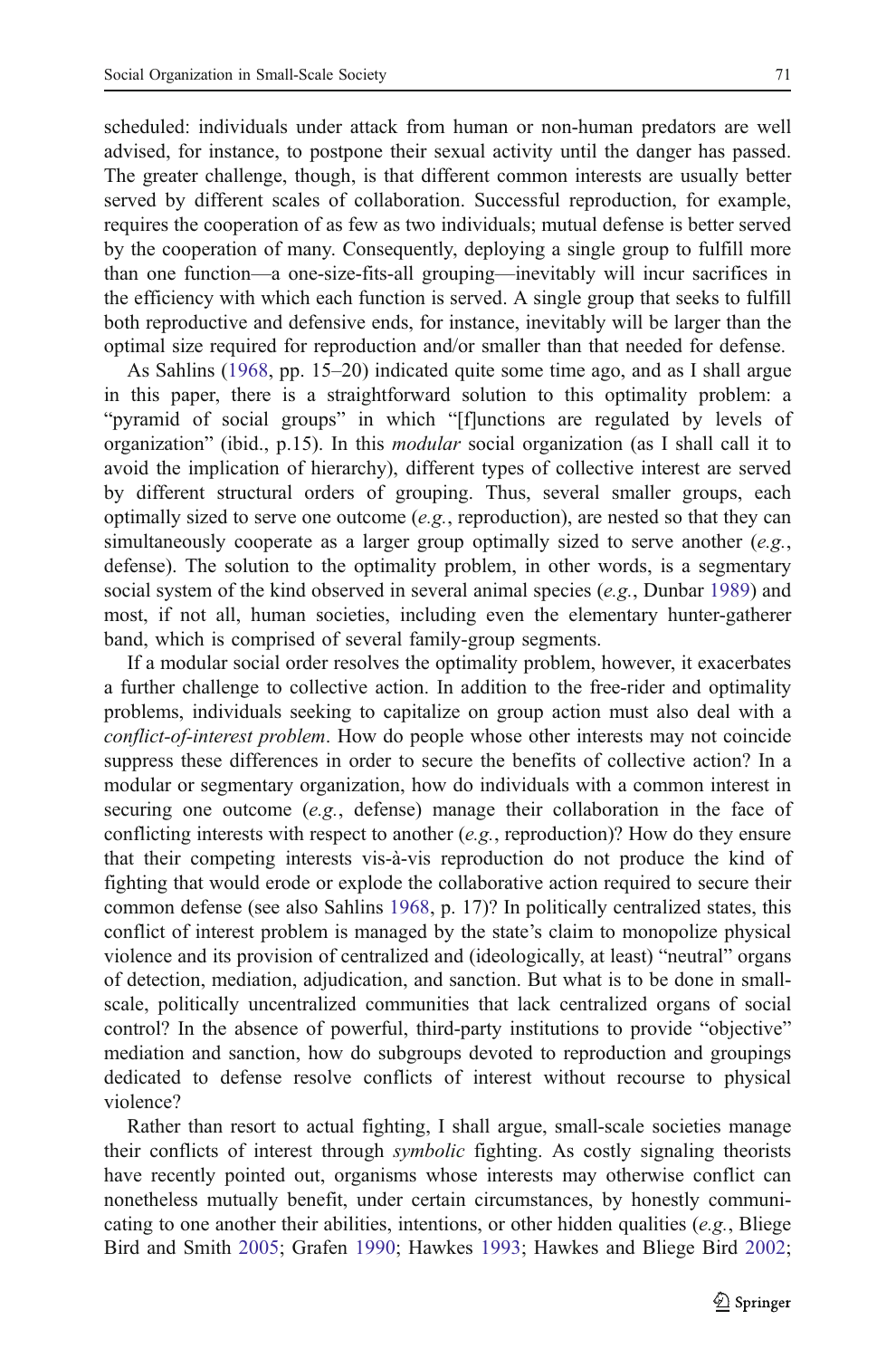Johnstone [1997;](#page-43-0) Smith and Bliege Bird [2005](#page-46-0); Zahavi [1975,](#page-47-0) [1997](#page-47-0)). The "ritualized" fighting exhibited by many animal species provides a case in point. In these fights, conflicts over mates, resources, sanctuaries, and so on are decided not by dangerous fighting but by honest signals of fighting strength such as threat displays  $(e.g.,)$ charging, roaring) or trials of strength (e.g., head butting, tail biting, or pushing contests). Ritualized fighting, in essence, is a low-cost means by which individual competitors of approximately equal fighting strength can assess which of them would win a fight to the death without either of them incurring the catastrophic risks involved in an actual fight to the death (e.g., Archer and Huntingford [1994;](#page-39-0) Clutton-Brock et al. [1979](#page-41-0); Enquist and Leimar [1990](#page-41-0); Jakobsson et al. [1979;](#page-43-0) Maynard Smith and Price [1973](#page-44-0); Parker [1974](#page-45-0)).

As some costly signaling theorists have pointed out, what goes for single organisms and individuals should also apply to social groups. Under certain circumstances, it may be mutually beneficial for small autonomous groups such as families or lineages to manage their conflicts of interest over mates, resources, *etc*. by substituting honest signals of their fighting strength (or social "power") for lethal deployments of it (Boone [1998,](#page-40-0) [2000;](#page-40-0) see also Bliege Bird and Smith [2005,](#page-40-0) pp. 226–228, 235; Boone and Kessler [1999\)](#page-40-0). What I want to emphasize here, however, is that a system in which honest signals of military strength are substituted for actual fighting has a potential far beyond a mutual reduction of the morbid and mortal costs of physical violence between autonomous groups. It is also the key to articulating social organization within these groups. On the one hand, it allows the individuals within a modular social order to manage their conflicts of interest without resorting to physical violence, thereby enabling their collaboration to secure whatever they deem to be their collective interest. On the other, it also allows subgroups within such an order to manage their conflicts without recourse to violence. Thus, subgroups optimally sized to serve one end (e.g., reproduction) can manage their conflicts of interest by signaling (rather than resorting to) their military strength, thereby facilitating their cooperation as a larger group, optimally sized to serve another  $(e.g.,$  defense). In such a system, signaling benefits everyone, even losers, because, in addition to sidestepping the physical costs of dangerous fighting, it secures the benefits of collective action—benefits that could not be realized by individuals or individual subgroups acting alone. To draw attention to this critical *social* property of individual and group displays of military strength, I shall refer to them as *social signaling*.

A system based on social signaling has one further critical social property: it contains its own solution to the free-rider problems it creates. In such a system, the rewards that flow from a subgroup's or a group's military strength are distributed in proportion to an individual's or subgroup's contributions to this strength. Those individuals and subgroups who demonstrate the most commitment to and the greatest capability in defending personnel and/or resources—whether through actual fighting against enemies beyond their community or through displays of military strength oriented towards others within their community—are those who become dominant within their communities and receive privileged access to mates, resources, and other rewards. In other words, the incentive to participate in a social signaling system—both for individuals and for subgroups within a community—is the assurance of receiving in return rewards proportionate to the contributions they have made.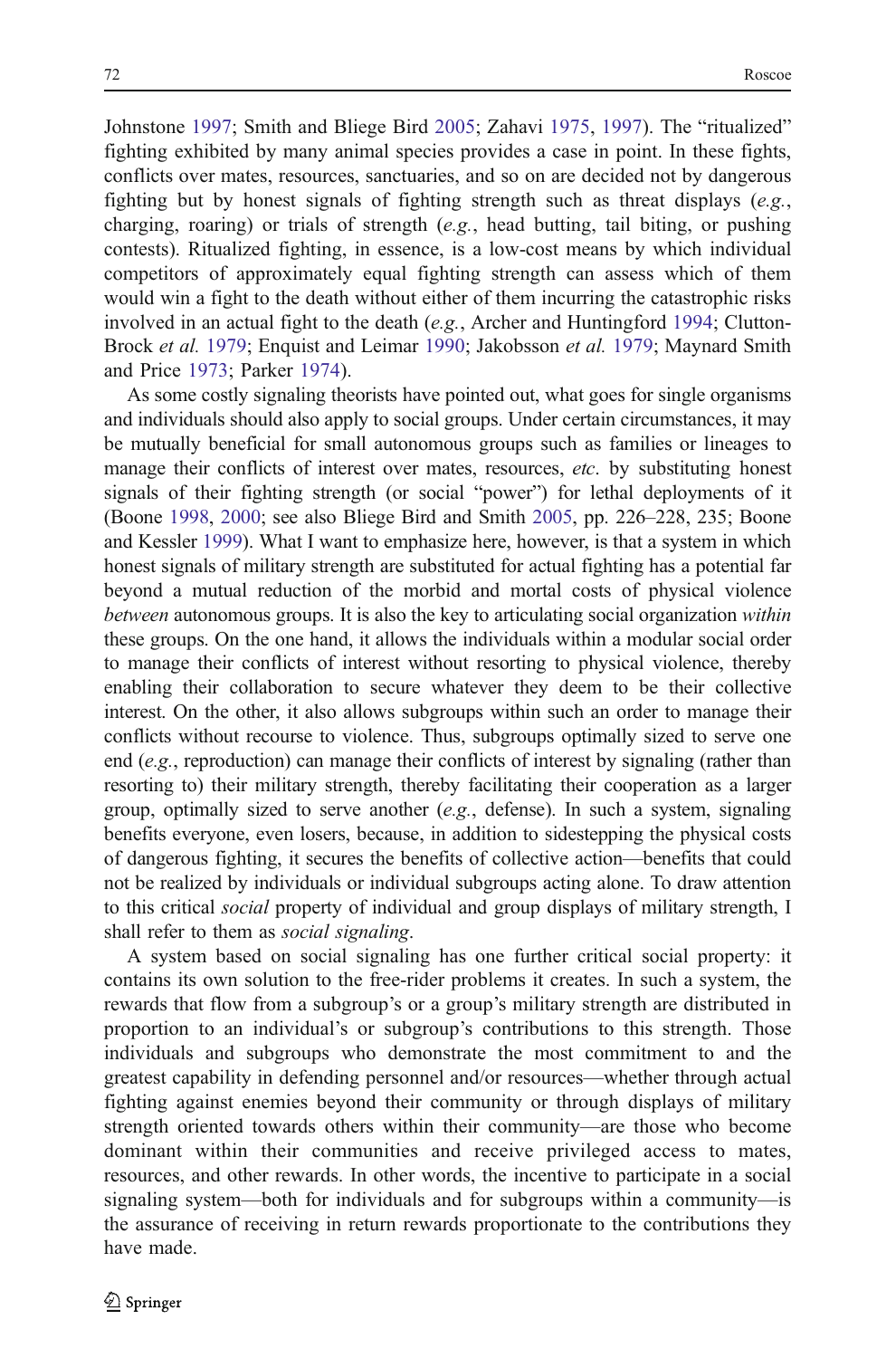<span id="page-4-0"></span>In this paper, I develop and elaborate this social-signaling model of group formation and organization, drawing for illustration and empirical substantiation on the ethnographic record of New Guinea and my own fieldwork among the Yangoru Boiken of the Sepik Basin. The paper divides into three main sections. Following a brief introduction to New Guinea, the first section addresses the structure of New Guinea societies. At contact, New Guinea social systems each typically comprised a set of allied communities that sought to maintain peace among members of the set while warring with other, similar sets nearby (Fig. 1). The individual communities within an allied set (referred to in the literature by terms such as "longhouses," "villages," and "tribes") assumed a nested, segmentary structure in which elementary groups optimally sized to advance biological and social reproduction combined to form larger groups suited to subsistence optimization, which in turn combined to form even larger groups dedicated, among other things, to military security.

The second section of the paper examines social signaling. Although the modular structure of New Guinea societies enabled the simultaneous pursuit of multiple goals by different orders of optimally sized groups, the operation of this structure was chronically threatened by conflicts of interest among allied communities, their component groups, and their individual members. Social signaling was the distinctive mechanism that allowed communities to manage these conflicts of interest. By deploying honest signals of their military strength, the individuals, subgroups, and communities within an allied set were able to establish who would



Fig. 1 Schematic diagram of New Guinea social systems.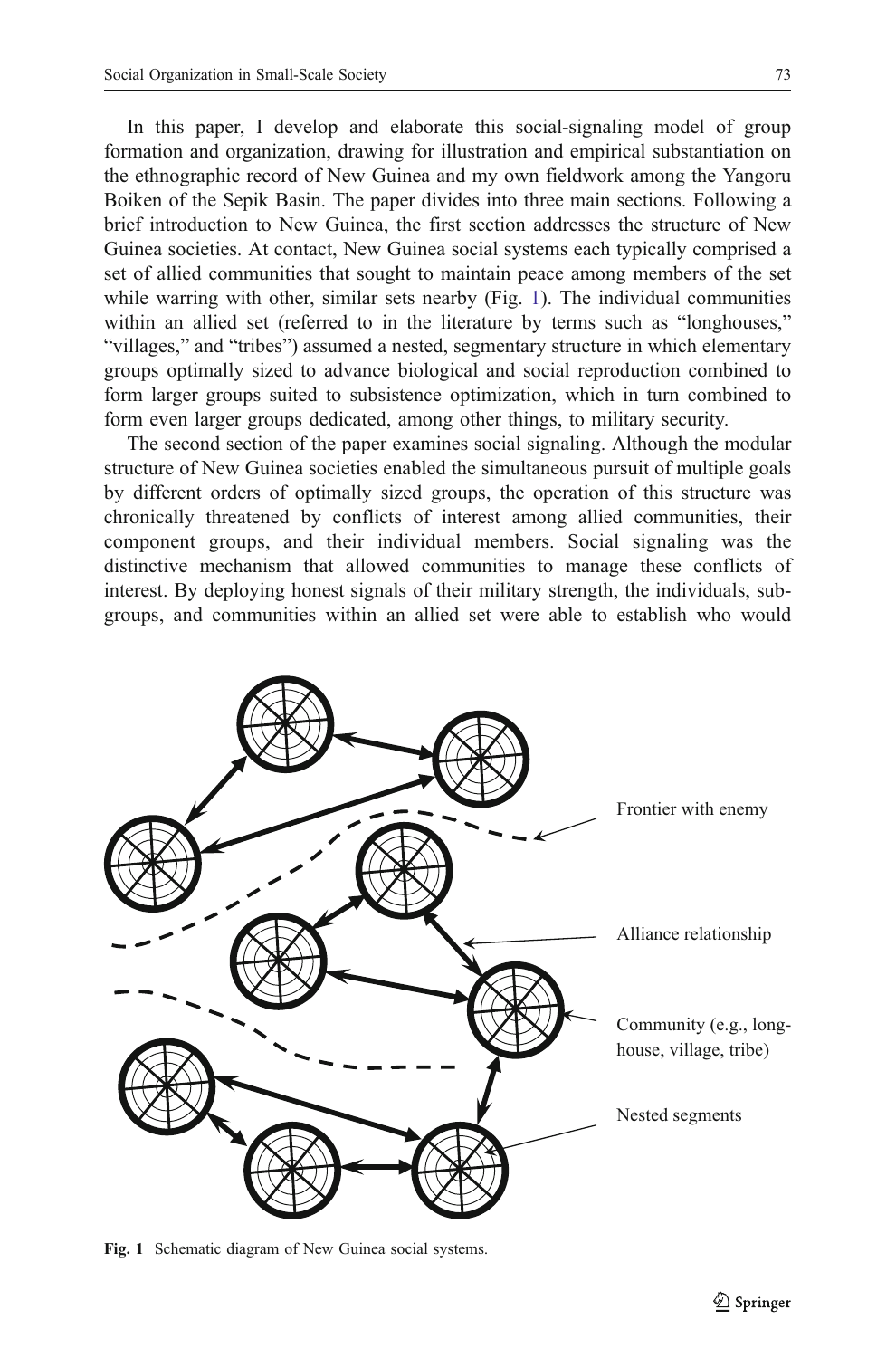prevail in lethal fighting over conflicts of interest without ever having to risk the physical and social costs of actual lethal fighting.

The third section of the paper sketches how social signaling resolved its own freerider problem while simultaneously shaping the nature and form of New Guinea leadership. In conclusion, I briefly consider how this model might inform archeological research, some of the ways in which it might be developed, and its place in understanding the evolution of more complex polities.

#### Reconstructing Contact-Era New Guinea Society

As "The Last Unknown," New Guinea came under ethnographic scrutiny at a propitious moment in anthropological history, providing a sudden abundance of fresh field sites just as the production of anthropologists was booming in the wake of World War II. The result was an ethnographic record unparalleled in the breadth of its documentation of middlerange societies only recently fallen under colonial influence (Roscoe [2000](#page-45-0)). This record is not without its problems. No anthropologist ever made initial contact with the people he or she studied, and only a handful were even present prior to their "pacification." For the most part, therefore, the ethnographic record describes communities that already had been dramatically reshaped by the colonial presence and the suppression of war. To reconstruct New Guinean life-ways in the contact-era—the period between initial engagement with foreign agents and the point at which that contact began significantly to affect social and cultural life—it is therefore crucial to supplement the anthropological record with the numerous, mostly unpublished reports, censuses, and maps produced by those who were present during this era—early explorers, gold prospectors, labor recruiters, missionaries, and patrol officers. These sources commonly lacked anthropological training, but they were privileged to make the first contacts with New Guineans; a number of them subsequently lived for months or even years with local populations, and some even became fluent in their languages.

Accessing and presenting this expanded documentary record can be challenging. There are significant problems in defining a "culture" or "cultural unit" for the purposes of comparison (Gatewood [2000](#page-42-0); Roscoe [2008a](#page-46-0)), but by any definition, New Guinea is home to at least a thousand cultures, and the volume of relevant material is therefore impossible to survey in its entirety (Roscoe [2000](#page-45-0), pp. 80, 81). As a comprise, this paper focuses on four key regions: the Sepik Basin of Papua New Guinea, the southwest coast and the northern interior of Irian Jaya, and the highlands chain that runs down the island's center (Fig. [2](#page-6-0)). These regions embrace about a half of the island's cultures and include a representative spectrum of its environmental, demographic, subsistence, and political diversity. The Sepik, in addition, is home to the Yangoru Boiken, a horticultural people among whom I have conducted over 2 years of fieldwork.

Even with this restricted ethnographic focus, unfortunately, there remains a further problem: how to provide sufficient information to validate the analysis without advancing so much as to render the results unreadable. As a solution, admittedly imperfect, I have chosen to document my principal points with illustrative data from a couple of societies and to relegate the remainder of the evidence to footnote citations.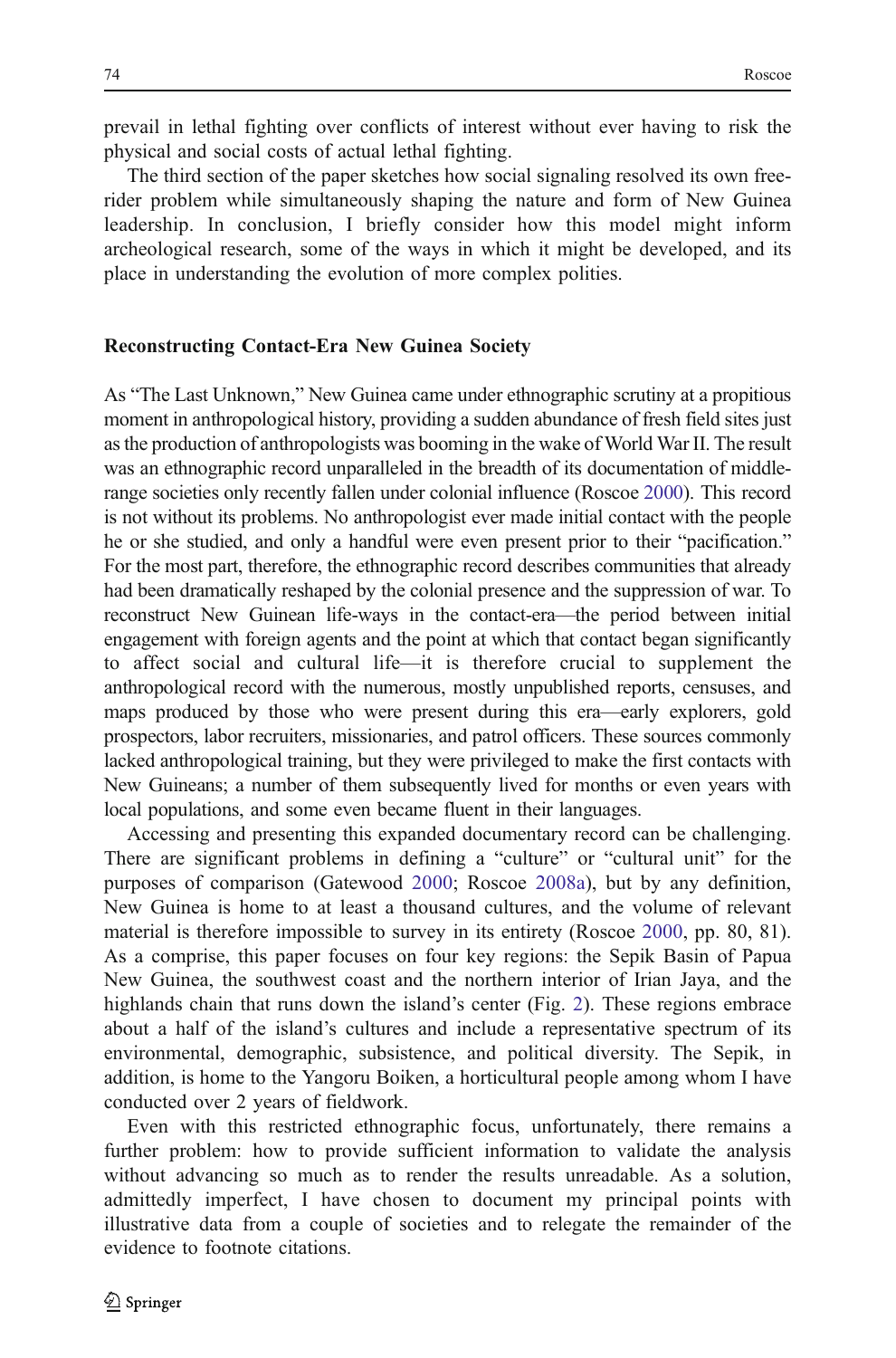<span id="page-6-0"></span>

Fig. 2 Contact-era New Guinea communities.

## The Modular Construction of New Guinea Society

Advancing an argument that has enjoyed considerable influence in archeology (e.g., Adler and Wilshusen [1990;](#page-39-0) Bandy [2004](#page-39-0); Price and Brown [1985;](#page-45-0) Kosse [1990,](#page-43-0) [1994,](#page-43-0) Gregory Johnson [1978,](#page-43-0) [1982a\)](#page-43-0) proposed that the segmentary organization of smallscale society is an adaptation to inherent constraints on the human capacity to process information. In this "scalar-stress" model, humans encounter cognitive difficulties in managing collective action when social networks are expanded to embrace more than about six functional entities (individuals, departments, *etc.*). As its scale increases, therefore, a community adapts by stacking networks of individuals into decision-making hierarchies. Individuals drawn from several lower-level networks are organized as a higher level network that monitors and manages information flow and makes decisions on behalf of those in lower structural levels (Fig. [3](#page-7-0)).

Social organization in New Guinea was very different to that envisaged in the scalar-stress model. Social structure consisted of nested spheres of cooperation rather than a hierarchy of networked individuals (Fig. [3](#page-7-0)). Furthermore, these nested spheres of collective action advanced not one but several goals simultaneously, none of which focused on managing information or decision-making. Unfortunately, the structure and operation of these systems have been rather obscured by the analytical dispositions of those who constructed much of the New Guinea anthropological record. From 1950 until well into the 1970s, Melanesian anthropologists were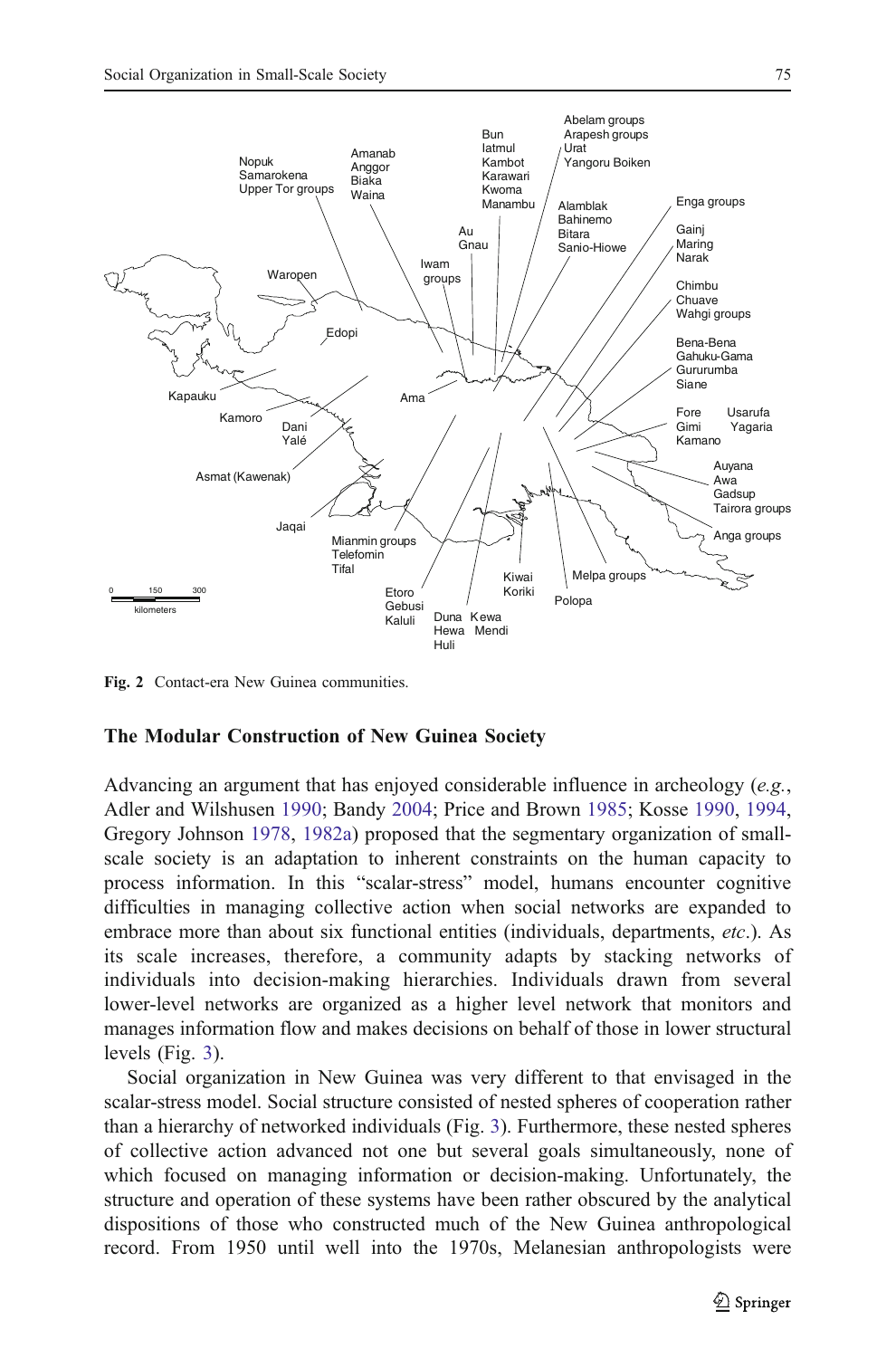<span id="page-7-0"></span>

Modular-construction Model

Fig. 3 Comparison of scalar stress and modular construction models of a community (alliance relations to other communities omitted for clarity).

inclined to take ideological structures as indexing organizational practice. Thus, genealogical branching and the nature of genealogical connections ( $e.g.,$  whether a descent connection was stipulated as opposed to demonstrated) were used to identify the existence of groups such as phratries, tribes, clans, subclans, sub-subclans, lineages, sublineages—even sub-sublineages—regardless of whether such groups had any meaning for local people's lives. The troublesome result was to insert "ghost" groupings into the ethnography of New Guinea society, groups that existed in anthropological minds but had no organizational reality in New Guinea society. Like many other ethnographers, for example, Glick [\(1963](#page-42-0), p. 25) dutifully recorded the existence among the Gimi of "the lineage," "a group of kinsmen sharing known patrilineal ancestry." In contrast to other ethnographers, however, he was scrupulous enough to admit that, in practice, "lineage distinctions are almost entirely submerged. Men very seldom identify themselves by reference to a lineage. Indeed they may explicitly deny the validity of distinctions at this level, even while conceding the existence of lineage names" (ibid., p. 30; see also Clarke [1971](#page-41-0), pp. 27–29; O'Hanlon [1989,](#page-44-0) p. 31; Strathern [1971,](#page-46-0) p. 64).

A second unfortunate consequence of this genealogical focus was to divert inquiry away from what the groups in these structures actually *did* in practice. Even if the tribe, clan, subclan, and so on enjoyed a reality independent of the anthropological mind, few systematic inquiries were made into the contexts that produced their collective action and the interests that it advanced. This avoidance was no doubt exacerbated by an increasingly critical reaction at the time to functionalism: it was difficult to investigate what a group did without also conjuring the toxic term, "function." One need hardly be a functionalist, though, to inquire into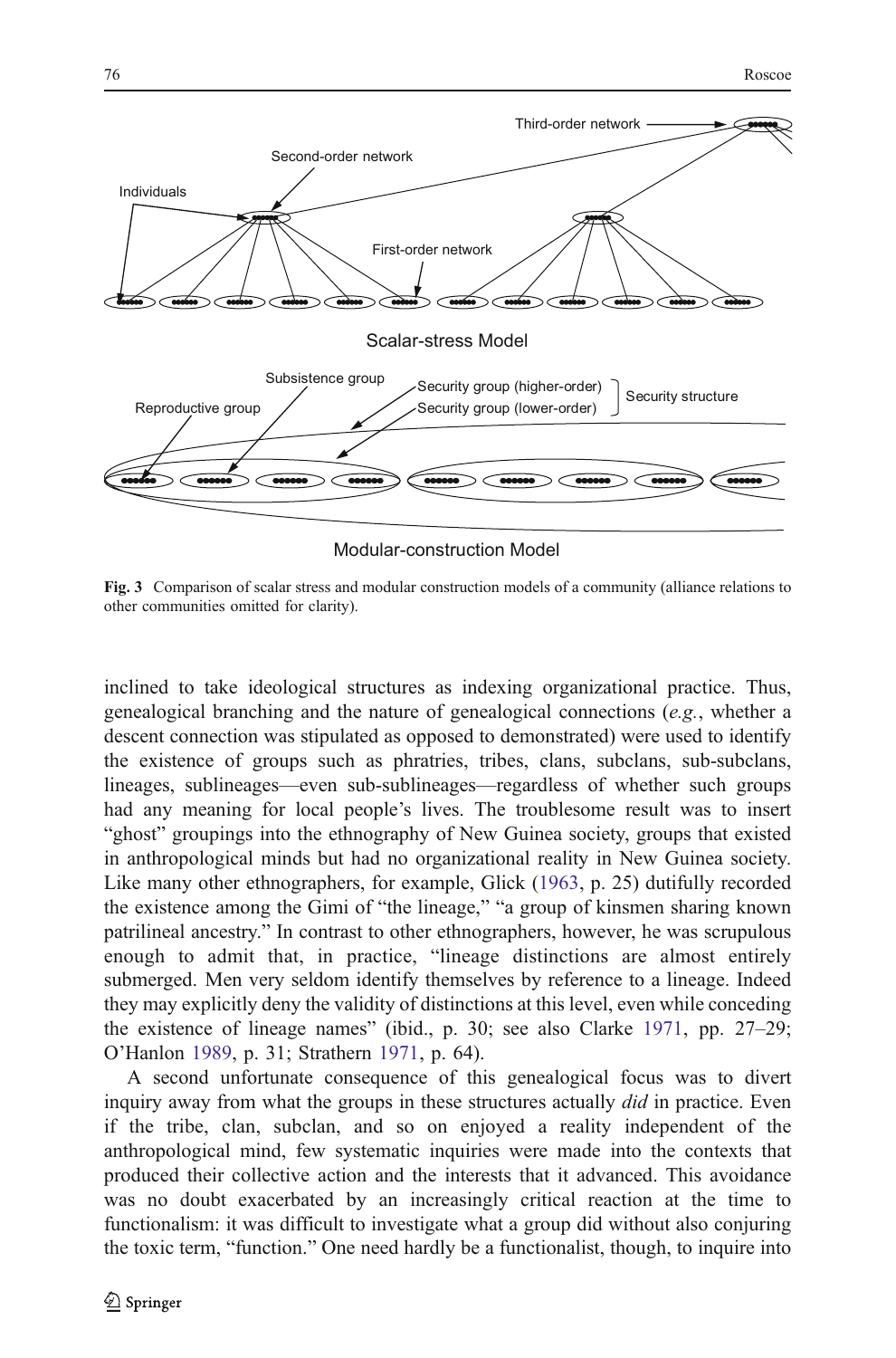the functions of social groupings. It is certainly absurd to assume that a reified "society" or "culture" somehow manipulates humans behind their backs into behavior that advances their material, biopsychological, or social well-being (Vayda [1989\)](#page-47-0). But it is entirely defensible to insist that humans have interests and that they may seek to advance those interests through group action.

Why then did New Guineans form social groups, and what did these groups do? In animal species, Alexander [\(1974](#page-39-0)) has observed that grouping appears to be motivated by one or more of three principal interests (see also Krebs and Davies [1993](#page-43-0), pp. 120– 126; Smith [1981a](#page-46-0)). The first and most obvious is reproduction, the formation of pairand parental bonds to produce, feed, protect, and socialize offspring. The second is economic: collective action may improve the efficiency and/or the stability of resource procurement. The third is defense against predation: multiple pairs of eyes and ears can improve the ability to detect predators; "selfish-herd" effects can dilute the chance of falling prey to a carnivore; the jostling of individuals in a group can confuse a predator; and organized actions such as "mobbing" can drive predators away or even deter them from attacking in the first place. In New Guinea, grouping behavior no doubt advanced a variety of culturally particular interests, but the evidence strongly suggests that, everywhere, it was dedicated in addition to fulfilling these same three concerns: reproduction, subsistence optimization, and defense.

## The Reproductive Group

I am aware of no community in New Guinea that did not exhibit some version of what I shall term *the reproductive group*, a group that endures for about a generation in order to reproduce, socially as well as biologically, the descendant generation. A few diligent and dutiful ethnographers have gone so far as to identify and describe the functioning of this group (e.g., Eyde [1967](#page-41-0), pp. 218, 219), but most simply refer to the presence of a "nuclear family," "family," "domestic unit," or "household," taking its reproductive function as self-evident. Parents and children formed the core of a reproductive group, but typically also it included one or two surviving members of the previous generation—elderly parents or other relatives who might be too old to care fully for themselves but who remained useful as care-givers or as sentinels when others were away. Reproductive groups averaged between about four and seven members.<sup>1</sup> Typically, but not always, these members ate from the same hearth; and often, though again not always, they occupied either a particular dwelling space within a longhouse, a structure to themselves, or both a men's house and a womenand-children's house.

If, as it would seem, the reproductive group was universal in New Guinea, its structural form and patterned relationships nevertheless differed considerably, both within and across communities. The most obvious structural variation was related to polygamy. The vast majority of New Guinea reproductive groups were monogamous, but every community allowed polygyny, albeit on a widely varying scale. At

<sup>&</sup>lt;sup>1</sup> Reproductive group size: Auyana (c. 3.5–4.3 members)—Robbins [\(1982](#page-45-0), p. 248); Awa (7.4 members)— Boyd [\(1975](#page-40-0), p. 149); Dani (Bokondini; c. 5.1 members)—Ploeg [\(1969](#page-45-0), p. 22); Enga (Mae; five members)—Meggitt ([1965,](#page-44-0) p. 20); Enga (Raiapu; 4.5 members)—Waddell ([1972,](#page-47-0) p. 21); Gadsup (5.1 members)—DuToit ([1974,](#page-41-0) p. 293); *Yangoru Boiken* (five to six members)—[Roscoe \(n.d.a\).](#page-45-0)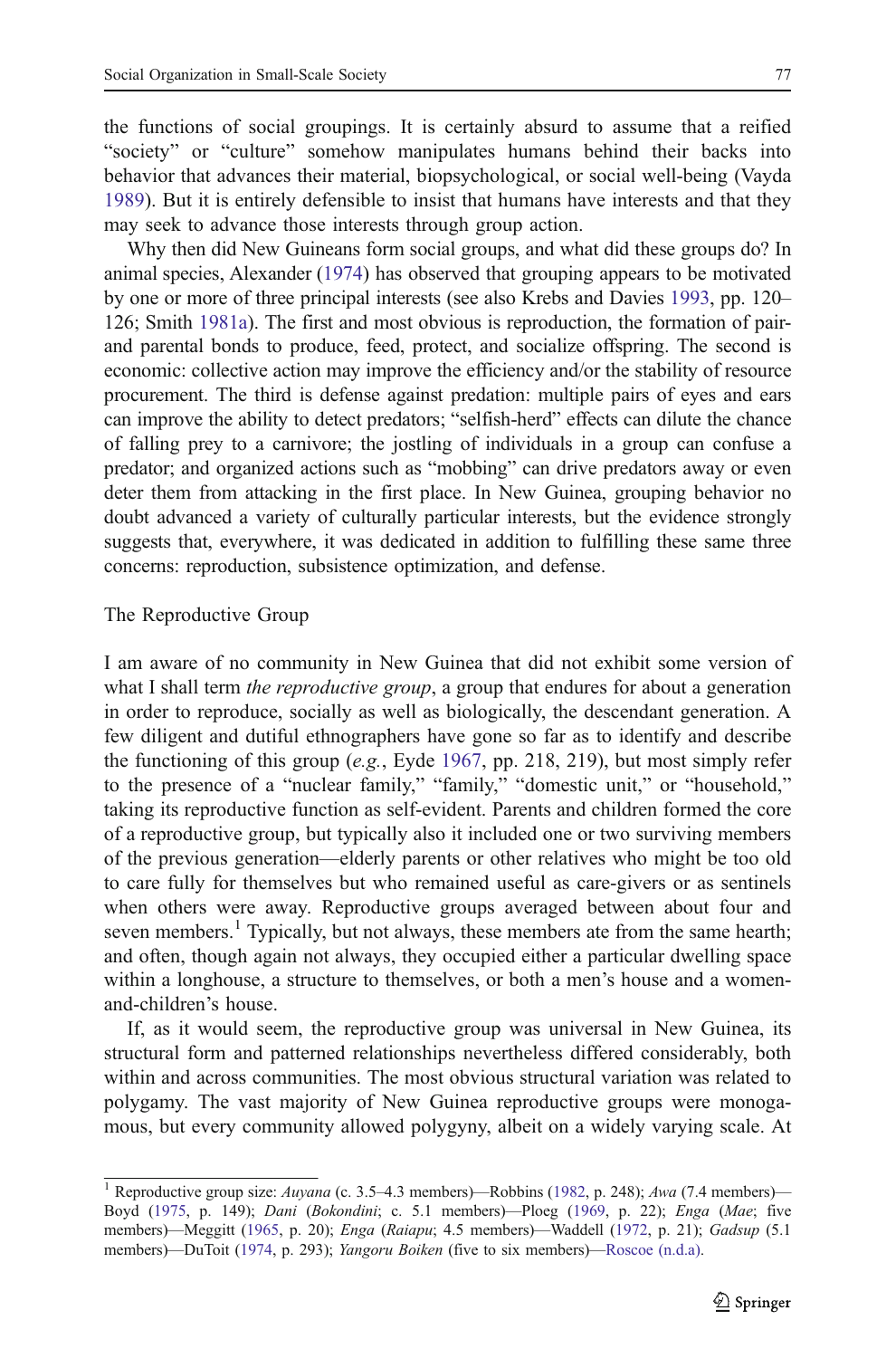one end of the spectrum, a third of marriages in agricultural societies might be polygynous, with big men enjoying as many as ten wives (e.g., Pospisil [1963](#page-45-0), p. 35); at the other end, polygyny characterized no more than about one in 20 marriages in some hunter-foraging communities, with only the rarest husband having even three wives (Townsend [1969,](#page-47-0) p. 86). The principal exceptions to these generalizations appear to have been the Goeammer, Daranto, Waf, and Beeuw of the Upper Tor, where brothers in the *dzjigidzjaarberi*, a subsistence group made up of a "number of nuclear families", reportedly were "allowed (free) sexual intercourse with each other's wives" (Oosterwal [1961](#page-44-0), pp. 200, 202).

There were marked differences also in the degree to which the offspring of a reproductive group were enculturated by social as opposed to biological parents. Although the norm was for parents to raise their biological offspring, it was not uncommon for a non-trivial proportion of children to transfer to other households. These transferences might occur shortly after birth, when a family with too many children gave a newborn to a recently bereaved mother in another, or later in life when, for example, the younger of several brothers might move to an affinal home to inherit the resources of an uncle or in-law without sons.

#### The Subsistence Group

For quite a while, anthropology assumed that the human family was not just a reproductive group but also an economic unit  $(e.g.,$  Murdock [1949,](#page-44-0) pp. 1–12), functioning not only to produce and enculturate but also to provide the material wellbeing for its members. In some environments or in the short run this may be true, and to this extent a reproductive group, though it primarily advances reproductive interests, may function also as a subsistence unit. In the longer term and especially in unfavorable environments, however, it may be difficult for a family to operate as an entirely independent economic unit. Members are occasionally incapacitated by illness, pregnancy, or injury, and from time to time they are obliged to pursue social, political, or religious commitments rather than economic obligations. Acting on its own, moreover, a family is likely to encounter problems procuring large or elusive game, and it may face debilitating stochastic variations in other harvests. As ecological and economic anthropologists have long stressed, however, these problems can be managed by increasing the size of the procurement group. By cooperating with members of other reproductive groups in drives or large-game hunting and then sharing the kill, for example, a reproductive group may increase its net capture rate. By pooling and sharing information and/or harvests, it can also increase the stability of its food supply (e.g., Kelly [1995](#page-43-0), p. 213; Lee and DeVore [1968](#page-44-0), p. 11; Smith [1981a,](#page-46-0) [1987;](#page-46-0) Winterhalder [1986;](#page-47-0) Winterhalder and Smith [2000,](#page-47-0) pp. 58, 59).

In some intensive agricultural communities of the New Guinea highlands, it is possible that the contact-era reproductive group also constituted what I shall call the subsistence group, an enduring group dedicated to optimizing the efficiency and/or the stability of subsistence resource exploitation. In most New Guinea societies, however, the subsistence group incorporated on the order of two to four reproductive groups and about eight to 20 people (Table [I](#page-10-0)). The largest of these subsistence groups were to be found among foragers who combined wild-sago gathering with hunting (Roscoe [2002,](#page-45-0) [2005](#page-46-0)). Among the Sanio-Hiowe of the Sepik, for example,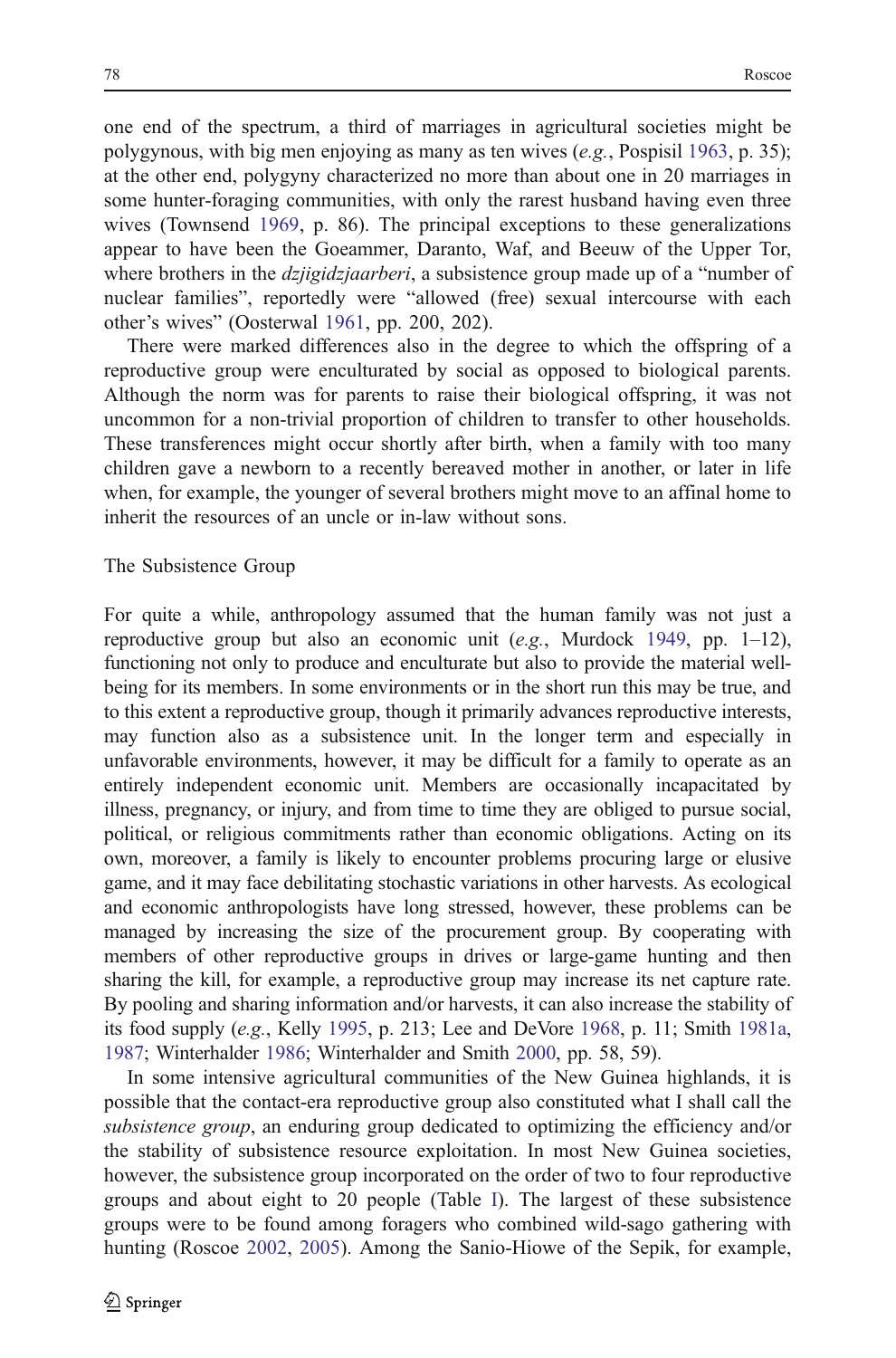| Society          | Subsistence regime                           | Subsistence group                      | Subsistence<br>group: size |
|------------------|----------------------------------------------|----------------------------------------|----------------------------|
| Sanio-Hiowe      | Hunting; sago-gathering                      | Hamlet                                 | $20 - 25$                  |
| Bahinemo         | Hunting; sago-gathering                      | Camp/household                         | $10-18(?)$                 |
| Edopi            | Hunting; sago-gathering                      | Clan longhouse                         | c. 20                      |
| Au               | Hunting; sago-planting; some<br>horticulture | Lineage                                | c. $11-17$                 |
| Gnau             | Hunting; sago-planting; some<br>horticulture | Conjugal families linked<br>by descent | c. 17                      |
| Asmat (Kawenak)  | Fishing; sago-gathering                      | Household                              | $\geq$                     |
| Sepik Iwam       | Fishing; sago-planting                       | Piukin                                 | 15                         |
| Yangoru Boiken   | Pig-rearing; horticulture                    | Lineage or subclan                     | c. $9-10$                  |
| Siane            | Pig-rearing; agriculture                     | Lineage                                | $14 - 17$                  |
| Kapauku          | Pig-rearing; agriculture                     | Household                              | 11                         |
| <b>Highlands</b> | Pig-rearing; agriculture                     | Nuclear family                         | c. $4-7$ (but see text)    |

<span id="page-10-0"></span>Table I Subsistence Group Form and Size by Subsistence Regime

Sources: Asmat (Kawenak)—Eyde [\(1967](#page-41-0), pp. 150, 219, 222, 223); Au—Fountain ([1966,](#page-42-0) pp. 32, 34); Lumi Census Registers; Philsooph [\(1980](#page-45-0), pp. 32, 331); Bahinemo—Dye and Dye [\(1967](#page-41-0), pp. 3, 12); Edopi— Green [\(1986](#page-42-0), p. 70); Kim [\(1997,](#page-43-0) pp. 201, 206); Gnau—Lewis [\(1975,](#page-44-0) pp. 17, 338); Highlands (other)— see text, footnotes 3 cf. 2; Kapauku—Pospisil ([1963,](#page-45-0) pp. 38–40, 59; Sanio-Hiowe—Townsend [\(1978](#page-47-0), p. 33, 2001, pers. com.); Sepik Iwam—Ambunti Census Registers; [Laszlo \(n.d.](#page-44-0), pp. 81–83); Rehburg ([1974,](#page-45-0) pp. 214, 219); Siane—Salisbury [\(1962](#page-46-0), pp. 15, 17); Yangoru Boiken—[Roscoe \(n.d.a\).](#page-45-0) See also: Kamoro—[Pouwer \(n.d.](#page-45-0), pp. 145-147); May-River Iwam—Paulsen ([1992](#page-45-0), pp. 198, 199); Polopa— Anderson ([1985](#page-39-0), pp. 109, 110); Upper Tor groups—Oosterwal ([1961,](#page-44-0) pp. 198–202); Waina—Gell ([1975](#page-42-0), p. 90).

the subsistence group appears to have comprised the (frequently changing) residents of a hill-top hamlet. To be "economically viable," such a hamlet minimally had to have "a man who is an effective hunter and fisherman and a pair of women who are able to work sago (or at least one such woman and a widow who… can accompany her as babysitter and chaperone)" (Townsend [1978,](#page-47-0) p. 33). The hamlet, though, formed a unit for the purposes not just of production but also consumption: food was "shared throughout the hamlet" (ibid.). According to Townsend, hamlets with less than a dozen people were "not continuously viable" (ibid.), and their average size, at contact, was closer to 20–25 people (Townsend 2001, pers. com.).

At the other end of the scale, highland agriculturalists appear, at first blush, to have boasted the smallest subsistence groups in New Guinea. Here, the "basic" or "primary" "economic unit," "the smallest productive and consumptive unit," the "self-sufficient" economic unit was said to be the "nuclear family," "family," or "a woman and her husband"<sup>2</sup>-in other words, the reproductive group. Highland

<sup>&</sup>lt;sup>2</sup> Family as domestic economic unit: Anga (Yagwoia)—Fischer [\(1988](#page-41-0), p. 69); Auyana—Robbins [\(1982](#page-45-0), p. 102); Dani (Bokondini)—Ploeg [\(1969,](#page-45-0) p. 130); Enga (Mae)—Meggitt ([1971](#page-44-0), p. 197); Gadsup—DuToit ([1974,](#page-41-0) p. 279). Some sources designate the unit associated with production and/or consumption of food as a "household" or "domestic unit" rather than as a "family," but to judge from their size these groups are also reproductive groups. Among the Hewa, they average 6.9 people (Steadman [1971](#page-46-0), pp. 126, 217) and, among the Narak, 4.8 people (Cook [1967,](#page-41-0) p. 67).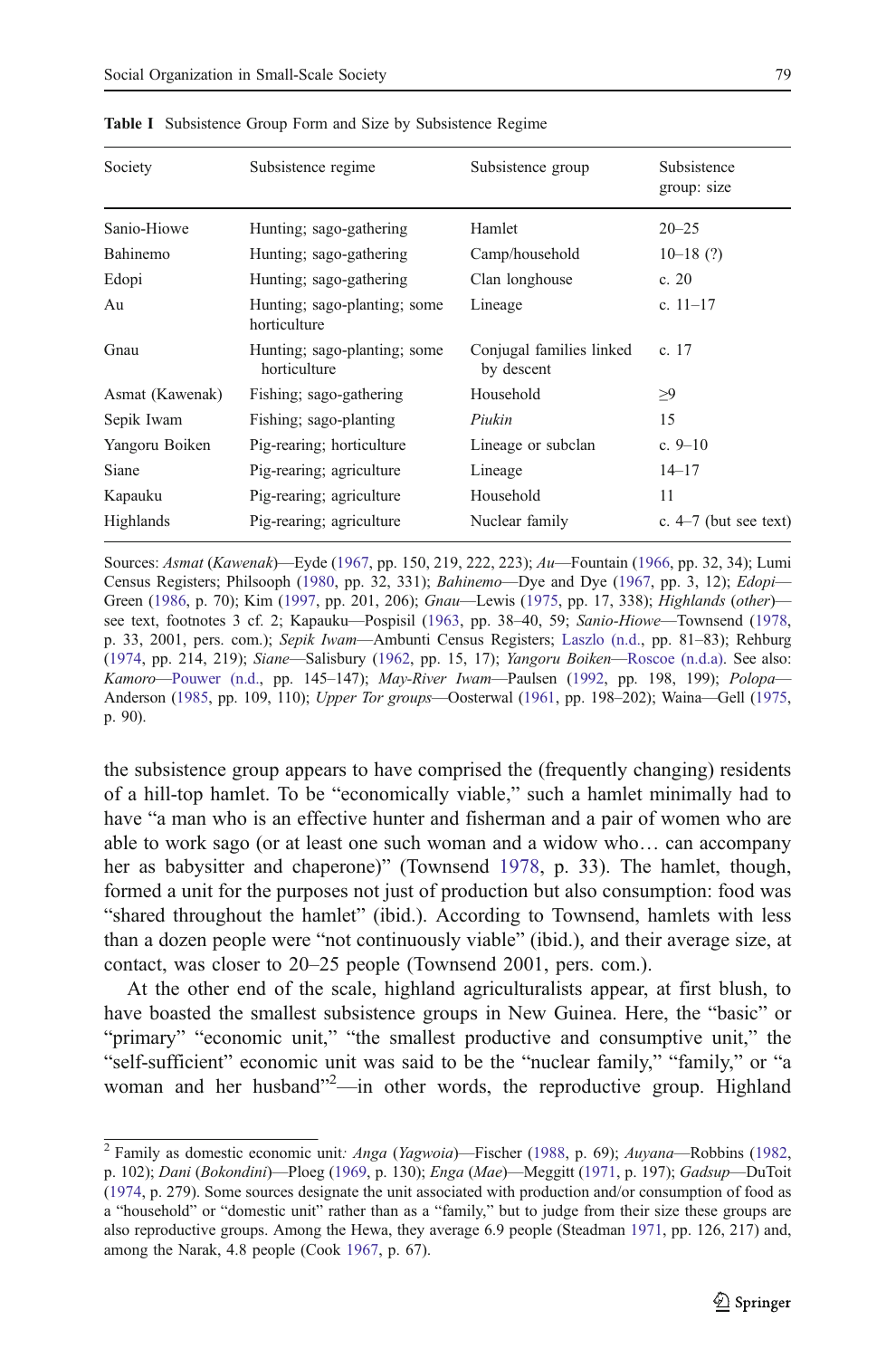societies depended primarily on the sweet potato, a high-yield crop that may have been sufficiently reliable and productive to allow a small unit to exploit it with security. Pospisil's detailed investigation of Kapauku Papuan economics, however, points to another possibility. Like other highlanders, the Kapauku were sweet-potato cultivators, and like other highlanders the reproductive group—a unit of 4.2 members "usually composed of a male… and of his dependants"—was the unit of "agricultural production" (Pospisil [1963](#page-45-0), pp. 39, 40; see also Meggitt [1971](#page-44-0), p. 197; Robbins [1982](#page-45-0), p. 102; Waddell [1972,](#page-47-0) p. 20). Pospisil found, however, that the "organization of consumption" involved a considerably larger group—"the household" (ibid., p. 40)—a unit that averaged some 11.3 members who, "in order to assure a steady and balanced diet for all," were supposed to "help each other in work, extend to each other needed credit, and *share all the food they produce*" (ibid., p. 39, emphasis added). What this suggests is that some highland ethnographers may have mistakenly identified the family-sized *production* unit as "the" economic unit, failing to notice the existence of a larger, consumption group devoted to stabilizing the outputs of several production units.

In a contribution with which many archeologists will sympathize, Braun and Plog [\(1982](#page-40-0); also Plog and Braun [1984\)](#page-45-0) proposed that "tribal" social organization could be explained in terms of environmental unpredictability. Tribal structures, they suggested, are hierarchically arranged "response mechanisms" in which smaller networks within the structure respond to limited, relatively brief environmental changes, with larger, higher-level networks activating as these perturbations become more serious. We lack the kind of diachronic data necessary to test these claims for New Guinea, but since subsistence groups were oriented to managing and stabilizing subsistence procurement, it is certainly plausible that they were adapted also to managing the effects of environmental perturbations on subsistence production. As Table [I](#page-10-0) reveals, though, the mean size of these groupings was small—nowhere greater than 25 people—and, in most societies, far smaller than overall community size. It is possible that some New Guinea societies contained larger groupings dedicated to optimizing material concerns other than subsistence: a number of sources indicate, for example, that lineages and subclans cooperated in housebuilding, though it is difficult to be certain whether this activity was causal or epiphenomenal to their existence. Even so, these house-building groups—if they existed—were rarely more than 125 people, and, as with the subsistence group, often smaller than the span of the total organizations of which they were part. In sum, it is difficult to account for New Guinea macrosociology solely in terms of environmental or material risk. What we find instead is that the largest organizations in New Guinea society—the entities referred to in the literature as clans, men's housegroups, villages, and tribes—were dedicated not to material well-being but to security, to defensive concerns about military attack.

The Security Group

Several decades ago, the structure and organization of New Guinea communities briefly recruited the attention of social anthropologists to a puzzling discrepancy between the neatly structured political systems reported from African societies such as the Nuer, Tallensi, and Tiv and the far less tidy, "loosely" structured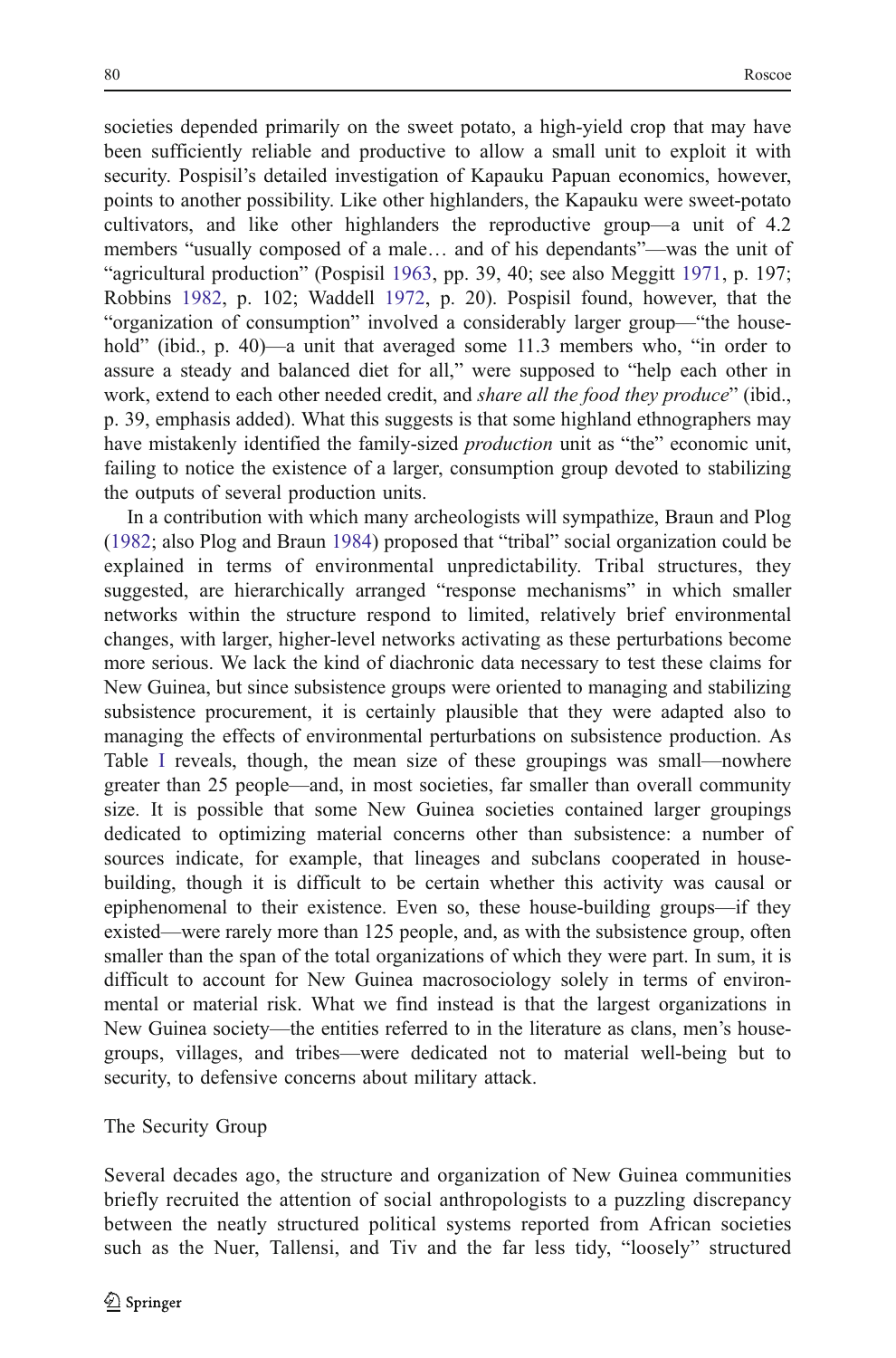systems that early fieldworkers were encountering in highland New Guinea  $(e.g.,)$ Barnes [1962;](#page-39-0) Langness [1964a;](#page-43-0) Lepervanche [1967](#page-44-0)). In the course of this debate, it was occasionally remarked that the "looseness" in New Guinea systems might somehow be linked to the intensity of their warfare (Barnes [1962\)](#page-39-0). Indeed, Langness went so far as to suggest that warfare was likely "one of the most critical variables in any understanding of New Guinea social structure" (Langness [1964a,](#page-43-0) pp. 173, 174).

The idea that war has somehow shaped human grouping behavior is a longstanding—albeit poorly theorized—theme in archeology and social anthropology. It is the biologist, however, Richard Alexander, who has been its most persistent proponent. Under established social and ecological theory, Alexander [\(1979](#page-39-0), pp. 221–223, [1987](#page-39-0), p. 79) observes that it is difficult to account for the scale that human social formations have assumed in recent history. These organizations complex chiefdoms, archaic and nation states—are larger by far than anything needed for reproduction or cooperative hunting. From an evolutionary point of view, furthermore, they would seem to be deleterious because they increase competition for mates and resources and elevate the transmission of parasites and infectious diseases. Given these problems, Alexander argues that only one factor is capable of explaining the emergence of such large communities: warfare. By making humans their own predator and prey, "their own principal 'hostile force of nature'" (Alexander [1987,](#page-39-0) p. 79), warfare has acted as a formidable selective force, precipitating "balance-of-power races" that, among other consequences, have resulted in ever larger social groups. The "necessary and sufficient forces to explain the maintenance of every kind and size of human group above the nuclear family, extant today and throughout all but the earliest portions of human history, were (a) war, or intergroup competition and aggression, and (b) the maintenance of balances of power between such groups" (Alexander [1979,](#page-39-0) p. 222).

Alexander's proposition has been echoed both in anthropology and in archeology. Sahlins ([1961,](#page-46-0) [1968](#page-46-0), p. 17), Carneiro [\(1970](#page-41-0)), Service ([1971,](#page-46-0) pp. 100–109), Adams [\(1975](#page-39-0), pp. 226–228), Haas [\(1990](#page-42-0)), Johnson and Earle [\(1987](#page-43-0), pp. 200, 201, 325), and others have all argued that "tribes" are essentially bands that united to better compete and fight against their neighbors (usually over resources). Carneiro ([1970\)](#page-41-0), Service [\(1975](#page-46-0), pp. 299, 300), and many others have proposed that warfare was also influential in generating more complex political forms. Foreshadowing Alexander's balance-of-power races, for example, Webster [\(1975](#page-47-0)) argued that, under certain circumstances, war can have "a kind of 'snowball' effect" in propelling chiefdoms to statehood (see also Giddens [1985,](#page-42-0) pp. 26, 27).

In light of archeology's growing interest in the implications of war for human social affairs (e.g., Arkush and Allen [2006](#page-39-0); Keeley [1996](#page-43-0); LeBlanc [1999\)](#page-44-0), these arguments deserve renewed attention. What needs to clarified, however, is a critical point that they either overlook or misrepresent: do large social groups confer an advantage in offensive warfare, defensive warfare, or both? Alexander's position on the question is ambiguous. In advancing his balance-of-power argument, he seems to take the view that large social groups confer both offensive and defensive advantages in competition for resources. In his earlier work, however, he specified defense (along with reproduction and subsistence optimization) as the motive driving grouping behavior (see above).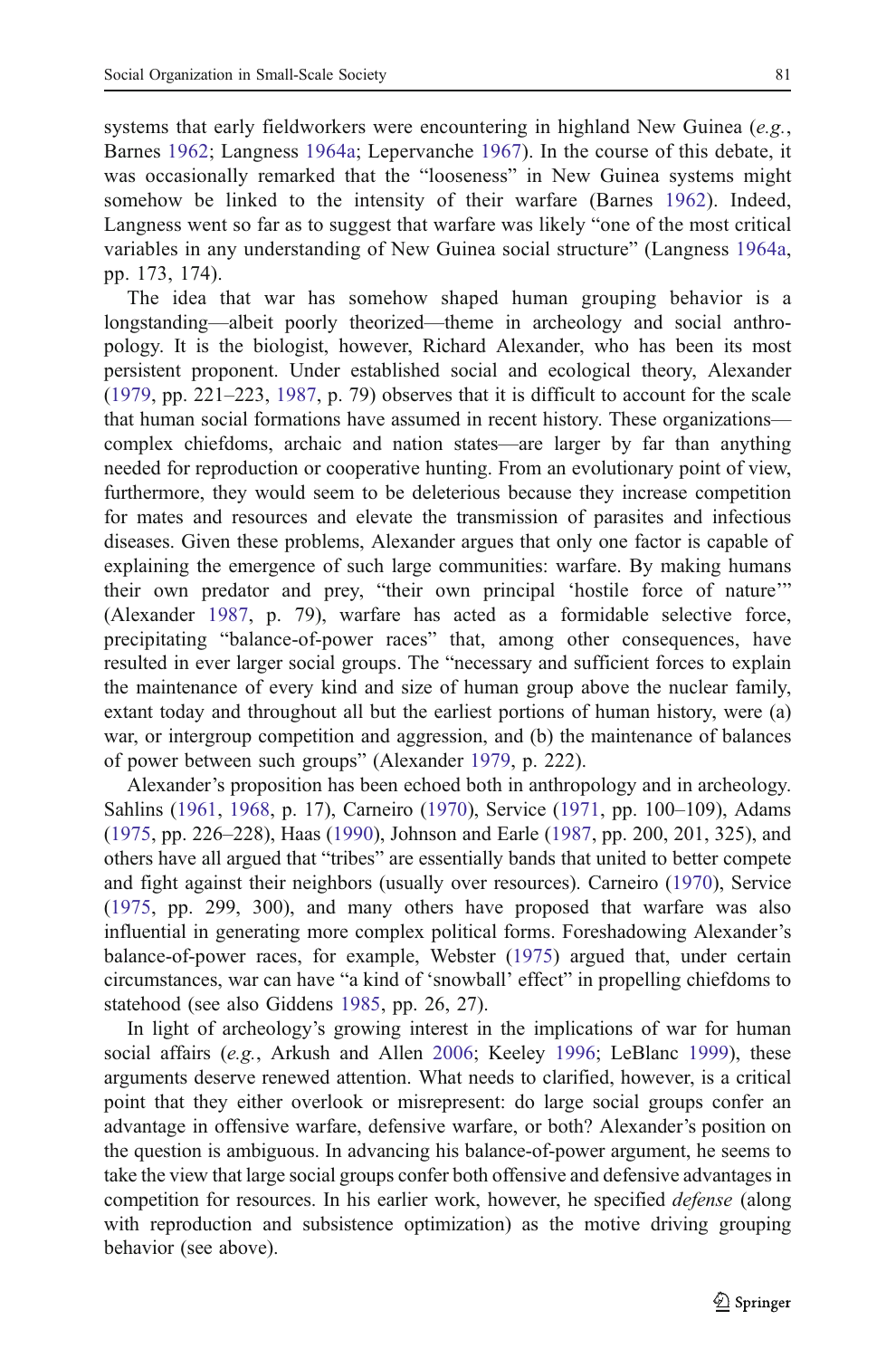It is plausible that large social groups did enhance the ability to launch attacks. If we are to judge from the ethnography of New Guinea, however, this was not the primary interest motivating their formation: the macrostructures of small-scale societies were instituted first and foremost to advance *defensive* capabilities (Roscoe [1996\)](#page-45-0). To document this essential point and elucidate how defensive organization operated in New Guinea, I must first burden the reader with three technical terms: security group, security structure, and alliance. By security group, I shall mean an enduring group  $(e.g., a "clan" or a "village"),$  the primary function of which is to defend against some type of attack  $(e.g., in the case of a claim – to anticipate the$ argument – attack during the day; in the case of a village, attack by night). By security structure, I shall mean a nested structure of two or more types of security group (thus, as I shall argue, a village security structure consisted of two kinds of security group: a village security group, which acted to protect its members against attack during the night; and the several *clan* security groups that together made up the village security group, but acted separately in protecting their members against attack during the day). An alliance is a (politically contingent and fragile) relationship of mutual peace between two security groups or two security structures (e.g., between two village security structures).

Warfare exacted a heavy toll on New Guineans. Its most common forms were treachery and small-scale ambush. On the fringes of the highlands and among canoeborne head-hunters in the lowlands, large-scale raids were also common, sometimes mobilizing more than a hundred warriors in a surprise attack that could all but exterminate its target. In other parts of the highlands, large-scale battles were the norm. Commonly, these ended in stalemate and the negotiation of peace, but occasionally a victorious force was able to push deep into the territory of the vanquished, raping, massacring, firing houses, slaughtering pigs, destroying crops, and putting to flight whoever survived. Analyses of genealogies referencing the pre-contact period, the most reliable source of evidence we have, indicate that between 12% and 35% of a population typically could expect to die in war, with figures in some areas perhaps reaching as high as 50–60% (e.g., Berndt [1971](#page-40-0), pp. 397, 399; [Fortune n.d.](#page-42-0), p. 12; Glasse [1968,](#page-42-0) p. 98; Hayano [1972](#page-42-0), p. 287; Johannes [1976,](#page-43-0) p. 85; Meggitt [1977](#page-44-0), pp. 108–112; Robbins [1982,](#page-45-0) p. 211). Even the supposedly "peaceful" Mountain Arapesh (Mead [1935](#page-44-0)) appears to have sustained a war mortality in excess of 10% (Roscoe [2003](#page-46-0), p. 583).

New Guineans developed an array of protective strategies to ameliorate these dangers. Many settlements were defensively located in swamps or tree-houses, on hilltops, ridges, or poles, or along narrow tributaries leading onto major rivers. Communities commonly fortified themselves with palisades, ditching, booby traps, and chokepoints (Roscoe [2008b\)](#page-46-0), and most were tightly nucleated. The defensive advantages of nucleation are widely recognized, and many observers in New Guinea commented on its value for "shared defence," "safety against attack," "mutual protection," "group security," and so on. $3$  There is an important implication to these observations, however, that has gone largely overlooked: nucleation can serve the purposes of defense only if those who nucleate are also prepared to act as a group,

<sup>&</sup>lt;sup>3</sup> Nucleation and security: e.g., Abelam—Forge ([1972,](#page-41-0) p. 367, [1990](#page-41-0), p. 162; Lea [1964](#page-44-0), p. 160); Amanab— Juillerat [\(1996,](#page-43-0) p. xxi); Bitara—[Bragge](#page-40-0) (n.d., p. 401); Etoro—Kelly ([1977](#page-43-0), p. 136); Gnau—Lewis [\(1975](#page-44-0), p. 19); Iwam (Sepik)—[Laszlo](#page-44-0) (n.d., pp. 76, 79); Kamoro—[Pouwer](#page-45-0) (n.d., p. 97); Upper Tor—Oosterwal ([1961,](#page-44-0) pp. 22, 23, 53).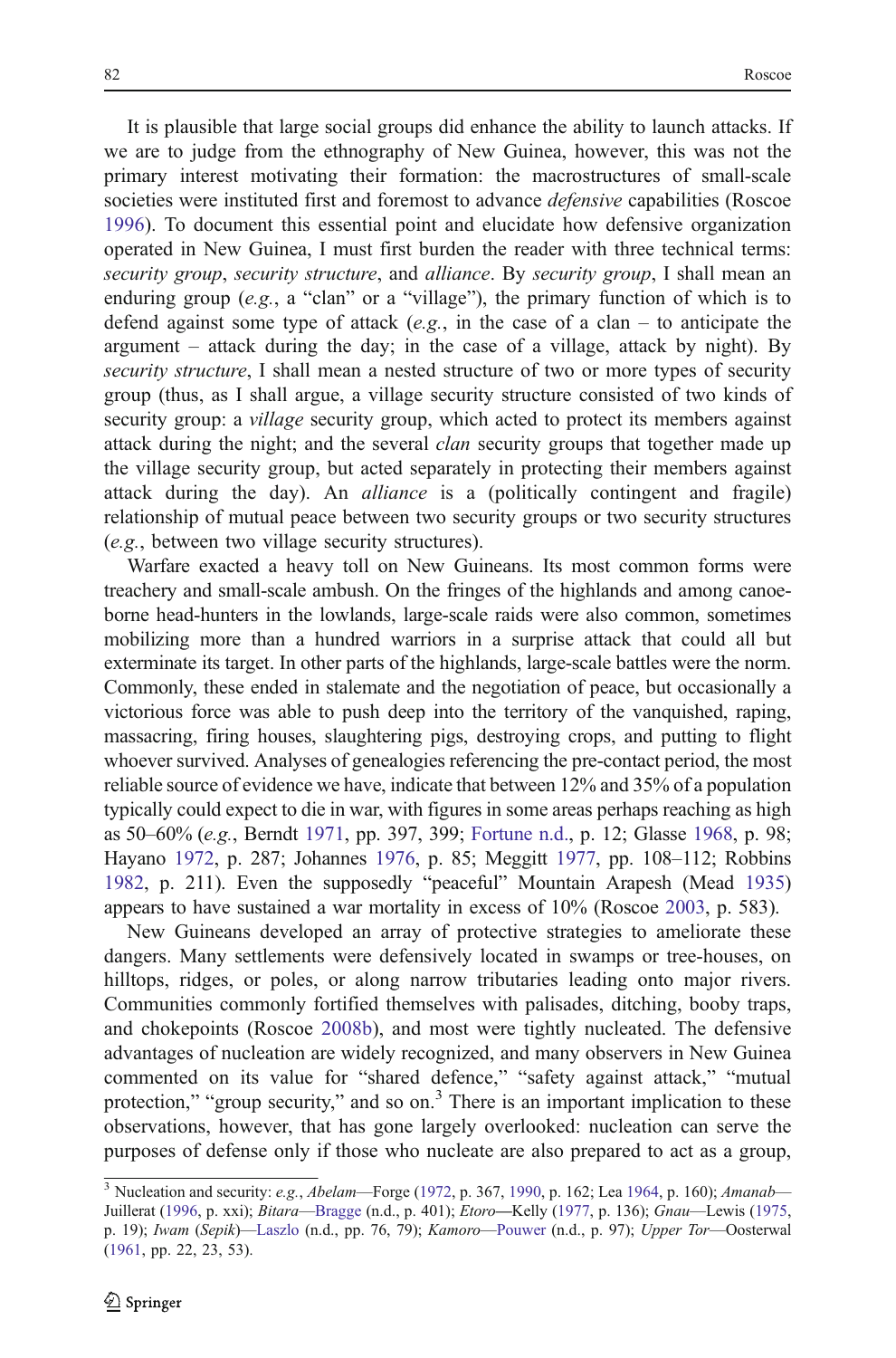on an ongoing basis, in common defense of one another. Successful defense, in other words, depends not only on nucleation or, for that matter, fortification but also on what I shall call a *security group*, an enduring unit whose members cooperate in the event of an attack to defend one another from injury.

Security groups constituted the core of New Guinea macrosociology. In the ethnographic literature, they are variously referred to as the "longhouse community," the "men's-house group," the "(residential) hamlet," the "clan," the "parish" (or "parish descent group"), the "village" (or "village group"), the "clan cluster," the "confederation," the "tribe," or simply "the community." Although rarely actually called a "security group" (though see Robbins [1982,](#page-45-0) p. 105), they were nonetheless said to "unite for defensive purposes," to "provide mutual defense," or to "act as a unit in defense." Their members were said to "protect" the unit from "military threats," "protect each other against people attacking them," or "to act as a unit to protect members from being killed and their gardens from being destroyed." They were "expected to aid each other against outside attackers," "against outsiders…to come to one another's aid," or "feel some responsibility to repulse an invader." They displayed "unity in the face of the enemy," "cohesion through opposition" in war, or were "unified in opposition to other like groups." <sup>4</sup> In addition, the group was described as a "basic" or "primary" "territorial unit," whose members "joined in mutual protection" or "fought to defend" against "outsiders" their "land," "the (home) territory," or their "domains." 5

Although most descriptions cast the security group as a *defensive* unit, some ethnographic statements refer to it as, in addition or alternatively, a unit that practiced offensive warfare (or "vengeance").<sup>6</sup> Other accounts are more ambiguous, referring to the security group simply as a "fighting," "warring," "war-making," or "military" unit, or as a group whose members are "concerned with the organization

<sup>4</sup> Security unit as defensive unit: Anggor—GR 1-52/53 [\(1952](#page-42-0), p. 5; Huber [1974](#page-42-0), pp. 47, 214); Arapesh (Ilahita)—Tuzin ([1976,](#page-47-0) p. 59); Asmat (Kawenak)—Eyde ([1967](#page-41-0), pp. 276, 280); Awa—Boyd [\(1975](#page-40-0), p. 96); Au—Philsooph ([1980,](#page-45-0) p. 558); Bena Bena—Langness ([1964b,](#page-43-0) p. 52); Bun—McDowell ([1988,](#page-44-0) p. 127); Chimbu—Brown and Brookfield [\(1959](#page-40-0), pp. 40, 51); Enga (Kyaka)—Bulmer ([1960,](#page-40-0) p. 201); Etoro— Schieffelin ([1991,](#page-46-0) p. 60); Fore—Glasse and Lindenbaum ([1973,](#page-42-0) p. 365); Gadsup—Leininger [\(1966](#page-44-0), p. 87); Gahuku-Gama—Read ([1951,](#page-45-0) p. 156, [1971](#page-45-0), pp. 215, 216); Gainj—Johnson [\(1982b](#page-43-0), p. 160); Gimi-Glick ([1963](#page-42-0), p. 71); Hewa-Steadman [\(1971](#page-46-0), p. 159); Huli-Glasse ([1968,](#page-42-0) pp. 23,24, 34, 132); Iwam (Sepik)—[Laszlo \(n.d.,](#page-44-0) pp. 71, 184); Rehburg ([1974,](#page-45-0) p. 221); Jalé—Koch [\(1974,](#page-43-0) p. 135); Jaqai— Boelaars [\(1981](#page-40-0), p. 20); Kaluli—Schieffelin ([1991,](#page-46-0) p. 60); Kamano—Zuckerman [\(1984](#page-47-0), pp. 294, 295); Kapauku—Pospisil [\(1963,](#page-45-0) p. 40); Manambu—Harrison [\(1993](#page-42-0), p. 68); Melpa (Kaugel)—Bowers [\(1968](#page-40-0), p. 136); Melpa (North)—Strathern ([1971,](#page-46-0) p. 26); Tairora (Southern)—Mayer [\(1987](#page-44-0), pp. 72, 94, 99, 103); Wahgi (North)—O'Hanlon ([1989,](#page-44-0) pp. 24, 28); Wahgi (South)—Reay ([1959,](#page-45-0) p. 54).

<sup>&</sup>lt;sup>5</sup> Security group and territory: Amanab—Juillerat [\(1996](#page-43-0), pp. 6, 7); Anggor—Huber ([1974,](#page-42-0) p. 33); Au— Fountain ([1966,](#page-42-0) pp. 15, 26); Auyana—Robbins [\(1982,](#page-45-0) p. 105); Awa—Boyd [\(1975](#page-40-0), p. 91); Bun— McDowell ([1988,](#page-44-0) p. 127); Enga (Kyaka)—Bulmer [\(1960,](#page-40-0) p. 26); Enga (Mae)—Meggitt [\(1965](#page-44-0), pp. 231, 232); Enga (Raiapu)—Feachem [\(1974](#page-41-0), p. 12); Gadsup—Leininger [\(1966](#page-44-0), p. 87); Iwam (May)—Paulsen ([1992,](#page-45-0) pp. 213, 225); Maring—Rappaport ([1968,](#page-45-0) pp. 17, 21); Melpa (North)—Strathern ([1972a](#page-46-0), [b](#page-46-0), p. 55); Mendi—Ryan ([1961,](#page-46-0) p. 14); Yagaria—Smith ([1981b,](#page-46-0) pp. 47, 48).

<sup>6</sup> Security group as offensive unit: Arapesh (Ilahita)—Tuzin [\(1976,](#page-47-0) p. 59); Gadsup—Leininger [\(1966](#page-44-0), p. 87); Hewa—Steadman [\(1971](#page-46-0), p. 162); Kamano—Zuckerman ([1984,](#page-47-0) pp. 294, 295); Manambu— Harrison ([1993,](#page-42-0) p. 68); Polopa-Brown [\(1979](#page-40-0), p. 722); Siane-Salisbury ([1962,](#page-46-0) p. 15); Tairora (Southern)—Mayer [\(1987](#page-44-0), p. 72).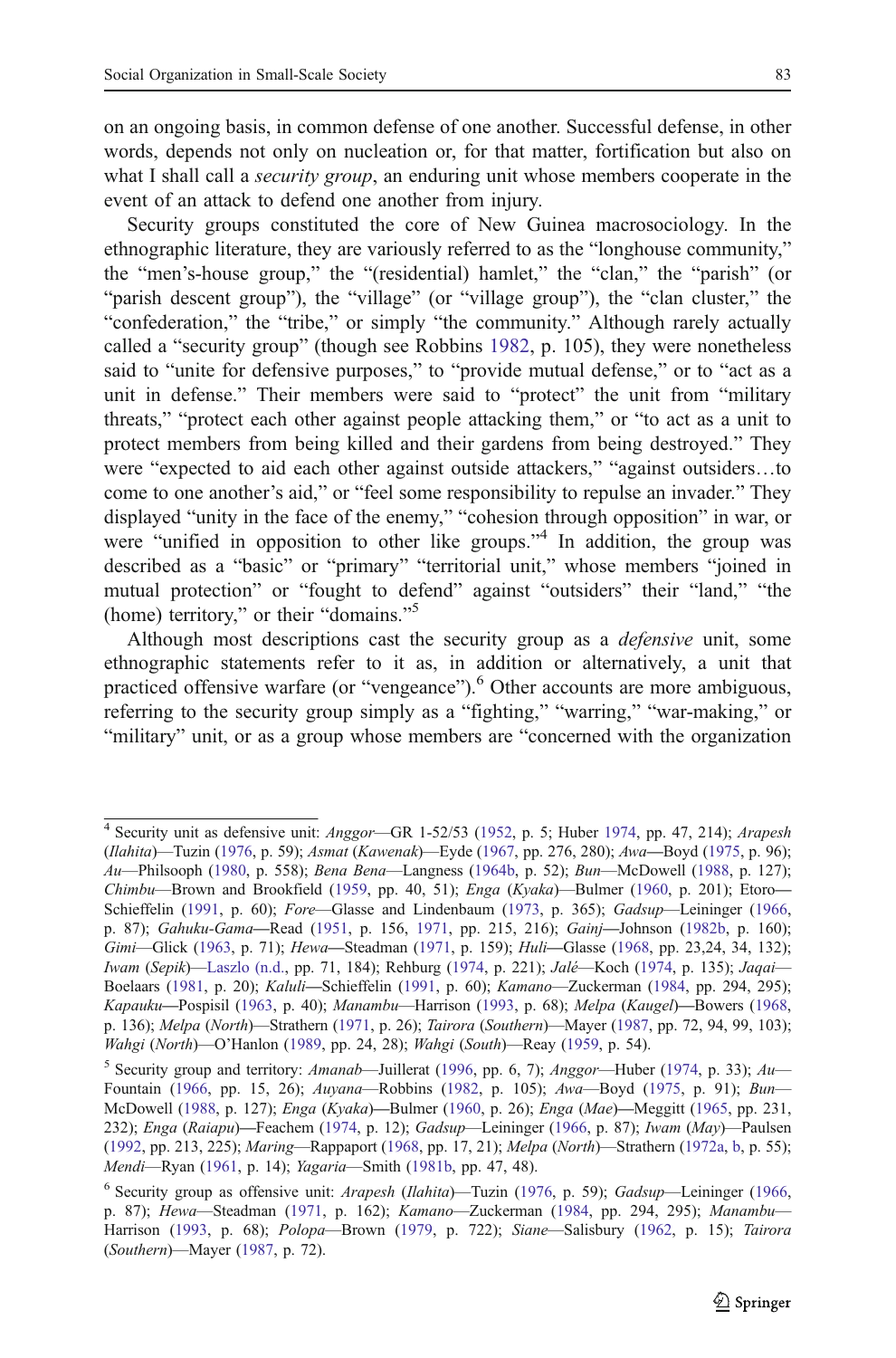of force," or who "fight united" or "act collectively" in war.<sup>7</sup> Without question, security groups in many societies did act as both offensive and defensive military units, but there are three reasons for concluding that they were first and foremost defensive units and only secondarily offensive units. To begin with, several ethnographic sources state the case explicitly. Thus, for the Anggor, warfare was "the ultimate manifestation of village solidarity, when co-villagers stand together to defend their community against violence and destruction" (Huber [1974,](#page-42-0) p. 214); "men must stand with their village and defend their cosmos by defending each other" (Huber [1975,](#page-43-0) p. 657). "The main function of the [Sepik Iwam] village as a whole is defense against an attack from outside" (Rehburg [1974](#page-45-0), p. 221). Among the Southern Tairora, the "pervasive image underlying statements about the unity and solidarity" of the village is that of its men "as a solidary group that co-operates to perform the tasks on which the survival of the community is seen ultimately to depend….: protecting the village from military threats as well as through healing and crop and pig fertility rites that safeguard it from the external human and non-human forces that threaten the community's health and food supply" (Mayer [1987,](#page-44-0) p. 99).

A second reason for supposing security groups to be primarily defensive units is that many did not, in fact, undertake offensive warfare. Among the Yangoru Boiken, the warriors of a village never combined to mount an attack: offensive actions were the precinct of a clan—or, more commonly yet, a subclan (which constituted the subsistence group)—if only because terrain and vegetation restricted the viable size of ambush parties and because the interests motivating attacks were never shared by every village member. Defensive actions, by contrast, always brought forth united village action: in the event of an attack, every capable village male rushed to defend those in jeopardy, while every available woman snatched up children and valuables and sought safety.

Likewise, among the neighboring Abelam, the village group was "a defensive but not necessarily an offensive unit" (Forge [1990](#page-41-0), p. 162; see also, on the Au, Philsooph [1980](#page-45-0), pp. 162, 304, 558). The component descent groups of Middle Sepik River villages could, and often did, act quite independently of one another in launching war, but "a village acted as a unit only for defence" (Harrison [1993,](#page-42-0) p. 66). Among the Manambu, for example, attacks "tended actually to be made by factions of a village, often in combination with external allies, rather than by a village in its entirety," though the village "combined to defend itself as a last resort when under serious threat" (Harrison [1993](#page-42-0), p. 68). The large, Arapesh village of Ilahita "was exclusively a defensive unit. To be sure, there were offensive operations, but these were always prosecuted by individual wards, or at most two or three wards in temporary partnership" (Tuzin [1976,](#page-47-0) p. 59, emphasis in original); "Ilahita's constituent wards unanimously convened only when the village was under direct attack" (ibid., p. 56). Among the Bena Bena, "a clan would respond defensively as a single unit," but it "was a rare man who could actually mobilize an entire clan for a

<sup>7</sup> Security group as (unspecified) military unit: Chuave—Warry [\(1987](#page-47-0), p. 28); Enga (Raiapu)—Feachem ([1974,](#page-41-0) p. 12); Gadsup—Leininger ([1966,](#page-44-0) p. 93); Gebusi—Knauft ([1985,](#page-43-0) p. 33); Hewa—Steadman [\(1971](#page-46-0), p. 162); Maring—Clarke ([1971,](#page-41-0) pp. 4, fn. 4, 24; Rappaport [1968](#page-45-0), pp. 28, 111, 112); Melpa (Central)— [Vicedom and Tischner](#page-47-0) (n.d., pp. 57, 58); Mendi—Ryan [\(1961](#page-46-0), p. 14, 45); Polopa—Brown ([1979](#page-40-0), p. 713); Telefolmin—Brumbaugh [\(1981](#page-40-0), p. 9); Usarufa—Bee [\(1974](#page-40-0), pp. 133, 134, fn. 4).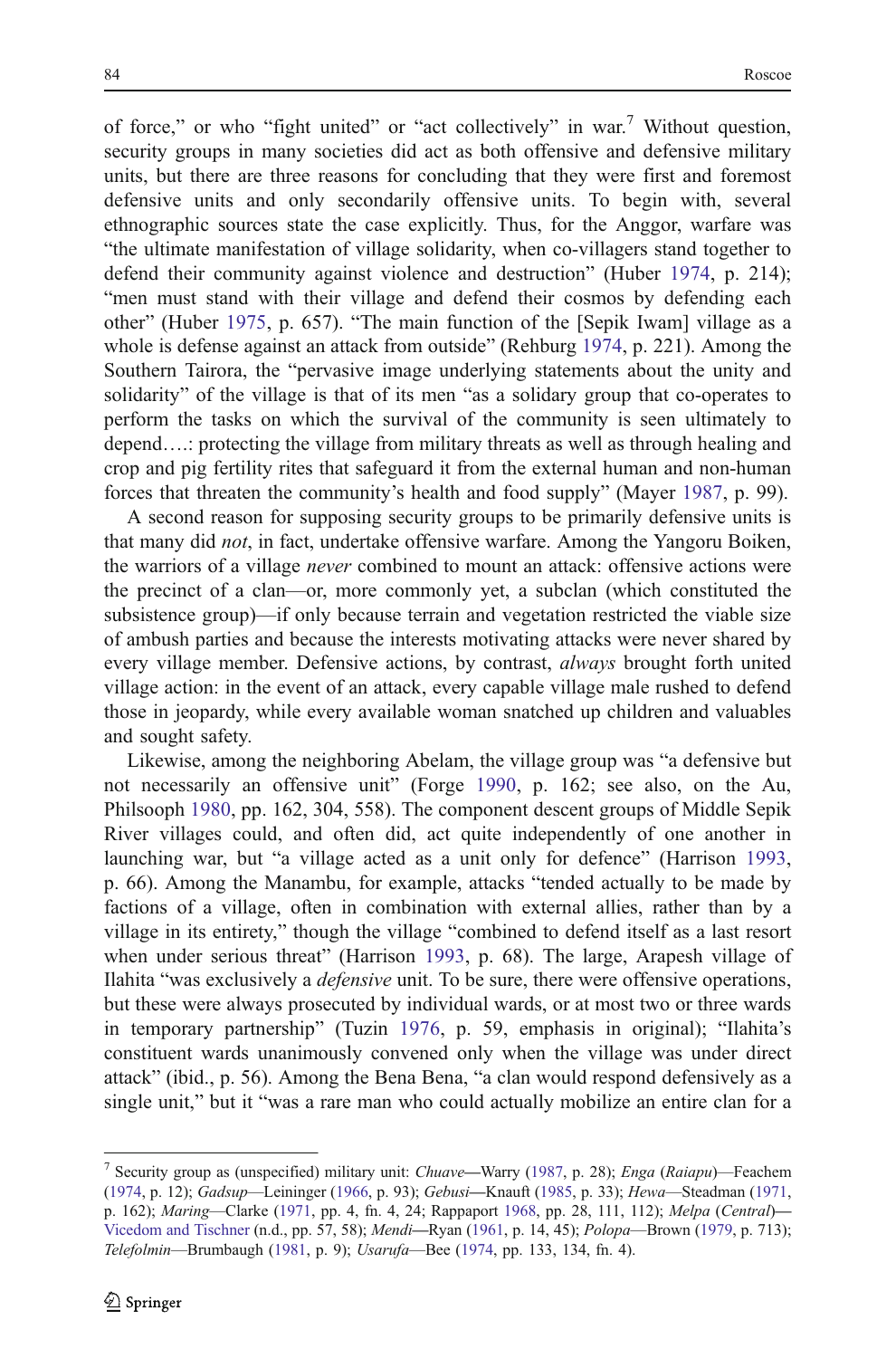raid, and in the cases I have heard described, the man who wanted revenge usually recruited only a portion of the clan to accompany him on his raid" (Langness [1971,](#page-43-0) p. 308). A final reason for concluding that defensive rather than offensive warfare was the foremost function of a security group is that, while many security groups served defensive but not offensive roles, there seem to have been none that acted as an offensive but not a defensive unit.

The Organization of Security: Security Groups, Security Structures, and Alliance Relationships

In a few New Guinea communities, defensive organization seems to have comprised a single security group. This was apparently the case among hunter-foragers such as the Sanio-Hiowe and Edopi: the subsistence group—the hilltop hamlet and clan longhouse, respectively—seems to have functioned also as a security group, its members moving together among their hunting and foraging grounds, as ready to defend one another from attack as they were to cooperate in subsistence procurement.

In most other societies, however, defensive organization boasted not one but two, structurally differentiated, security groups.<sup>8</sup> This was the case for the Yangoru Boiken, where the village as a whole and each of the several clans that comprised it functioned as defensive groups. But why would a community need more than one security group? Inquiries in the field revealed that the dual structure was an adaptation to the different security challenges posed by daytime and nighttime routines (see also Roscoe [2008b](#page-46-0)). The clan functioned as the primary security group during the day, when villagers were obliged to disperse from their nucleated settlements to pursue their subsistence routines in the surrounding countryside; the village was the principal security group at night, when they returned to their settlements and, now in close proximity to one another, could act effectively as a single security group.

By the time anthropological fieldwork was underway in Melanesia, the social adaptations that warfare had forced on New Guineans had largely faded from ethnographic visibility. In 1980, for example, half a century after Yangoru had laid down the spear, gardening parties seldom exceeded the women and children of a subsistence group or two, accompanied—depending on the season—by a couple of men. People were insistent, however, that prior to contact subsistence had been a dangerous activity and that their routines then had been very different. In Yangoru's dense tropical vegetation and heavily dissected terrain, it was comparatively easy for an enemy to take people unawares, waylaying them as they made their way to or from the gardens or creeping up on them as they worked in the garden itself. The best defense against these dangers was the capacity to muster an overwhelming military response, one that limited the damage an enemy could wreak and, by raising his own chances of being killed, perhaps deter him from attacking in the first place.

<sup>8</sup> Nested security groups: Asmat (Kawenak)—Eyde [\(1967](#page-41-0), pp. 68, 71, 278, 280); Awa—Boyd and Ito ([1988,](#page-40-0) p. 53); Gadsup—Leininger [\(1966](#page-44-0), pp. 87, 93); Gahuku-Gama—Read [\(1971](#page-45-0), pp. 215, 216); Huli— Glasse ([1968](#page-42-0), pp. 23, 24, 34, 132); Iwam (Sepik)—[Laszlo](#page-44-0) (n.d., pp. 71, 184; Rehburg [1974,](#page-45-0) pp. 220, 221); Melpa (North)—Strathern ([1971,](#page-46-0) pp. 18, 20); Mendi—Ryan [\(1961](#page-46-0), pp. 14, 45); Tairora (Southern)— Mayer [\(1987,](#page-44-0) pp. 29, 72, 88, 99); Wahgi (North)—O'Hanlon [\(1989](#page-44-0), pp. 24, 28); Wahgi (South)—Reay ([1959,](#page-45-0) pp. 35, 54, 113).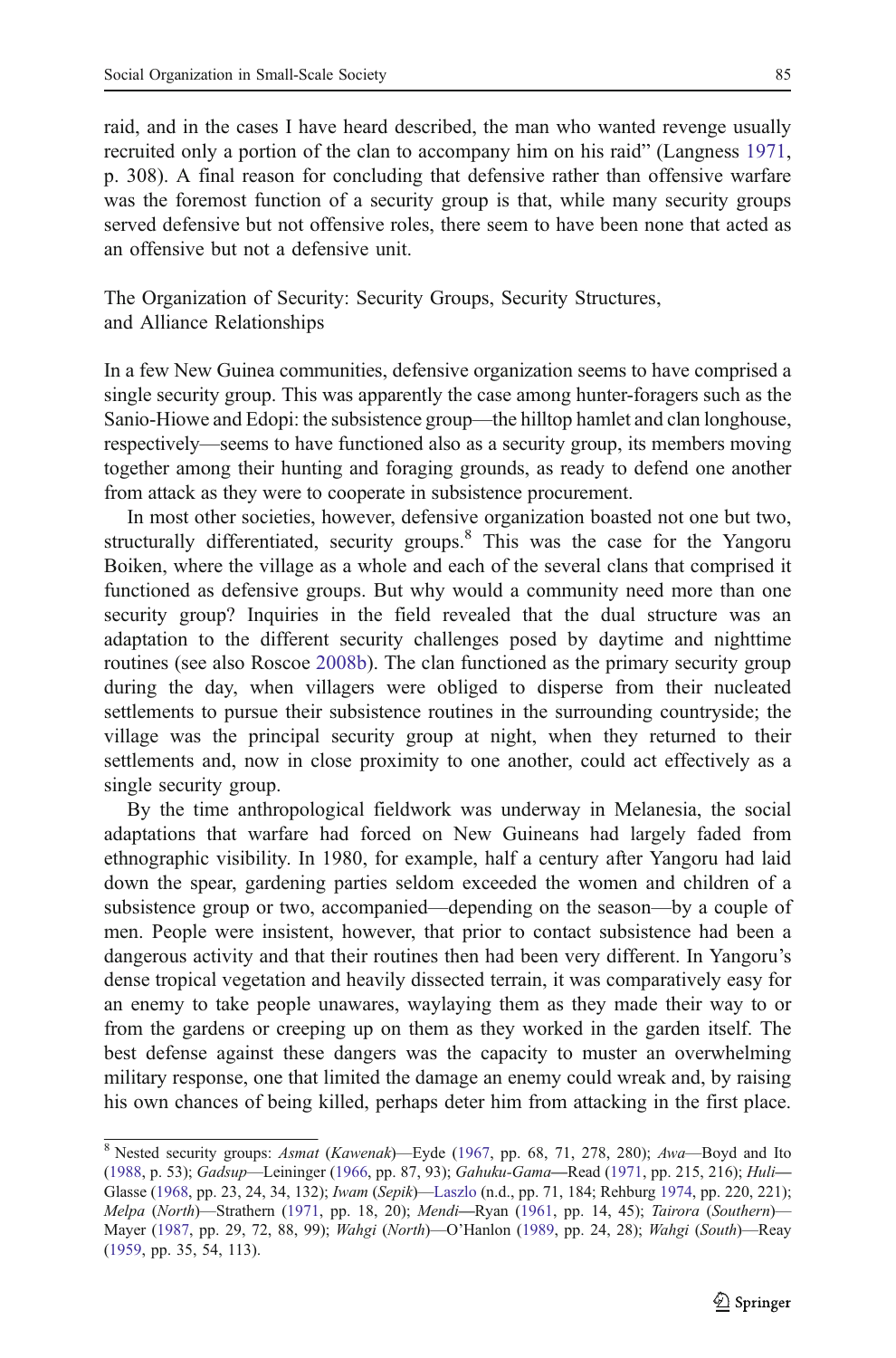The clan was the "army" (as Yangoru informants put it) that sought to guarantee these consequences. Each clan averaged about 4.5 subsistence groups, some 25 members, and at the beginning of a new gardening cycle, these members arranged to clear adjacent strips of bush so that everyone could farm a single, large garden together. In times of danger, the entire clan proceeded to the garden en masse, a warrior vanguard scanning the path ahead, women and children in the middle carrying tools, produce, and infants, and the remainder of the warrior force following behind to protect the rear. Once they had reached the garden, the bulk of the clan's warriors filtered off into the surrounding forest to act as sentinels, while women and older children, assisted by a few men, set to work on the day's tasks. If enemies were sighted, the alarm was raised, and, as the women and children of the clan took to their heels, its warriors rushed to draw up a defensive line to block the assault and, if possible, surround and destroy the attackers.

Because clans were spread out across the countryside, they were too far apart to receive or render effective military aid to one another in the event of an attack. At dusk, however, things changed. Clan members returned to their settlement as they had gone out, in convoy, but because many more people could sleep in close proximity to one another at night than could farm the countryside communally by day, the clan could now combine with other clans to form a much larger security group, a village of some 125 to 250 people. By acting together as a single defensive unit, this village force could ensure a far greater and more devastating military response than any clan acting alone. Like ambushes during the day, attacks under cover of night came by surprise—usually at half-light, once attackers could see well enough to coordinate their assault and while their target was still asleep. When the enemy struck, those under immediate attack raised the alarm and attempted to hold their assailants off, while the rest of the village's warriors rallied to their aid and attempted to sever the enemy's lines of retreat (Roscoe [1996](#page-45-0), pp. 651–653).

A Yangoru village, in sum, ingeniously folded together two types of security group: a village security group that protected against attack during the night, and the several clans that made up the village and protected their members against attack during the day. I shall refer to this sort of nested defensive organization (which corresponds in Fig. [1](#page-4-0) with the community) as a *security structure*. The particular form of this structure found in Yangoru, the multi-clan village, was common throughout lowland New Guinea, and it is plausible to suppose that it functioned elsewhere much as it did in Yangoru. A similar but slightly different form was evident in other lowland areas and was exemplified by the Kawenak Asmat, a fisher-forager society on the southwest coast. Here, the segments making up a village are referred to in the literature not as clans but as men's-house groups, or jews. As in Yangoru, though, these segments functioned as security groups when people were away from their village, out at their sago-gathering or fishing grounds (Eyde [1967](#page-41-0), pp. 68, 71, 278). "Such an outing… provided protection for the entire group. Good warriors would remain in canoes up and downstream from the area where the group was working. They would give warning if the enemy approached. Other men accompanied the women into the forest to help with the work, but especially to protect them from ambushers" (ibid., p. 71). Occasionally, an entire village rather than a single men's-house segment would undertake such an expedition, but the village principally functioned as a security group once its men's-house segments had returned from their subsistence expeditions. Then,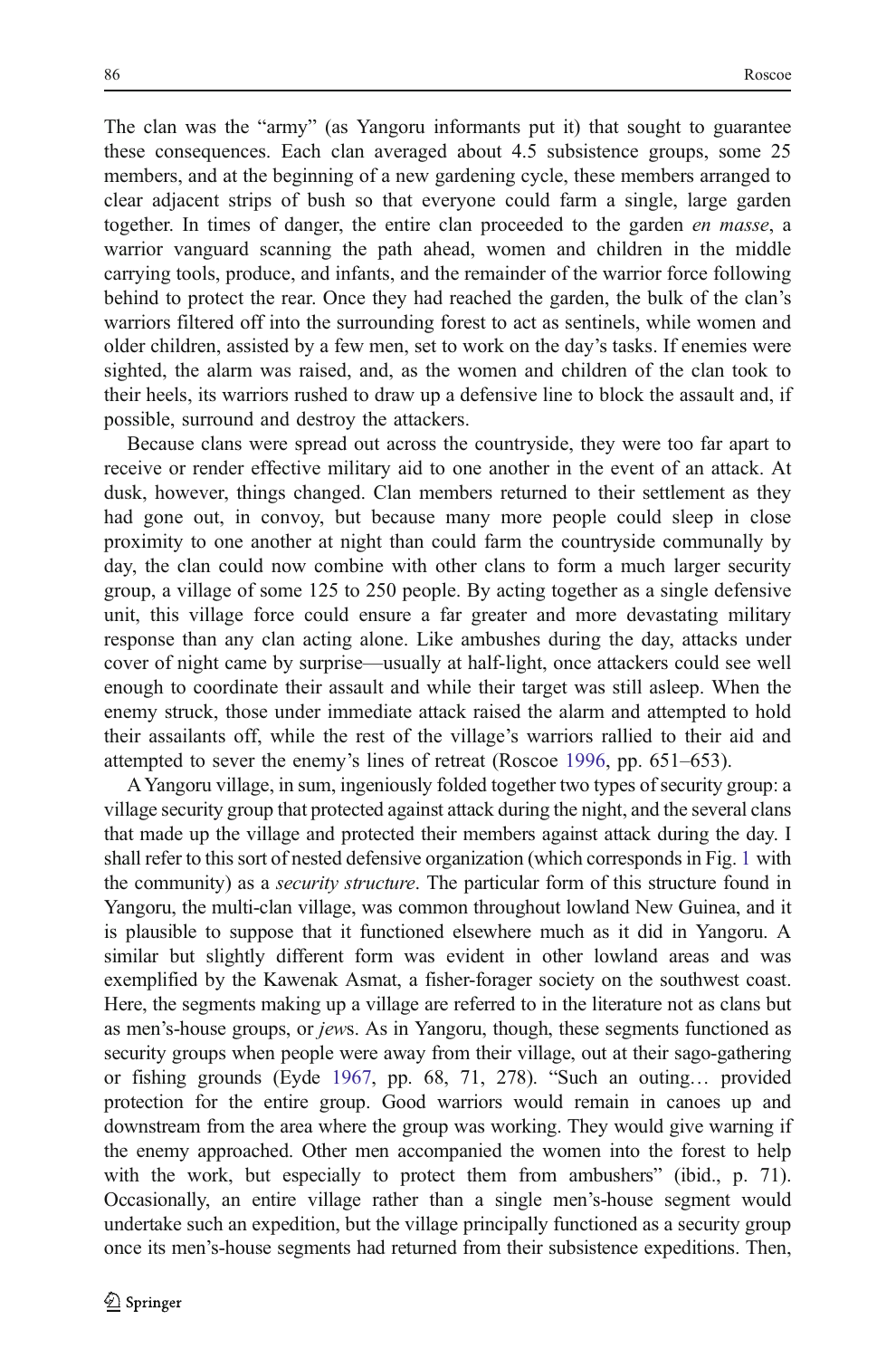"an attack on a settlement would bring the entire village to the defense of the component under attack" (Eyde [1967,](#page-41-0) p. 280). Similar adaptations seem to have characterized some eastern highland societies. At contact, for example, Gadsup and Southern Tairora communities comprised clans that seem to have lived on and exploited their own territories and yet positioned their stockaded settlements close enough together that they could render one another military aid in the event of an attack under cover of night (e.g., KTU 10-54/55 [1955,](#page-43-0) p. 8; Leininger [1966,](#page-44-0) pp. 91, 93; Mayer [1987,](#page-44-0) pp. 29, 72, 88, 99).

A very different form of security structure characterized central highlands social organization. Here, a "tribe" (or "phratry") segmented into clans (or "clan clusters" or "subtribes") appears to have constituted the security structure, but, in contrast to the multiclan village of the lowlands, the larger security group—the tribe—was usually spread over too large an area to be effective in rallying against a surprise attack at night (see, e.g., Brookfield and Brown [1963,](#page-40-0) Maps; Burton [1988a](#page-40-0), [b](#page-40-0), [c](#page-41-0); Meggitt [1965,](#page-44-0) pp. 3, 8, 224). Lacking systematic information on the organization of defense in this region, we can only speculate about its operation. It is plausible, however, that the structure of security was the reverse of that in the lowlands—*i.e.*, the smaller grouping (the clan, clan-cluster, or subtribe) served as the security group against attack by night, the larger (the tribe or phratry) as the security group against attack during the day. In contrast to the tribe, the clan (or clan cluster or subtribe) appears to have resided in sufficiently close proximity for its members to rally an effective mutual defense against nighttime attack. In contrast to the lowlands, however, a much larger force—the tribe or phratry—could rally to the defense during the day, when people were about their subsistence routines. This contrast in the defensive organization of highland and lowland communities can be attributed to environmental differences. Whereas lowland societies typically inhabited a landscape of dense vegetation and broken terrain or swamp, central highland communities were located on the lower slopes of grassy valleys, an ecology that conferred long lines of sight on the order of several kilometers. In consequence, it was exceedingly difficult for enemies attacking during the day to secure the element of surprise. Defenders could, quite literally, see them coming a mile off, and with this advance warning, several clans could rally as a tribe in mutual defense well before an enemy drew near.

Security structures constituted the largest functional units in New Guinea society; even so, they varied markedly in scale. Among hunter-foragers such as the Sanio-Hiowe and Edopi, where the security group was a single, unnested subsistence group, a security structure embraced no more than 20 or so people. At the other extreme, some fisher-foragers formed villages of 1,000 to 2,000 people, each containing several men's-house groups, which in turn were made up of numerous subsistence groups (Roscoe [2006](#page-46-0), p. 40; see also Held [1957](#page-42-0), pp. 49, 50; Williams [1924,](#page-47-0) pp. 4, 75). Among central highland cultivators like the Chimbu and Melpa, clan security groups numbered in the hundreds, while the tribal security group often reached into the thousands (Bergmann [1971,](#page-40-0) vol. 1, pp. 35, 182, [1971](#page-40-0), vol. 4, pp. 85, 88; Brookfield and Brown [1963](#page-40-0), pp. 73, 85; Strathern [1971](#page-46-0), p. 230; [Vicedom and](#page-47-0) [Tischner n.d.,](#page-47-0) pp. 8, 9, 49, 57, 65, 73, 88, 92, 94).

There was one further complication in the organization of New Guinea defense: security structures did not exist in isolation but rather were enmeshed in relations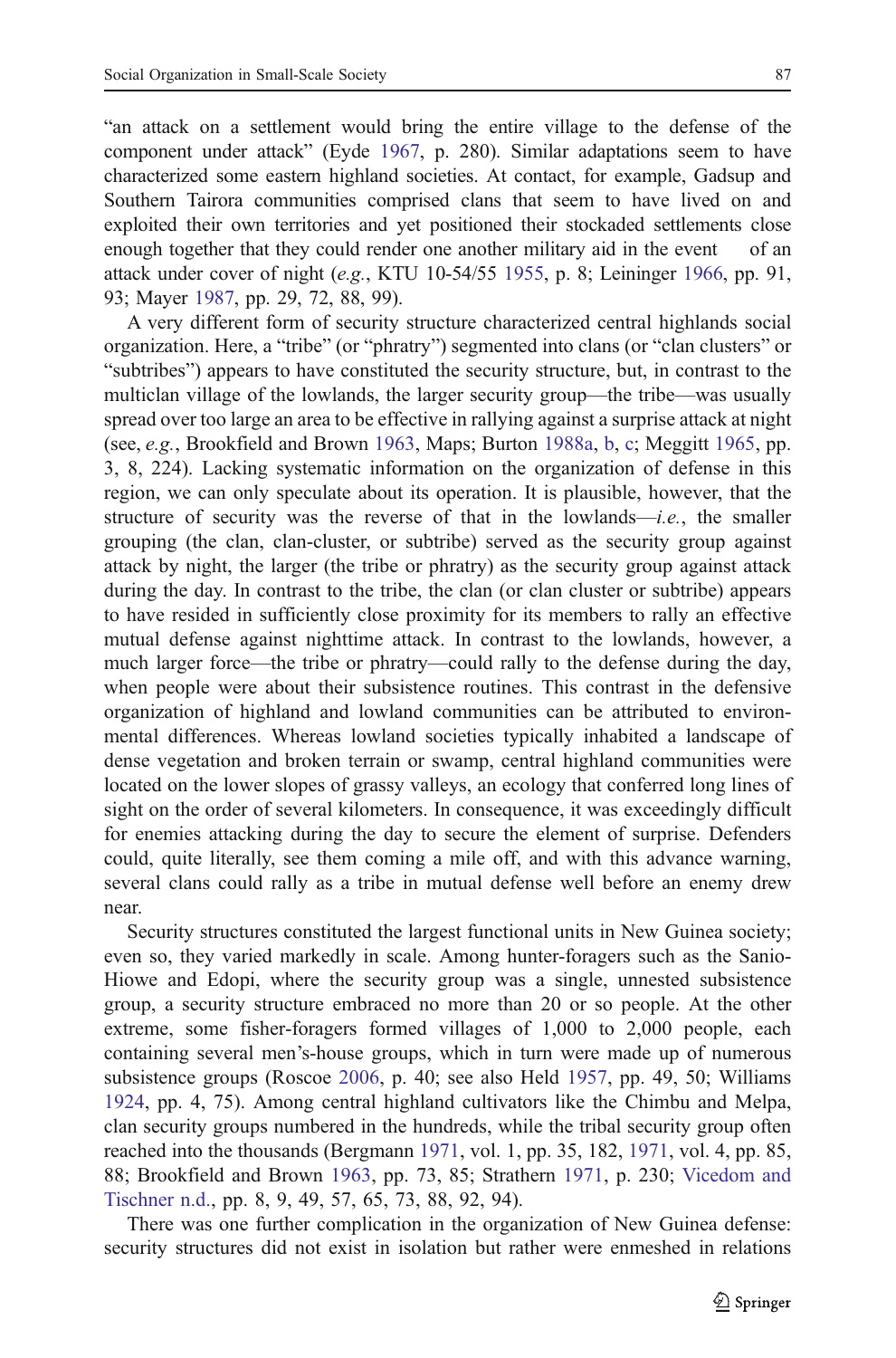with other, neighboring security structures  $(Fig. 1)$  $(Fig. 1)$ .<sup>9</sup> In the ethnographic record, these relationships are commonly termed "alliances," but this is a misleading term in so far as it conjures an image of relationships forged to do something, to advance some kind of collective action (such as attacking an enemy). In New Guinea, individuals or segments of a security structure certainly drew periodically on relationships with neighboring allies to prosecute offensive warfare, but this was an epiphenomenon of their association, not its cause. The principal goal of "alliance" was the mutual interest that neighboring security structures had in forging peaceful relations with those who, being their closest neighbors, posed their greatest existential threat (e.g., van der Kroef [1952,](#page-47-0) p. 224). Where security structures aimed to defend members against attack, "alliances" aimed principally to suppress the threat of attack from a neighboring security structure. Only secondarily were they used to mobilize joint military action against enemies further afield.

Alliances were typically less stable than the security structures that forged them because the latter were too far apart geographically to render each other effective defensive aid in the event of an attack (Roscoe [1996](#page-45-0), pp. 652, 658–660). Were this not the case, in fact, a balance-of-power logic would dictate that they form a single security structure not an alliance. Lacking the unifying force of common defense, alliances therefore lacked the stability of their component security structures. The peace they sought and the cooperation they occasionally managed was always contingent and problematic; and typically, as numerous sources observed, they were fluid arrangements, forming and dissolving though time with the vicissitudes of history and as the fortunes of diplomacy waxed and waned.

Although the clans, villages, tribes, and so on that constituted the macrostructures of New Guinea society clearly served the goal of mutual defense, the ethnographic record indicates that they also cooperated in a variety of other, mostly ceremonial activities. They sponsored the construction of spirit houses, for example, and they mounted feasts, pig-killing festivals, pig and long-yam exchanges, initiation rituals, and exhibitions of massed singing and dancing. It might legitimately be asked, therefore, why these groups should be described as defensive units rather than as, say, ceremonial or religious units? The answer, to which I now turn, is that the ceremonial activities of these groups were part and parcel of their security function. Cult-house construction, material distributions, performances of song and dance were a means of substituting symbolic violence for real violence, a tactic that was instrumental to managing conflicts of interest, thereby allowing these groups to operate as mutual defense organizations and to maintain a precarious peace with their neighbors.

<sup>&</sup>lt;sup>9</sup> Ethnographic descriptions of these diplomatic networks, or "alliances," are too numerous to cite. References to typical networks among a hunter-forager group (Sanio) can be found in AMB 3-68/69 ([1968,](#page-39-0) n.p.); a hunter-sago planter group (Au) in Philsooph ([1980,](#page-45-0) p. 112); a sago-fish trading group (Iatmul) in Stanek ([1983,](#page-46-0) pp. 48–50); a hunter-horticultural group (Tifal) in Cranstone [\(1968](#page-41-0), p. 610); a pig-rearing horticultural group (Abelam) in Kaberry [\(1971](#page-43-0), pp. 40, 63); and a pig-rearing agricultural group (Yale) in Koch ([1974](#page-43-0), p. 135). Sago eaters who depended heavily on fishing appear to have been the principal exceptions to the general rule that security structures forged extensive diplomatic relations with those around them: among these groups, "alliances" were commonly either minimal or very temporary, perhaps lasting no longer than the duration of a communal head-hunt.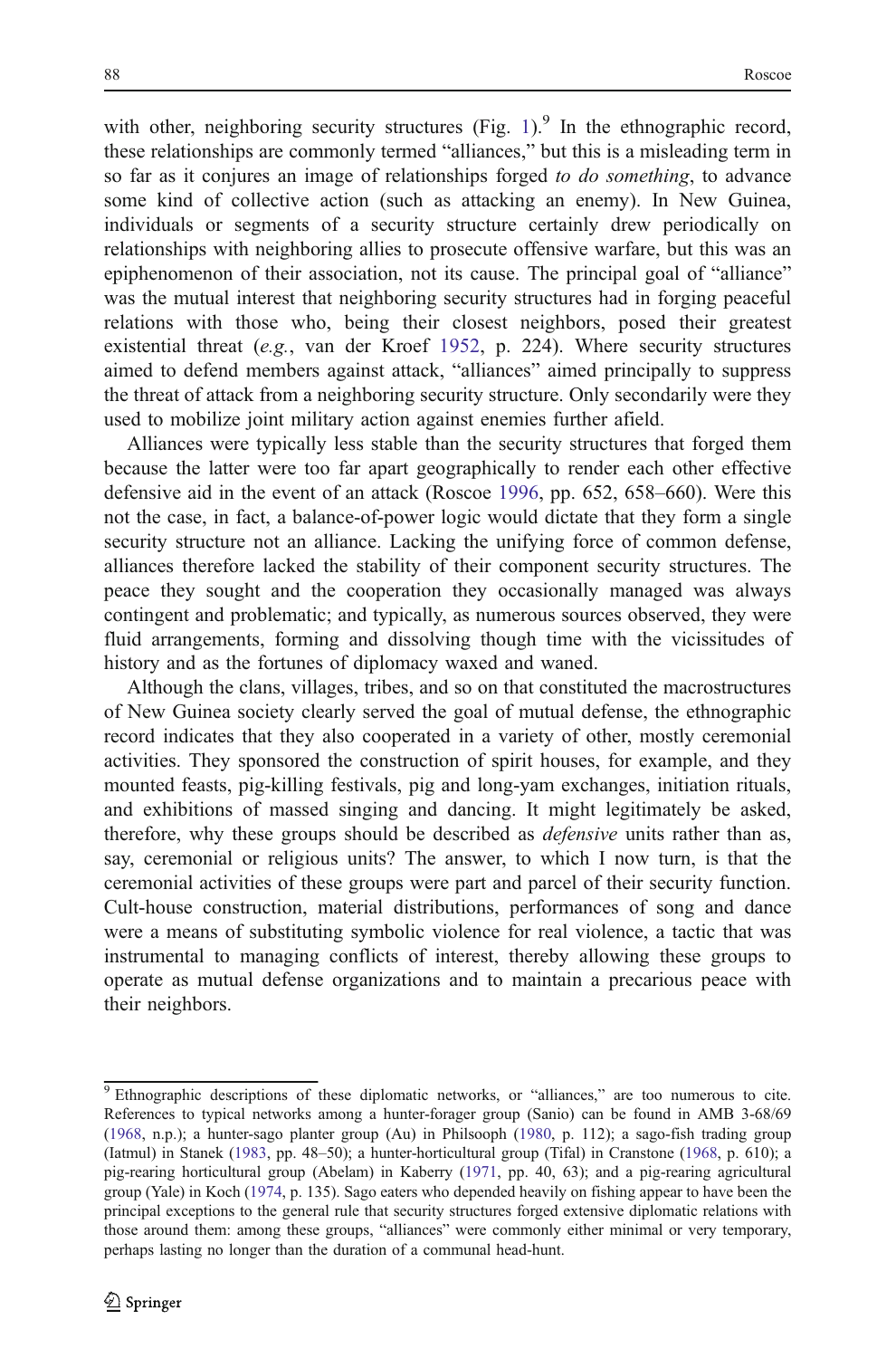#### Lethal Violence and the Social Order

The differences between social structure as it existed in contact-era New Guinea and as it is envisaged in Johnson's scalar-stress model should now be apparent. In Johnson's model, social structure is a response to scalar stress and it consists of  $a$ hierarchy of decision-making individuals or institutions. In New Guinea, however, social structure was a response to the problem of optimizing the achievement of multiple ends (reproduction, subsistence optimization, and security) and it consisted of a nested set of collective actions. Its simple but ingenious solution to this problem was to combine groups optimized to advance one kind of collective interest into larger groups optimally sized to advance another. Thus, a New Guinea clan exhibited complexity not because certain individuals drawn from its component subsistence groups formed a higher-level, decision-making social group but because its component subsistence groups, units that acted separately to promote subsistence optimization, also acted collectively to secure their common defense against the threat of daytime attack (see Fig. [3;](#page-7-0) note, alliance relationships to other communities have been omitted for clarity).

The difficulty with this modular solution to the optimality problem was that it generated a complex and conflicting overlap of competing and collective interests: individuals and groups within a nested structure shared common interests with regard to some collective actions, but they were simultaneously divided by more parochial interests with regard to others. In New Guinea, for example, individuals and reproductive groups belonging to the same subsistence group or the same security group shared interests in collaborating respectively in resource procurement and protecting against attack. Yet, these same individuals and reproductive groups were also potentially opposed to one another because of the conflicting interests they had in procuring mates, material resources, housing, and the like. Likewise, the security structures in an 'alliance' shared mutual interests in maintaining the peace and, to the extent, possible, cooperating in collective action against mutual enemies, yet at the same time they were potentially opposed to one another by conflicting interests in personnel and territory. The challenge—to a modular organization and the alliances it formed—was how to ensure that conflicting interests at a "lower" organizational level did not erupt into open conflict and lethal violence that would diminish or destroy the ability to advance collective interests at a "higher" level.

In Alexander's [\(1979](#page-39-0), p. 240) view, judicial systems provide the resolution to this problem: "the function of laws is to regulate and render finite the reproductive strivings of individuals and subgroups within societies, in the interest of preserving unity in the larger group." This is certainly the case for politically centralized societies. Lethal violence that might disrupt the system is suppressed by centralized organs of power that claim a monopoly on the exercise of violence and manage conflicts of interest through elaborate systems of governmental control: legislative bodies that define legitimate interests and prescribe sanctions for infringing upon them; police systems that monitor and detect infringements; court systems that mediate, adjudicate, and resolve conflicts of interest; and penal systems that enforce court decisions and attempt to deter future infractions.

In small-scale, politically uncentralized societies, though, no centralized power exists to suppress lethal violence, and jural institutions are only minimally elaborated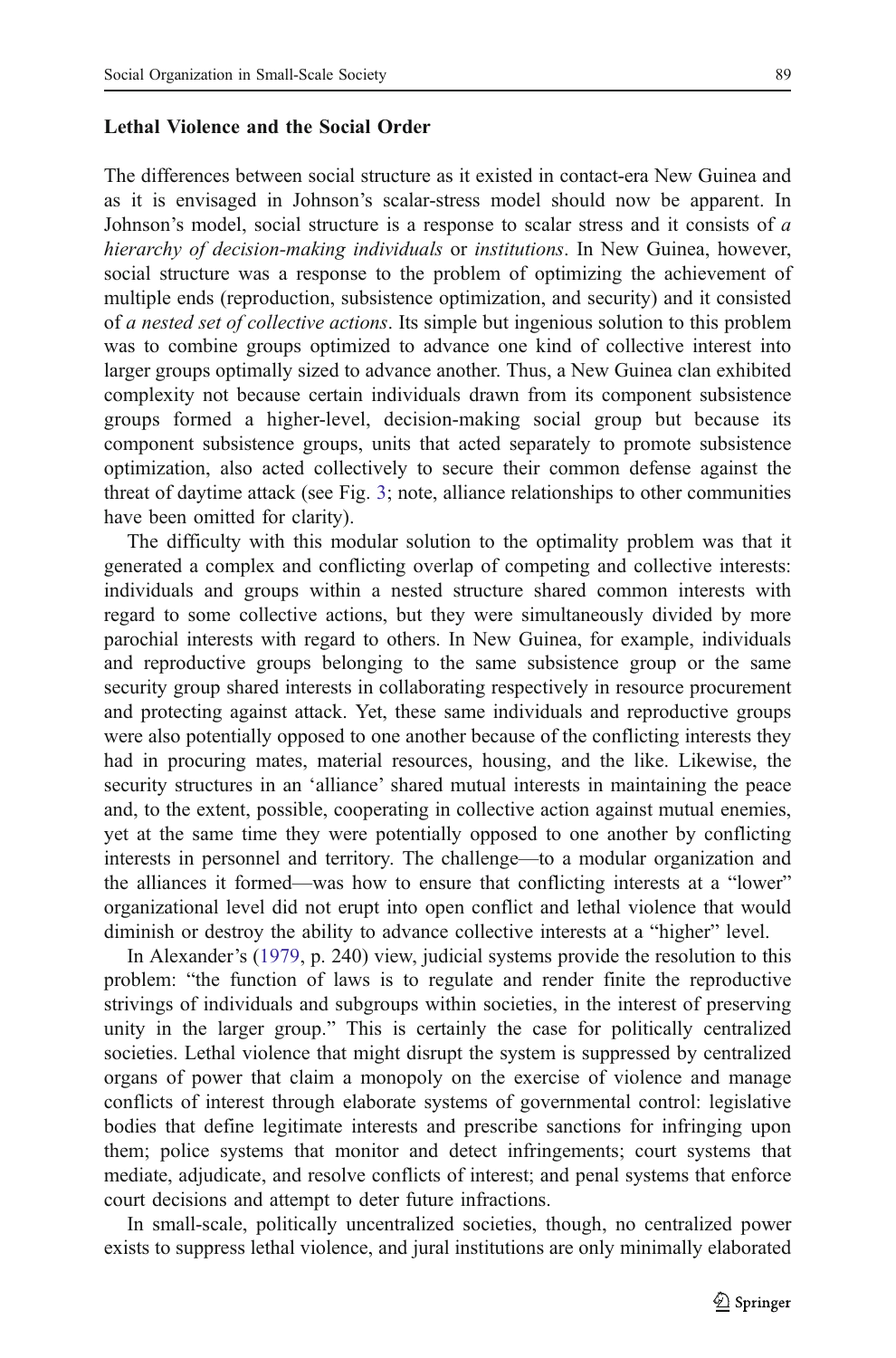and only modestly effective. In the absence of overarching mechanisms of detection, adjudication, and sanction, the principal and precarious means of managing conflicts of interest are claim and counter-claim, discussion and kin-group pressure, gossip, ostracism, and exclusion. These mechanisms are not without their effect, but in the absence of third-party systems of mediation, detection, and enforcement backed by a capital power, there would seem to be nothing to prevent conflicts of interest from spiraling out of control. What is to prevent one party or another from resorting to the ultimate legal sanction: self-redress in the form of physical violence? The dilemma facing small-scale society, it would seem, is that it can neither permit nor prevent the use of lethal violence in pursuit of individual and collective interest.

To resolve this dilemma, New Guineans—and by extension, I suggest, humans in small-scale society everywhere—appear to have deployed a solution similar to the "ritualized" fighting that evolved in many non-human species to reduce the morbid and mortal costs of conflicts over mates and resources (see above). They substituted symbolic fighting on a ceremonial plaza for actual fighting on a battlefield. Rather than take up arms and resort to dangerous or lethal combat, they instead took up material distributions, exhibitions of singing and dancing, and monumental architecture and resorted to symbolic combat, to displays that reliably communicated who would win a fight to the death without anyone having to engage in an actual fight to the death. By honestly displaying—rather than actively deploying—their military capacity, every individual, every subgroup, and every group in the system was able reliably to determine who would win a physical fight over a conflict of interest without any individual or unit having to risk the actual mortal combat that would jeopardize their individual interests in survival and their collective interests in cooperative action. If the deployment of military strength as lethal violence was a means of protecting and advancing individual and group interests vis-à-vis enemies external to a security structure, an honest display of fighting strength was a means of protecting and advancing the same interests within the structure and between allied structures without imperiling collective interests in security and peaceful relations.

#### Military Strength

To understand how groups went about displaying their fighting strength and why these displays assumed the particular forms they did, we must first examine what constituted military strength. According to Lawrence Keeley, who has done as much as anyone to pioneer an archeology of war, "the only universal 'law' of warfare" is: "larger numbers, fortifications, and better logistics will win, in the long run and in most cases, over unfortified smaller numbers with poorer logistics…..logistics are key because all military activities ultimately and immediately depend on them" (Keeley [2001](#page-43-0), p. 335).

There is a lot to what Keeley says. New Guinea communities invested considerable effort in fortifying their settlements (Roscoe [2008b](#page-46-0)), and local armories were probably as lethal as cultural and technological constraints would allow. In addition, security groups and structures were obsessed with warrior numbers. A clan, I was told in Yangoru, should always have "plenty of soldiers"—i.e., plenty of men "who could stand up and fight" for it. Birthing was one means of building up warrior numbers and was among the most important contributions that a group's wives could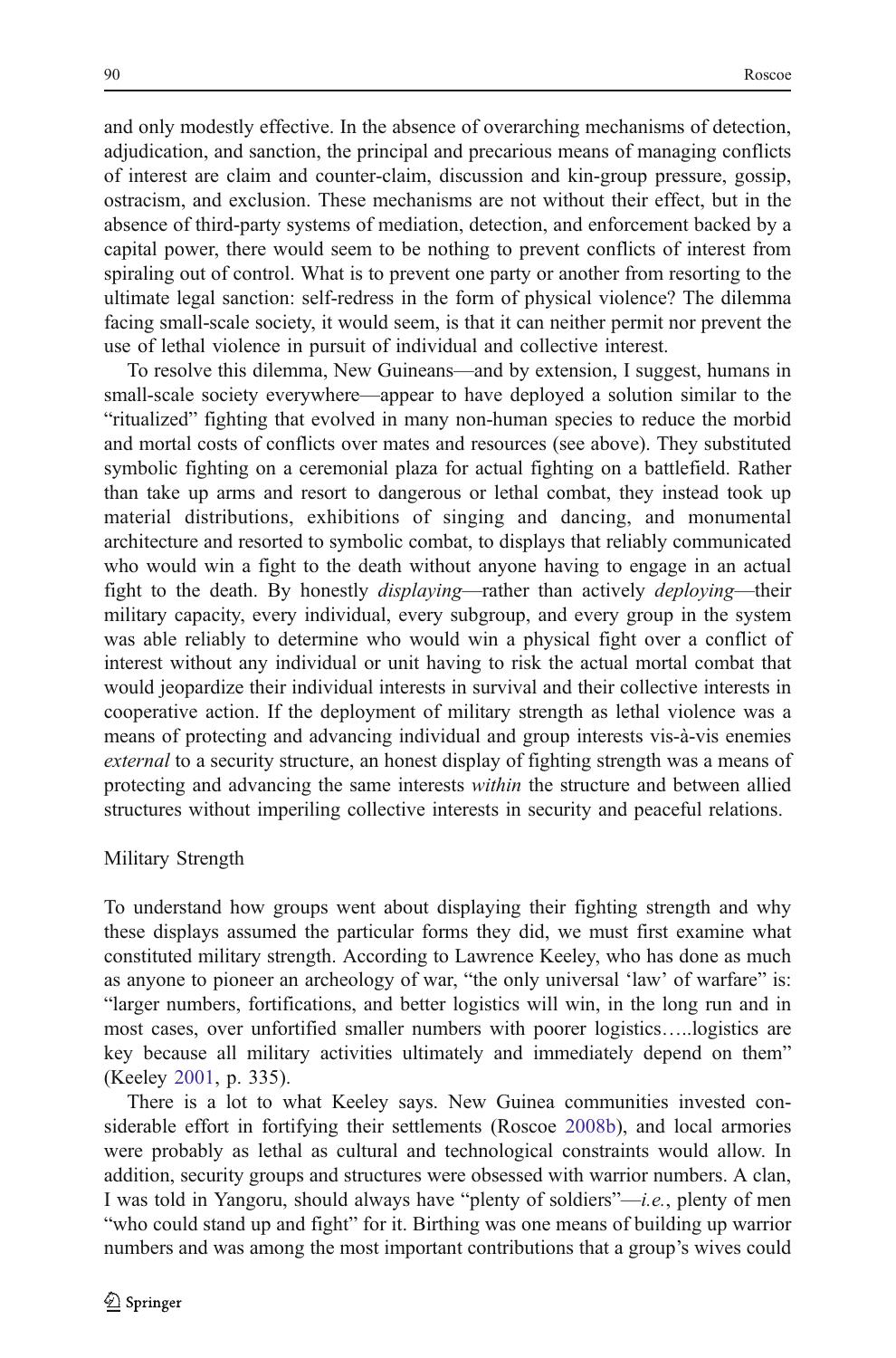make to its military strength. But clans and villages were also continually on the look-out to attract and adopt young men from other villages who had few inheritance prospects in their own clans. Further afield, the Chimbu perceived "the manpower of each group" as "very important and the more people a group had and the more fighting men, the stronger they felt and the more respect others had for them" (Bergmann 1971, vol. 4, p. 61). Among the South Wahgi (or Kuma), the "prime secular value," which gave "meaning and purpose" to life, was the "idea of a wealthy clan that is strong in numbers and strong in war" (Reay [1959](#page-45-0), p. 151).<sup>10</sup> People expressed concern if their numbers began to decline and underscored the importance of bolstering them. Among the Bahinemo, the "need" was "always for more people to band together for protection" (Dye and Dye Bakker [1991](#page-41-0), p. 4). Au "villages as well as clans welcome outsiders in order to increase their numerical strength, which is necessary, among other things, for warfare" (Philsooph [1980,](#page-45-0) p. 333). Gadsup people, too, "were interested in maintaining strong and large warfare groups and in recruiting 'big fighters' into their patriclans" (Leininger [1966,](#page-44-0) p.  $102$ ).<sup>11</sup> As in Yangoru, security groups valued women for the children they contributed to group strength. Each Gimi sib-village strove "to obtain as many wives as possible so as to perpetuate and strengthen itself through the children they bear" (Glick [1963,](#page-42-0) pp. 76, 77).<sup>12</sup> For the same reason, warriors showed no compunction about killing the wives of their enemies: as the Mendi put it, "women supply the enemy clan with children, and children grow up to be fighting-men who will one day attack us" (Ryan [1961](#page-46-0), p. 233; see also Philsooph [1980](#page-45-0), p. 146; [Vicedom and](#page-47-0) [Tischner n.d.,](#page-47-0) vol. 2, p. 309).

In New Guinea, though, the foundations of military strength were also both more and less complex than Keeley's "law" allows. They were less complex in that logistics were of minimal moment. Since the enemy was close at hand and military confrontations rarely lasted longer than a few hours, there was little call for elaborate supply lines: what food and arms warriors needed, they or their kin carried to the field themselves. On the other hand, the foundations of New Guinea military strength were more complex than Keeley allows in so far as they involved more than just fortifications, weaponry, and numbers. Military strength depended also on the

<sup>&</sup>lt;sup>10</sup> Strength in numbers, see also: Abelam (Central)—Kaberry ([1971,](#page-43-0) p. 44); Au—Philsooph [\(1980](#page-45-0), p. 403); Awa-Boyd and Ito [\(1988](#page-40-0), p. 53); Bun-McDowell ([1988,](#page-44-0) p. 127); Duna-Modjeska [\(1977](#page-44-0), p. 68); Gahuku-Gama-Read ([1965](#page-45-0), pp. 70, 215, 221); Gimi-Bragginton [\(1975,](#page-40-0) pp. 53, 84, 85); Gnau-Lewis ([1975,](#page-44-0) pp. 20, 21); Iatmul—Walstab [\(1924](#page-47-0), p. 9); Narak—Cook and Pflanz-Cook ([1988,](#page-41-0) pp. 78, 79); Tairora (Southern)—Mayer ([1987,](#page-44-0) p. 66); Wahgi (North)—O'Hanlon ([1989,](#page-44-0) p. 32); Wahgi (South)— Reay [\(1959](#page-45-0), p. 33).

<sup>&</sup>lt;sup>11</sup> Importance of and concerns about numbers, see also: Abelam (Central)—Kaberry ([1971](#page-43-0), p. 67); Abelam (Wosera)—Curry [\(1992](#page-41-0), pp. 130, 135, fn. 5); Amanab—Juillerat [\(1996](#page-43-0), p. 8); Au—Philsooph ([1980,](#page-45-0) pp. 91, 92, 333, 403); Bahinemo—Dye and Dye Bakker [\(1991,](#page-41-0) pp. 4, 5); Enga (Mae)—Meggitt ([1965,](#page-44-0) p. 15); Gadsup—Leininger [\(1966](#page-44-0), p. 102); Gimi—Bragginton [\(1975,](#page-40-0) p. 53); Gnau—Lewis [\(1975](#page-44-0), pp. 21, 25); Gururumba—Newman ([1962,](#page-44-0) pp. 40, 65); Jaqai—Boelaars ([1981,](#page-40-0) p. 22); Kamoro—[Pouwer](#page-45-0) (n.d., p. 97); Mendi—Ryan ([1961,](#page-46-0) p. 36); Mianmin (East)—Morren [\(1974](#page-44-0), p. 116); Mianmin (West)— Gardner ([1981,](#page-42-0) p. 96); Tairora (Northern)—Watson [\(1983](#page-47-0), p. 193); Telefolmin—Brumbaugh [\(1981](#page-40-0), p. 9).

<sup>&</sup>lt;sup>12</sup> Women contribute children to group strength, see also:  $Au$ —Philsooph ([1980,](#page-45-0) p. 146); Gahuku-Gama— Read [\(1965](#page-45-0), p. 153); Gimi-Glick [\(1963](#page-42-0), p. 76); Jaqai-Boelaars [\(1958,](#page-40-0) p. 114); Melpa (Central)-[Vicedom and Tischner](#page-47-0) (n.d., vol.2, p. 309); Narak—Cook and Pflanz-Cook [\(1988](#page-41-0), pp. 78, 79); Wahgi (South)—Reay ([1959](#page-45-0), p. 75, [1984](#page-45-0), p. 34).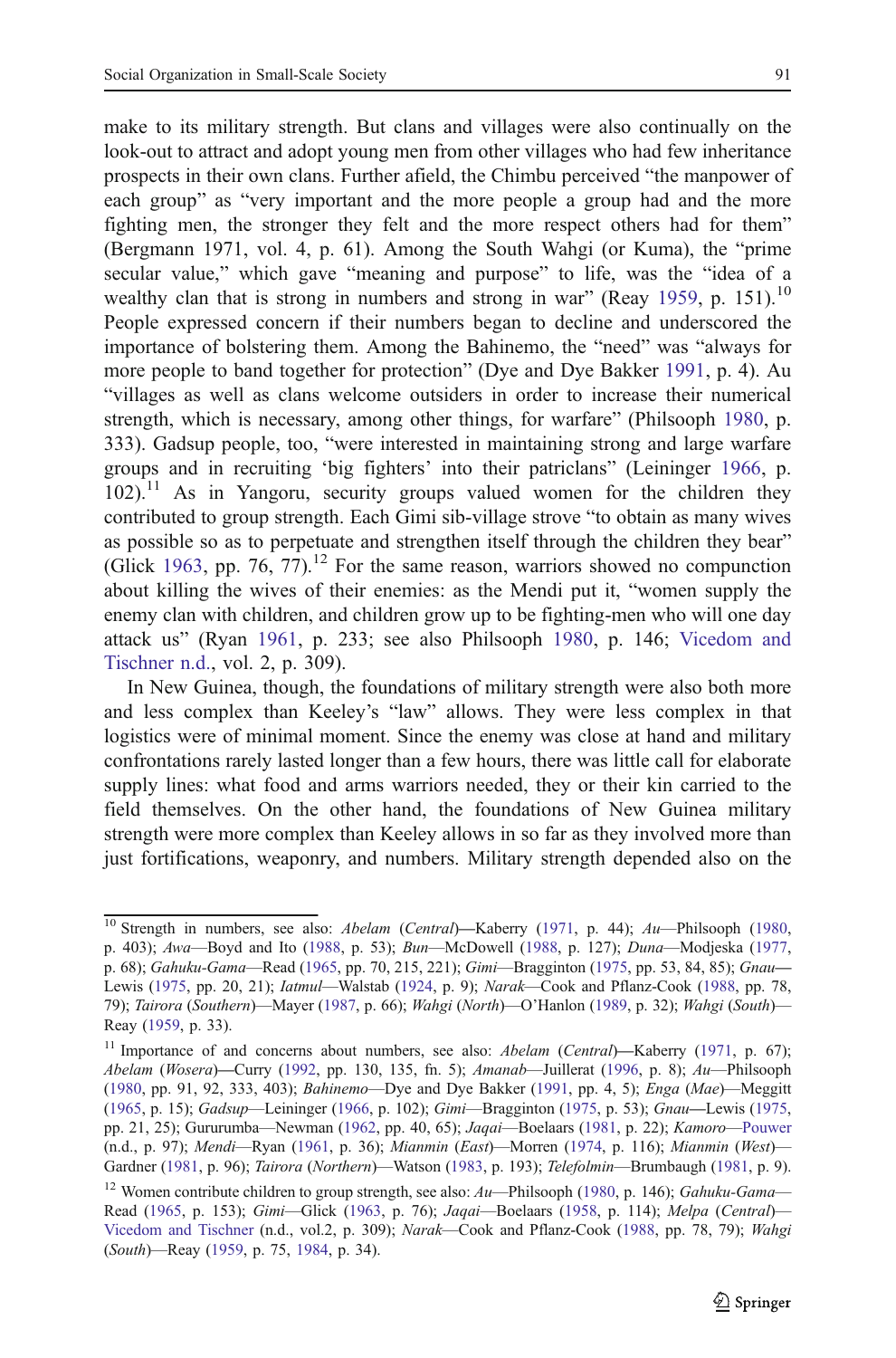commitment and skills that individual warriors brought to the battle field, as well as on their ability to act cohesively as a military unit.

A warrior's individual ability and commitment was important because the military strength of his group was the aggregate of the "strengths" of its members. The more skilled they were, the more committed each was to defending it, the greater was its military strength. In Yangoru, commitment to and capability with the spear formed the core of a quality known as *halinya*, or "strength," the esteemed essence of what it was to be considered a man (Roscoe [2001](#page-45-0), pp. 290–292). *Halinya* connoted physical strength, agility, and stamina, but also cognitive or psychological "strength" in the sense of courage, commitment, mental acuity, forcefulness, and determination. A man who was *halinya* radiated a dangerous potency, an aura that might colloquially be glossed as "Don't mess with me."

Women were also esteemed in Yangoru for the individual capacity and commitment they contributed to group military strength, but female "strength" was manifest in a different set of responsibilities. In defensive actions, women were vital to group strength not because they confronted the enemy (though a few did) but because they could thwart him. In the event of an attack, a woman was expected to grab her children and whatever valuables she could carry and, as the warriors of her group rallied to repulse the enemy, to dash for cover into the nearby forest or a barricaded house. As noted already, a woman also contributed to group strength by bearing children: her sons were the group's future warrior strength, her daughters a future source of the bridewealth that would secure more wives and yet more sons (Roscoe and Wais Roscoe [1988\)](#page-46-0). By her "hard work" in her gardens or over her cooking fire, furthermore, a woman was crucial to provisioning the personnel of her group. On more than one occasion, I heard an elderly man subject a young, restless wife of his clan to a tirade of abuse that ended with the peroration, "So you just settle right down and get on with working hard [in the gardens] and bearing lots of children!"

Similar sentiments about the importance of individual "strength" recur throughout New Guinea. Among the Gnau: "Strength and readiness to use or face violent action, courage, steadfastness and loyalty were qualities required of men in the conduct of war, defence and dispute in old times" (Lewis [1980,](#page-44-0) p. 167). During initiation, Southern Tairora elders emphasized to the young men in their charge, "the importance of acquiring military skills, being courageous in the face of the enemy" (Mayer [1987,](#page-44-0) pp. 156, 157).<sup>13</sup> As in Yangoru, women were esteemed for their childbearing and their subsistence work. Among the Gainj, a woman achieved status by proving herself "a good woman, a reproducer and producer who subordinates her body and will to her husband" (Johnson [1982b,](#page-43-0) p. 63). Women were especially valued if they produced "large numbers of children or notably large and healthy children", and if they were "known to be especially productive and generous gardeners" (ibid.). Among the Biaka of the Sepik, a wife was valued by her security

<sup>&</sup>lt;sup>13</sup> Individual male strength, see also: Ama-Guddemi [\(1992](#page-42-0), pp. 14, 140); Anga (Sambia)-Herdt ([1987](#page-42-0), pp. 30–32, 101–104); Awa—Boyd and Ito ([1988](#page-40-0), pp. 52, 53); Gadsup—Leininger [\(1966](#page-44-0), p. 88); Gahuku– Gama-Read [\(1959](#page-45-0), pp. 427, 428, 433, 434); Jaqai-Boelaars [\(1981,](#page-40-0) pp. 89, 90); Fore/Kamano/ Usarufa—Berndt ([1962](#page-40-0), pp. 173, 174); Karawari—Telban ([1998,](#page-47-0) p. 58); Koriki—Williams [\(1924,](#page-47-0) p. 64); Kwoma—Bowden ([1983](#page-40-0), pp. 92, 93, 113); Manambu—Harrison [\(1993,](#page-42-0) pp. 106, 107, 109, 120); Melpa (Central)—Strauss and Tischner ([1990](#page-47-0) [1962], p. 138); Tairora (Northern)—Watson ([1971](#page-47-0), pp. 267, 268); Waropen—Held ([1957,](#page-42-0) p. 66).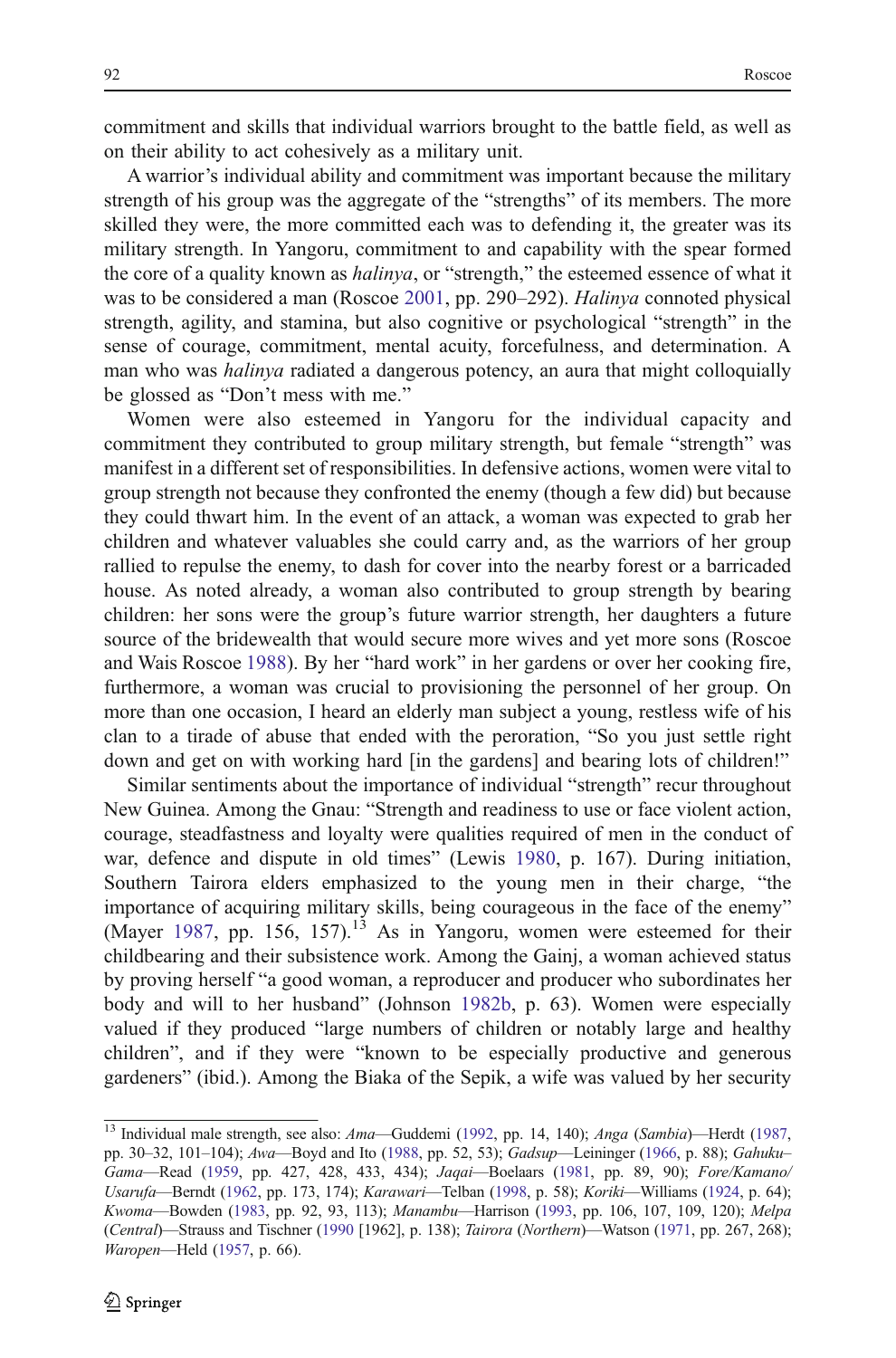group because: "1) she adds to the work force, 2) alliances between clans are formed, and 3) children are added to the clan, and hence to the larger group" [\(Hamlin n.d.](#page-42-0), p. 42).<sup>14</sup>

In addition to the individual strengths of its members, a security group's military strength depended also on their coordination, on their willingness and ability to submerge their individual agencies in that of the group and act cohesively  $as$  a group (see also Hagen and Bryant [2003,](#page-42-0) p. 29). Individual and numerical strength were of little military use if a group's members were so riven by conflict that they were unwilling to coordinate their military actions or, worse, inclined to betray one another to the enemy. In Yangoru, enormous stress was laid on group unity: passionate ethics esteemed internal harmony, abhorred intra-group violence, and exalted the use of peaceful rather than violent means of advancing the former over the latter. In the days of war, older men told me, internal disputes and political rivalries were prosecuted in far more courtly terms than they are today for fear that they might otherwise erupt into violence. If a man was derelict in paying for a pig, his creditor did not broadcast the delict publicly as he would nowadays but spread his complaint informally to avoid publicly humiliating his debtor and provoking his ire. Big men, too, were careful to avoid openly "shaming" their rivals: rather than boast about their deeds and denigrate others as "rubbish men," they were content to let their exemplary achievements speak for themselves. If, despite all restraint, intragroup conflict did flare up, cooler heads rushed to counsel fraternity and moderation, warning those involved that fighting would "break the clan apart" or declaiming that: "Distant enemies [i.e., enemy villages] you can fight. But fighting with clans in your own village is bad. They are close to!" If pre-emption and conciliation failed and physical violence did break out, the final defense against social disintegration was to blunt its mortal consequences. Rather than take up deadly arms, intra-village fights were confined to scuffles with sticks or balks of timber. Should things escalate and weapons be snatched up, they were wielded in comparatively harmless ways. The hardwood sword was used not in its lethal, edge-on configuration but flat-on so that it would stun but not kill an opponent. Spears were targeted on limbs or buttocks rather than on heads or torsos, while the deadly *minji* spear, with its wickedly opposed barbs, was "left at home" on its rack as "too much of a danger for this sort of [intra-village] fighting."

As in Yangoru, so elsewhere. Mayer ([1987,](#page-44-0) p. 94) was "constantly struck" by Southern Tairora "people's emphasis on the role of the village as a military unit and on the notion that their survival depended on maintaining a strong and undivided fighting force and hence on minimising tensions and divisions among the village men." Among the Abelam, "disunity within a village left it vulnerable to its enemies: there was a strong reprobation of fighting among fellow-villagers which might eventually lead to deaths, feud, and the splitting of the community into two separate

<sup>&</sup>lt;sup>14</sup> Individual female strength, see also: Abelam (Central)—Kaberry ([1941/](#page-43-0)42, pp. 210, 213); Alamblak— Edmiston and Edmiston ([1989,](#page-41-0) p. 46); Gururumba—Newman [\(1962,](#page-44-0) p. 109); Kwoma—Whiting [\(1941](#page-47-0), p. 72); Melpa (Kumdi)—Brandewie [\(1981](#page-40-0), pp. 45, 152); Melpa (North)—Strathern ([1972b](#page-46-0), pp. 133, 134); Polopa—Anderson [\(1985](#page-39-0), p. 77); Tairora (Southern)—Mayer [\(1987](#page-44-0), pp. 155, 157); Wahgi (South)—Reay ([1984,](#page-45-0) p. 48).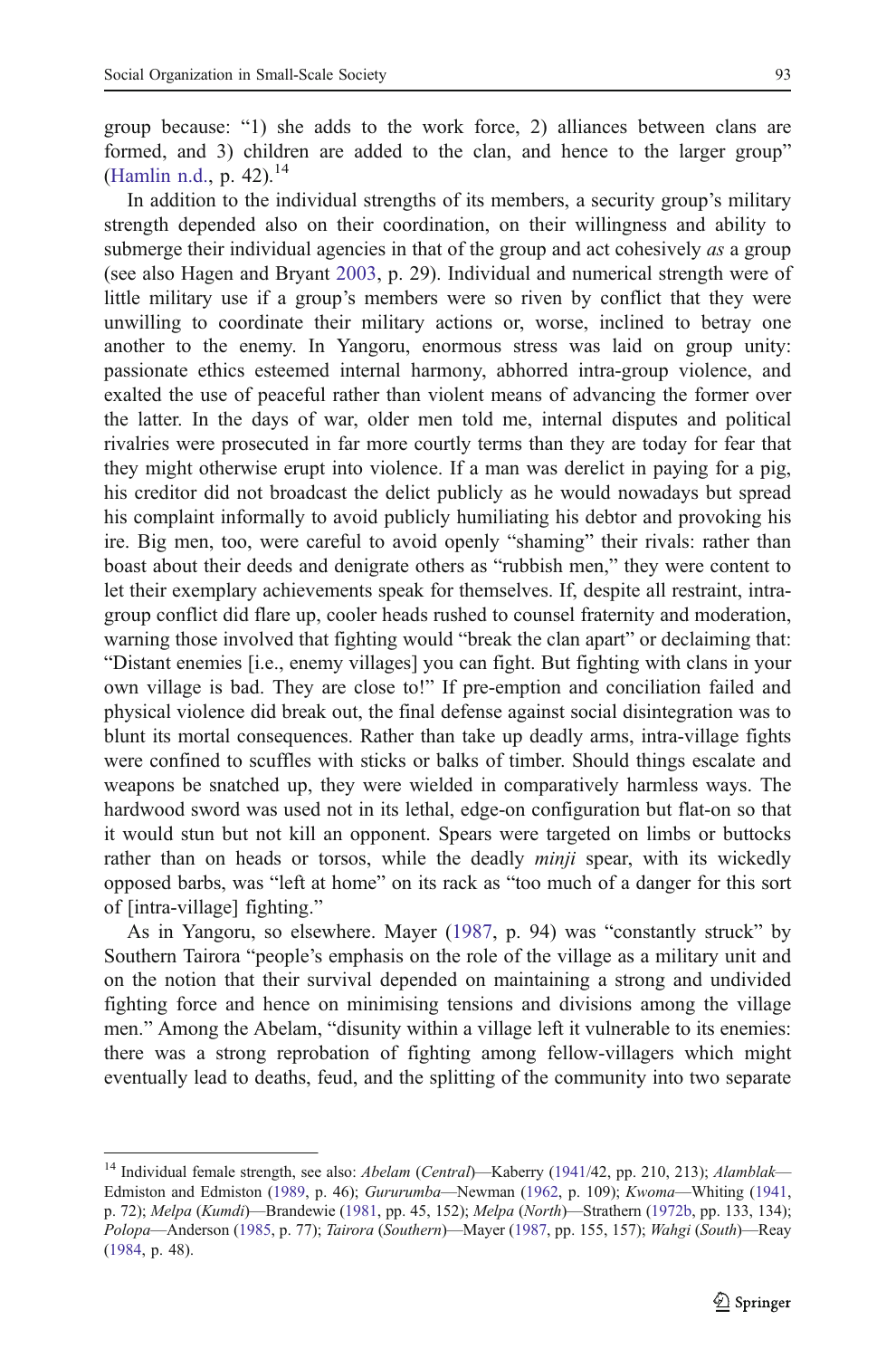villages" (Kaberry [1971](#page-43-0), p.  $67$ ).<sup>15</sup> If fighting did break out, fists and sticks rather than more lethal arms were the preferred weapons, and injuries were typically compensated afterwards to heal the breach. The inhabitants of different Kapauku villages within the same confederacy might "clash in a fight. However, they seldom fight with bows and arrows and the aim of the fight is not annihilation but rather a "settlement" of the affair. This type of fighting can be compared to a valve letting out surplus steam from an overheated boiler. It is an emotional rather than a premeditated outburst of violence which usually results in fighting only with sticks" (Pospisil [1958](#page-45-0), pp. 88, 89). Among the Central Abelam, disputes within a village sometimes resulted in spear fights, but "since the hostile groups ultimately had to unite against enemy villages for purposes of defense, casualties were few and mechanisms were available to stop the fighting" (Scaglion [1976,](#page-46-0) pp. 96, 97).<sup>16</sup>

Finally, it might be thought, a group's military strength should depend on one further factor besides numbers, individual strength, and cohesion: territory. Without abundant land and material resources, after all, a security group surely cannot subsidize the large numbers of warriors, producers, and reproducers required to sustain its military strength? As plausible as this proposition might seem, though, it has matters the wrong way round: territory is not a prerequisite for building military strength but rather the reason, inter alia, for building this strength. Ownership of a territory consists of the ability to live on it, exploit it, and punish those who infringe on it without sustaining unacceptable harm. To the extent a group's members enjoy this security, others will be unable to displace them and they can be said to own the territory. To the extent that they are militarily disadvantaged, they will be forced to yield. (For this reason, it would be misleading to dub the security group a "resource-holding group" for this supposes that its principal goal was resource holding when, in fact, it was mutual protection of its members, with resource-holding a derivative of that goal.) Access to material resources, in sum, is not the prerequisite for a strong security group but rather its consequence. As the Mianmin and Melpa put it: "Ground is nothing, it is men who are strong" (Gardner [1981](#page-42-0), p. 96; Strathern [1971](#page-46-0), p. 35).

## Fighting Strength and Social Order

In the hostile landscape of New Guinea, military strength was critical to a security structure's survival and well-being. As Watson put it for the Northern Tairora, communities needed "to remain strong in order to remain at all" (Watson [1983,](#page-47-0)

<sup>&</sup>lt;sup>15</sup> Group harmony and group coordination, see also: Awa—Newman ([1972](#page-44-0), pp. 252, 313); Chimbu— Brown ([1972](#page-40-0), p. 43); *Melpa (Central)*—[Vicedom and Tischner](#page-47-0) (n.d., vol. 2, p. 77); *Tairora (Southern*)— Mayer ([1987,](#page-44-0) pp. 80, 95, 103, 130, 131, 156); Wahgi (South)—Reay ([1987,](#page-45-0) p. 114); Yalé—Koch [\(1974](#page-43-0), p. 72).

<sup>&</sup>lt;sup>16</sup> Conflict and avoidance of bloodshed within security group, see also: Abelam (Eastern)—[Forge](#page-41-0) (n.d., p. 2); Amanab—Juillerat ([1996,](#page-43-0) pp. 473, 497, 498); Anggor—Huber [\(1974](#page-42-0), pp. 59, 90–94); Asmat (Kawenak)—Eyde ([1967,](#page-41-0) p. 332); Au—Philsooph [\(1980](#page-45-0), p. 90); Enga (Kyaka)—Bulmer ([1960,](#page-40-0) pp. 215, 216); Fore—Glasse and Lindenbaum [\(1973](#page-42-0), p. 365); Gadsup—DuToit ([1974,](#page-41-0) pp. 61, 86, 87, 100); Gimi-Bragginton [\(1975](#page-40-0), p. 130); Hewa-Steadman ([1971,](#page-46-0) p. 219); Kapauku-Pospisil [\(1958](#page-45-0), p. 108); Melpa (Kaugel)—Bowers [\(1968](#page-40-0), p. 167); Melpa (North)—Strathern [\(1971,](#page-46-0) p. 26); Mendi—Ryan [\(1961](#page-46-0), pp. 129, 230); Polopa—Brown ([1979](#page-40-0), p. 722); Tairora (Southern)—Mayer ([1987,](#page-44-0) pp. 72, 93); Wahgi (North)—O'Hanlon [\(1989](#page-44-0), p. 26).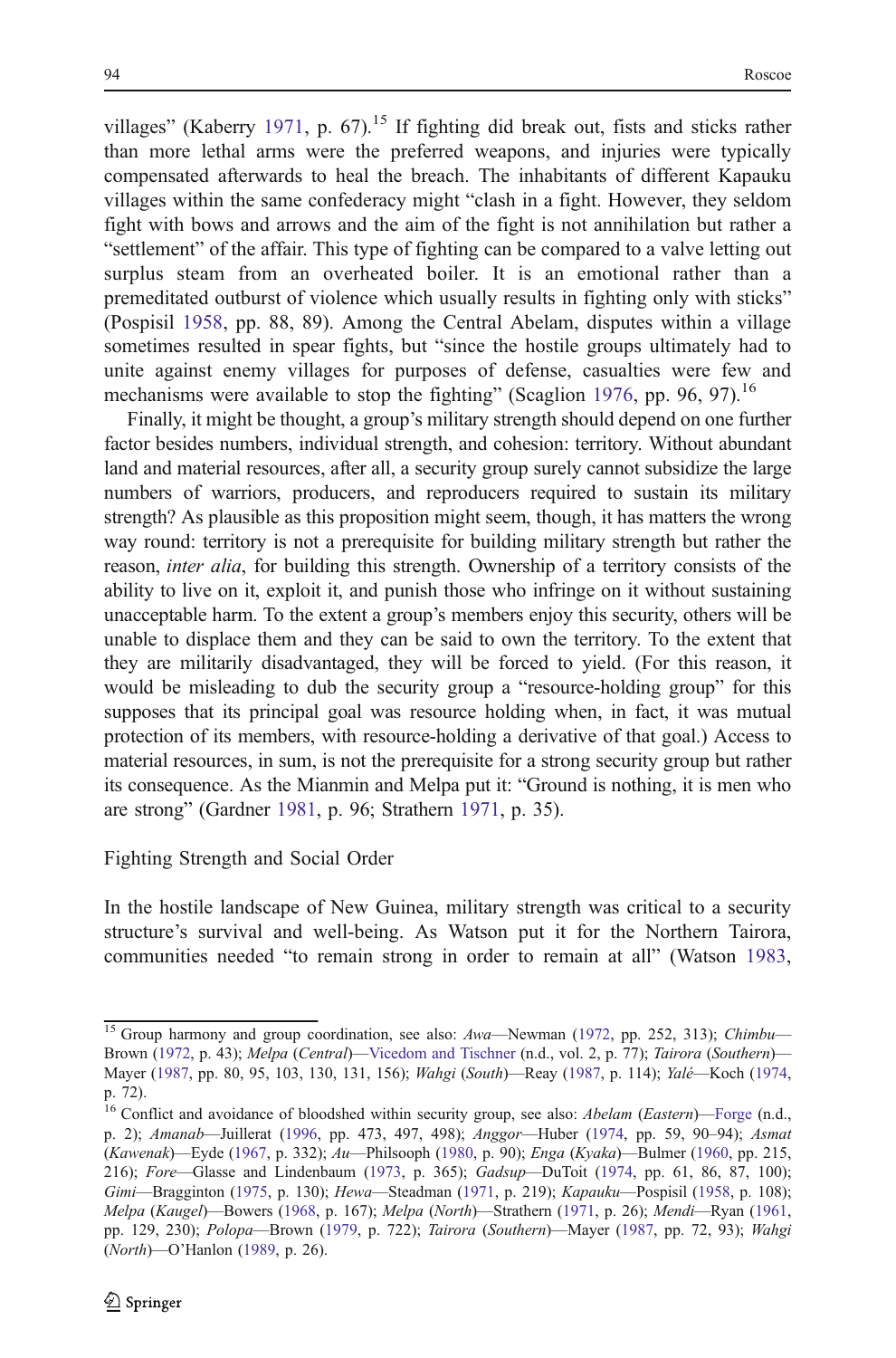p. 193).<sup>17</sup> If military strength was key to survival against the enemy, however, its display was equally important to maintaining the defensive organization and alliances upon which security and a precarious peace respectively rested. By signaling their fighting strength to one another, the individuals and subgroups within a security structure could manage their conflicts of interest without eroding their ability to withstand attack by their enemies. By displaying their military strength to allied security structures around them, they could similarly maintain a sphere of peace with some of their neighbors.

The most authentic means of signaling military strength was to deploy it successfully against the enemy, those who lay beyond the security structure and the alliances in which it was embedded. A multitude of reasons motivated New Guineans to launch assaults against their foes, but success in an attack also served vividly to demonstrate their military strength. Enemies themselves were an important target for these signals, of course: by its military successes against one enemy, a group communicated its dangerous potency to the rest. Among the Gnau of the Sepik, for example, a reputation "for being fierce and for killing gave one security at home: people would not want to risk coming on a raid. This was cited as a benefit of being warlike and successful in killing people from the neighbouring villages" (Lewis [1995,](#page-44-0) p. 32; see also Leininger [1966](#page-44-0), p. 96; Read [1959](#page-45-0), p. 428). By the success of their attacks, however, people also signaled their military strength to audiences closer to home, to others within their own security structure and those in allied security structures nearby. Individuals and groups that proved themselves in warfare abroad encouraged deference from individuals and groups at home.

Where the home audience was concerned, however, military strength was signaled as much, if not more so, by non-violent displays as by military actions. These displays assumed three principal forms, which I shall categorize as conspicuous distribution, conspicuous performance, and conspicuous construction. Conspicuous distributions took the form of public prestation: feasting and gifts of food, live pigs, or wealth. Gururumba distributions were typical of many. Gifts were:

always displayed prior to presentation in a symmetrically arranged pile. In a small exchange such a pile might consist of a base made by arranging bundles of cut pieces of sugar cane arranged in a hollow square, a filling for the square consisting of several layers of different kinds of sweet potatoes and yams, and on top a bunch of bananas decorated with multicolored leaves. The whole pile might only measure three or four feet along each side and be intended for half a dozen recipients. At the other extreme are displays made by erecting a large square tower some ten to fifteen feet along the sides of the base and rising twenty-five or more feet into the air. This tower provides a framework for a huge pile of food and wealth objects, such as shells or pieces of cloth, whose combined weight would be several tons. Such a display would be distributed among three to four hundred people (Newman [1965](#page-44-0), p. 54).

<sup>&</sup>lt;sup>17</sup> Importance of security group "strength," see also: *Abelam (Central)*—Kaberry [\(1971](#page-43-0), p. 44); Bena Bena—Langness [\(1969,](#page-43-0) p. 51); Chimbu—Brown [\(1972](#page-40-0), pp. 43, 44, 47); Enga (Mae)—Meggitt [\(1965,](#page-44-0) p. 232); Enga (Raiapu)—Feachem [\(1974](#page-41-0), p. 14); Gadsup—Leininger ([1966,](#page-44-0) p. 102); Gahuku-Gama—Read ([1965,](#page-45-0) pp. 70, 71); Gururumba—Newman ([1962,](#page-44-0) p. 33); Jaqai—Boelaars ([1981,](#page-40-0) p. 22); Kamano— Levine ([1977,](#page-44-0) p. 43); Narak—Cook and Pflanz-Cook ([1988,](#page-41-0) pp. 78, 79); Tairora (Southern)—Mayer ([1987,](#page-44-0) p. 81); Wahgi (North)—Reay ([1959](#page-45-0), p. 1910.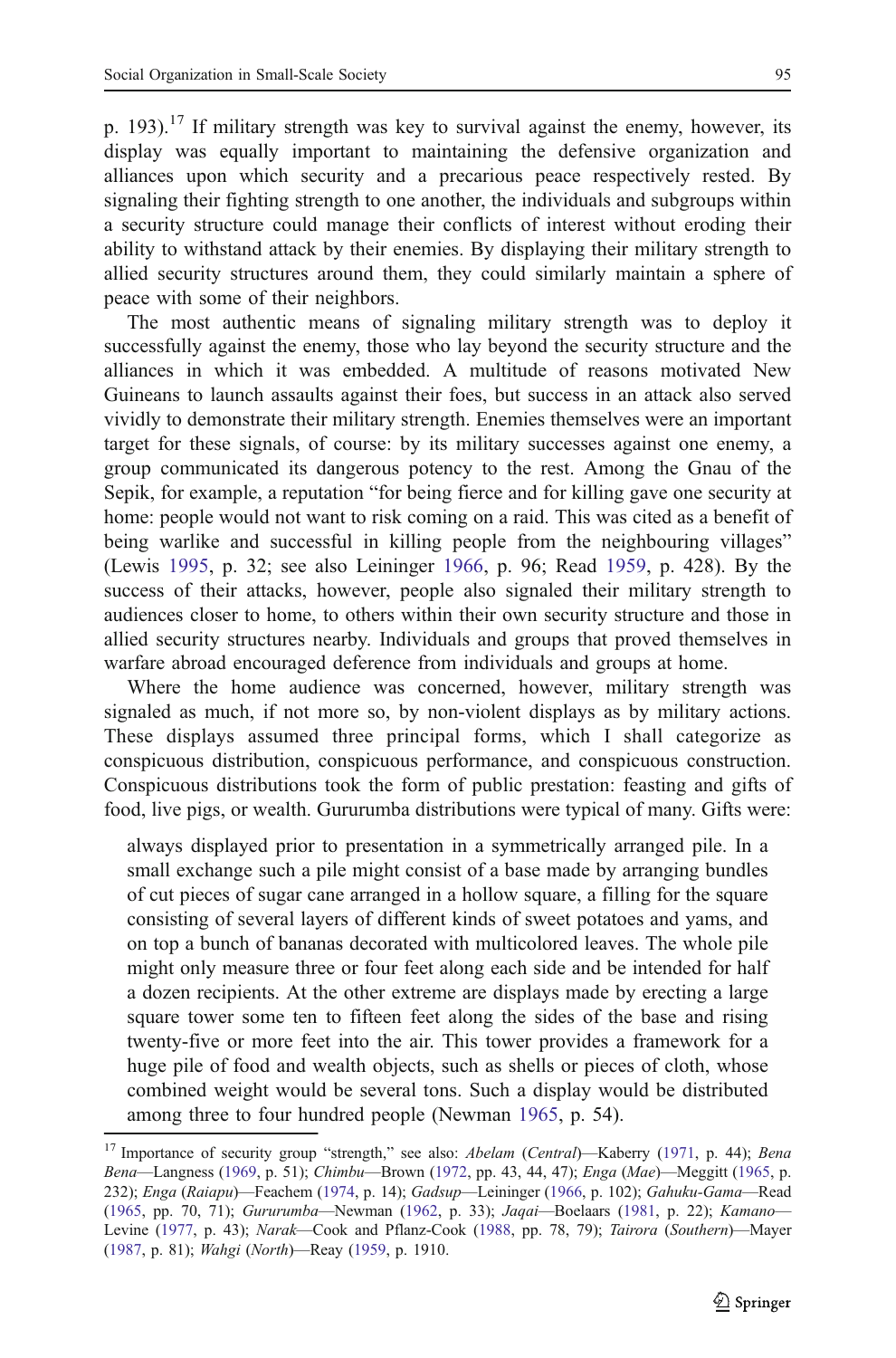In the central highlands, conspicuous distribution also took the form of large, pigkilling ceremonies. In the mid-1930's, Fr William Ross, the first missionary to the Central Melpa, estimated that in the course of a single day the Mokei tribe slaughtered some 710 pigs. He described the scene on one of their 10 or so ceremonial grounds:

There were twenty-four platforms about three feet square raised a foot from the ground. A roaring fire on the platform was used in heating a dense mass of stones which popped in the heat with a rifle-like report. There were as many fire pits as platforms. These pits were three feet deep and a foot and a half wide, and as we passed down the narrow park we had to rub our eyes free from smoke to avoid falling in the pits…. We sought relief in the cool of the big trees outside the dancing ground after counting sixty-eight pigs either roasted or ready to be roasted (Ross [1937](#page-46-0), p. 84).

The second form of display, conspicuous performances, commonly accompanied pig killing festivals and initiations. These were large, elaborately choreographed exhibitions of singing, dancing, and music mounted by spectacularly decorated performers. Among the South Wahgi (Kuma):

It is to the glory of an individual and his clan that a man should be splendidly dressed at this time. The wealth hung about his body in the form of plumes and shells represents the wealth of his clan…. Kuma ceremonial acts out the desired results: strength and prosperity. Blatantly, aggressively, the men sound their flutes on still evenings so that the hooting will be heard all over the valley and people near and far will know that this clan is getting ready to kill its pigs. Members invite friendly clans to join them in making a bigger display than they can manage alone, and in the daytime up to 700 or 800 hand-drums may be pounded in unison. An equal number of voices proclaim oblique little songs sung over and over in a strident rhythm, and heels pound the earth in the monotonous concertina movement of the dance. The clanspeople who own this earth are busy attracting new friends and intimidating old enemies (Reay [1959](#page-45-0), p. 141).

Conspicuous construction, the third type of display, involved the construction of great ritual structures that archeologists might term monumental construction if it were not that the products were of wood rather than stone. Among the Yangoru Boiken, these buildings took a relatively modest form. Every 15 years or so, a clan, or occasionally a moiety, would construct a ka nimbia "spirit" house, a tetrahedral structure some seven to twelve meters high, boasting a large cantilevered façade decorated with a profusion of graphic and plastic art (Roscoe [1995a,](#page-45-0) Fig. [1\)](#page-4-0). Elsewhere, conspicuous constructions were far grander. The neighboring Abelam built cult houses similar to those of the Yangoru Boiken, but theirs were typically twice or even three times as large (Hauser-Schäublin [1989](#page-42-0), pp. 68–147). On the south coast of New Guinea, Bevan [\(1890](#page-40-0), p. 243) observed cult houses some "three hundred to four hundred feet in length—built on piles, and towering to a height over one hundred feet from the ground." Some idea of the material and labor invested in these structures can be obtained from an Australian patrol officer's description of a Kambot cult house measuring 54-m long, 14-m wide, and 16-m high. Its walls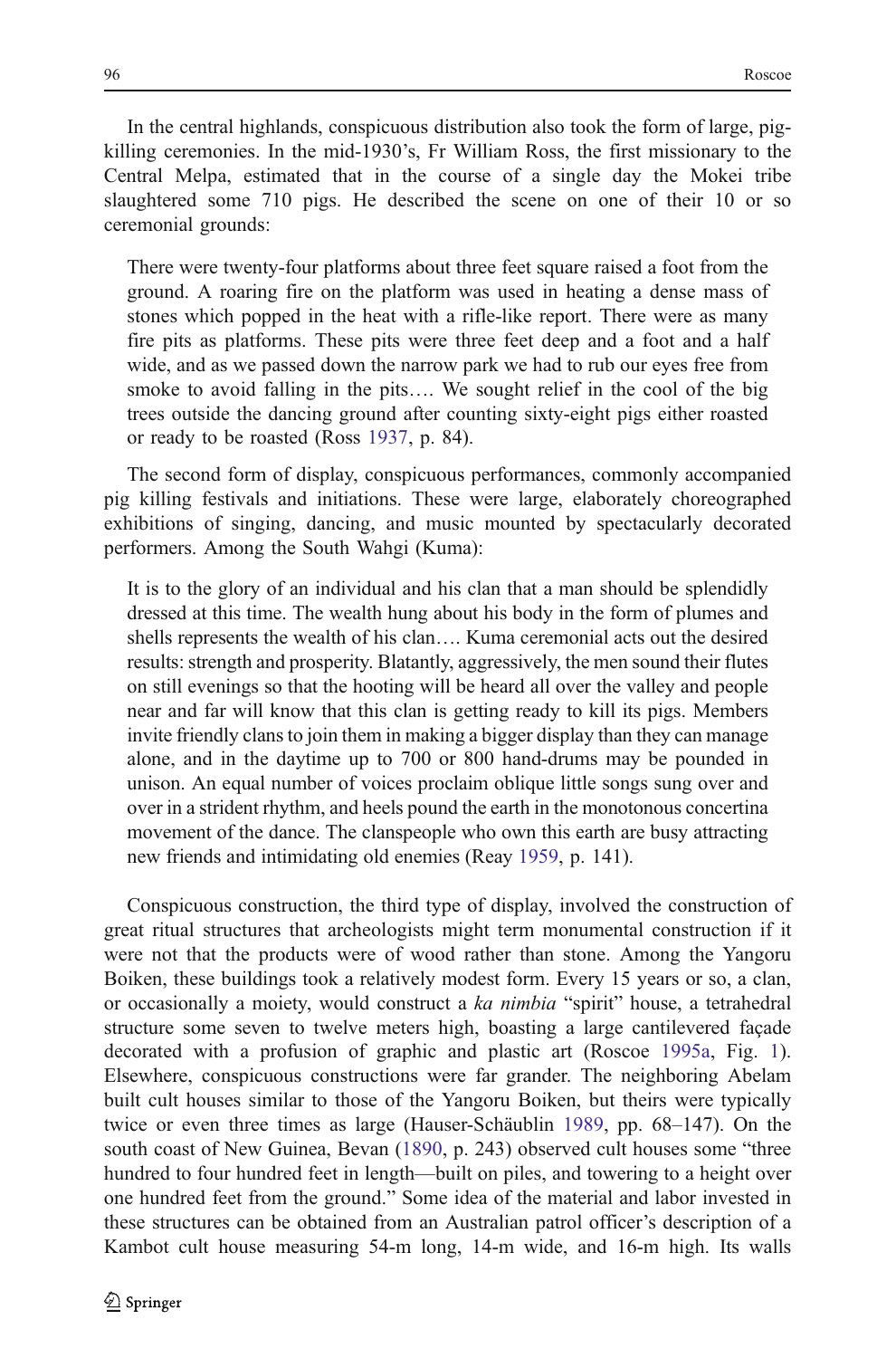contained 486 strips of black-palm spathe, each about 7-m long. Its posts and beams included two at 26-m long by 60 cm in diameter, two at 26 m by 30 cm, six at 16 m by 60 cm, 12 at 14 m by 60 cm, 36 at 5 m by 45 cm, 24 at 12 m by 40 cm, and 68 at 8 m by 23 cm. It was thatched with a total of 9,572 sago-leaflet tiles, each 2 m long. Another cult house in the neighboring village of Korogopa was almost 20% larger (ANG 10-46/47 [1947](#page-39-0), p. 3).

Although individual military skill and bravery might be knowable only through action on the battlefield, these displays provided authentic signals of every other component of a group's military strength. The quantities of food, pigs, and other valuables mustered in a material distribution; the scale, intricacy, synchronization, and duration of a conspicuous performance; and the sheer size and rococo artistry of a cult house signaled the size and commitment of its sponsoring group, the number of kin and allies willing to support its projects, the individual commitments and abilities of all these individuals, and their capacity to suppress their individual interests in order to work together and organize a large-scale action. As Newman observed of the Gururumba food and wealth towers:

it takes a great deal of planning, work, and coordination of effort to erect one of these displays, even a small one… the men who put them together are proud of their accomplishment. The displays are not simply of accumulated riches; they are displays of the capacity to be productive and energetic. This is explicitly recognized in the speeches made at the time the displays are presented. Speakers for the host group extol the strength and vitality of the group or individual acting as host, and speakers for the guest group also recognize their proficiency (Newman [1965,](#page-44-0) p. 54).

Likewise, the Chimbu pig-killing festival:

is the high point of Chimbu tribal collaboration, display and prestige. All the members are decorated with feathers, shells and other finery and they display the pride of the tribe: their young men, their young girls, their valuables and their productive capacity in the quantity of pork which they can give away. It demonstrates the strength and wealth of the tribe to visitors, observers and recipients from all other tribes (Brown [1972,](#page-40-0) p. 50).<sup>18</sup>

Material distributions were especially flexible modes of signaling. As the Gururumba example illustrates, they lent themselves as much to small-scale presentations (as between reproductive groups or between subsistence groups) as to the far larger displays that clan, tribe, and village security groups might mount. They were also combinatorial, allowing large-scale distributions simultaneously to signal the strengths of the smaller reproductive, subsistence, and security groups that had contributed to them. In Yangoru, for example, the large material distributions with which a village security group celebrated initiations, honored the recently dead, and sought to rejuvenate the earth were customarily arranged so that the

<sup>&</sup>lt;sup>18</sup> Feasts and material distributions as indexing strength, see also: *Chimbu*—Brown ([1972,](#page-40-0) p. 47); *Enga* (Mae)—Meggitt ([1965,](#page-44-0) pp. 232, 233); Gahuku-Gama—Read ([1959,](#page-45-0) p. 428); Gururumba—Newman ([1962,](#page-44-0) pp. 33, 34, 131, 133); Mendi—Ryan [\(1961](#page-46-0), pp. 205, 206); Narak—Cook and Pflanz-Cook [\(1988](#page-41-0), p. 79); Upper Tor groups—Oosterwal ([1963,](#page-44-0) pp. 83, 85); Wahgi (South)—Reay ([1959](#page-45-0), p. 141); Yangoru Boiken—[Roscoe \(n.d.a\)](#page-45-0).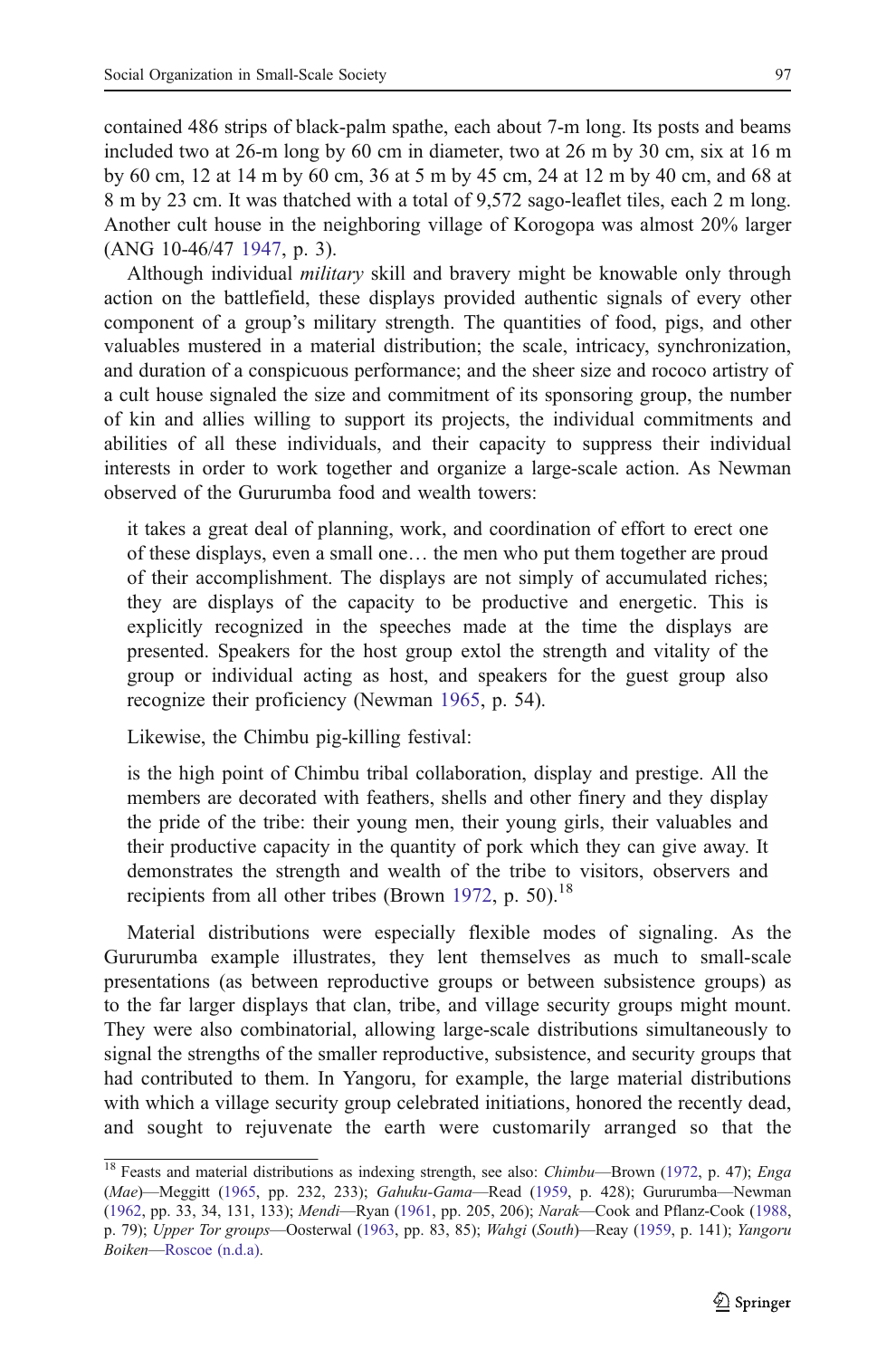contributions of individual reproductive, subsistence, and clan security groups were as evident as the village total—signaled by the designs on feasting pots, by the order in which food and shellwealth were lined on a ceremonial plaza, and by descentgroup insignia and official declarations that accompanied pig prestations.

Conspicuous performance and conspicuous construction were less adaptable broadcasting media. The individual and subgroup identities of those contributing to an exhibition of song and dance were typically obscured by facial paint and by aesthetic demands for a uniform and synchronized choreography (e.g., Mettgoff [1985,](#page-44-0) pp. 68, 69; O'Hanlon [1989\)](#page-44-0). Cult houses lent themselves even more poorly to communicating the contributions that individuals and subgroups had made to their construction. Conspicuous performances and constructions appear instead to have been deployed to signal the strength of security groups rather than of individuals, reproductive groups, or subsistence groups. Conspicuous performances signaled the size of a group by their scale and volume. Among the Gainj, for instance, ceremonial dances "enabled each parish to make a statement of its current male strength, of its capacity to defend its people and its territory" (Johnson [1982a](#page-43-0), p. 44). As Hagen and Bryant [\(2003](#page-42-0)) hypothesized, moreover, they also credibly communicated both the motivation and the ability of group members to act collectively. Thus, among the Southern Tairora, the men of a village were "described as people who sing 'well'… together. Such statements refer to the singing of war songs and male initiation songs known only to men. The ability of village men to sing these harmoniously in unison is represented as an indication that they are committed to co-operating as a military unit as well as in other ways" (Mayer [1987,](#page-44-0) p. 99, 100).<sup>19</sup>

Conspicuous constructions served similar goals. The great spirit houses of the Purari Delta on the south coast "were a true indication to the visitor of the size of the village and its population" (Holmes [1924,](#page-42-0) p. 93). Among the Yangoru Boiken, the construction of a ka nimbia spirit house was explicitly spoken of as a means by which clans "competed" to demonstrate their "strength" to other clans and other villages. Episodes of construction occurred in competitive bursts: a clan and its allies would embark on a structure, and this would goad others to follow suit—a "competition," as people put it, "to see who would emerge victorious." A clan that failed to make a showing could expect thereafter to be impugned. If it sought to dispute another clan, for example, it would quickly find itself humiliated by mock spear charges and derisive cries of: "Where is the leader who constructed your ka nimbia? What are you doing coming to be cross here? Go on, get out!" (Roscoe [1995a](#page-45-0), p. 6).

Signaling theory has yet to explore in detail the nature of the channels through which such signals were broadcast. The New Guinea evidence indicates, however, that there were at least two forms, one virtually impossible to fake, the other more vulnerable to deception. The first channel involved the broadcast of highly reliable, "cognitive" information about individual and group strength. Material, performative, and architectural displays were, as signaling theorists have termed it, indexically related to the qualities they signaled. As direct objectifications of a group's size, and

 $\frac{19}{19}$  Singing and dancing as indexing strength, see also: Auyana—Robbins ([1982,](#page-45-0) p. 226); Gahuku-Gama— Read ([1959,](#page-45-0) p. 428); Gururumba—Newman ([1962](#page-44-0), p. 276); Upper Tor groups—Oosterwal [\(1963](#page-44-0), pp. 83, 85); Wahgi (North)—O'Hanlon [\(1989](#page-44-0), pp. 111–123); Wahgi (South)—Reay [\(1959,](#page-45-0) p. 141).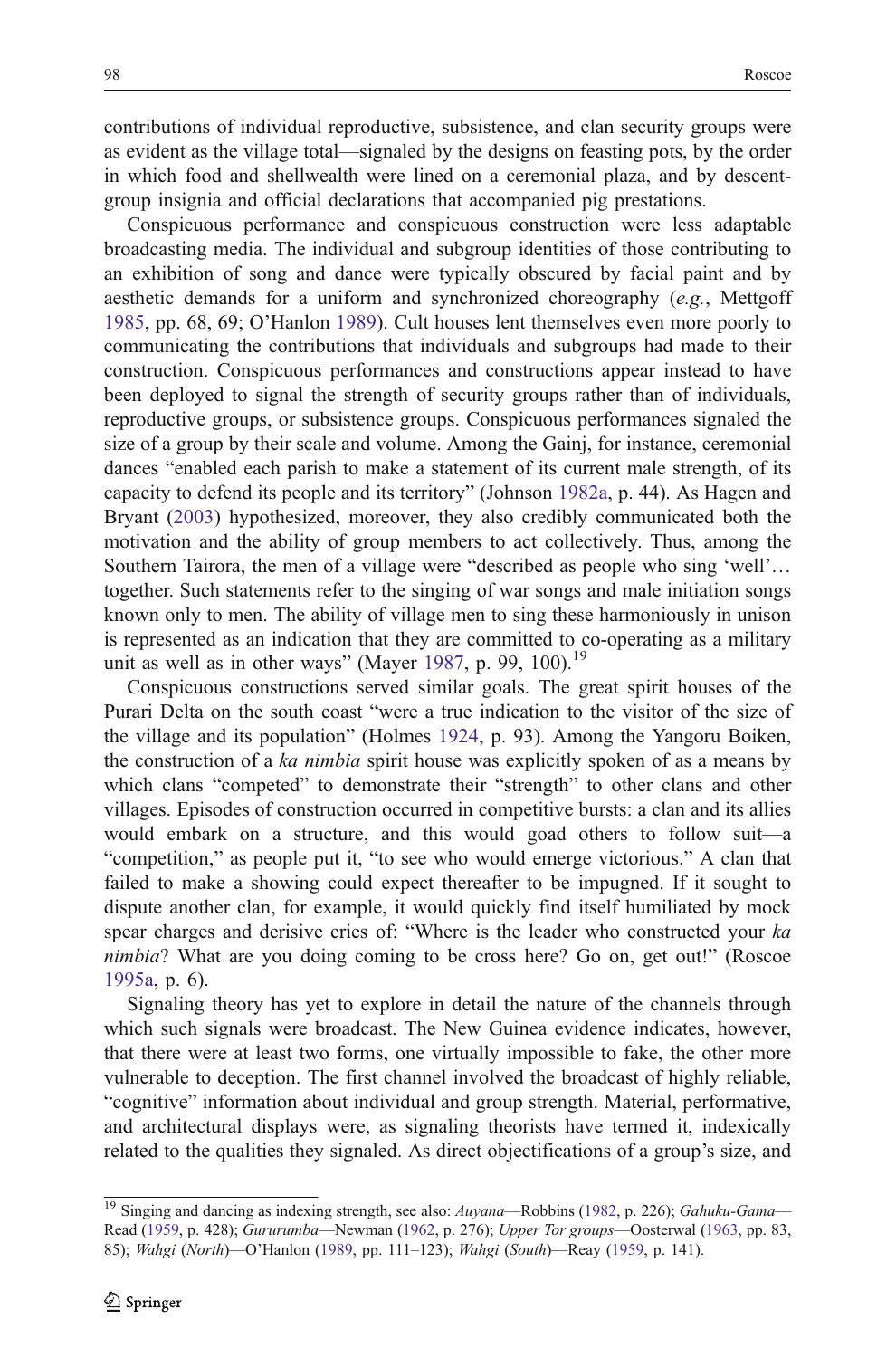the commitment, coordination, and capabilities of its members, it was simply impossible for individuals or groups to mount a superior display if they did not, in fact, possess these qualities and, hence, a proportionate military potential.

Some displays, however, deployed an additional medium to communicate group strength, one that we might term the affective or "aesthetic" channel. Not only did they *demonstrate* strength to an audience, they also made that audience *feel* it. In the quantity of materials, coordination of labor, and engineering skills it embodied, for example, the Yangoru Boiken cult house provided information about the dangerous potency of the clan that sponsored it. But the structure was an aesthetic as well as a purely material object, and if we are to judge from informant reports, it communicated at an emotional as well as an informational level. By deploying a sophisticated array of artistic devices that included bristling arrays of spears, the morphology of a looming, predatory bird, and an iconography that conjured images of predatory eyes, teeth, and claws, it evoked in its audience the feeling of a powerful and dangerous presence (Roscoe [1995a](#page-45-0), pp. 8, 9; see also Gombrich [1982,](#page-42-0) pp. 25, 26). In a comparable vein, Donald Tuzin detected a "numinous" quality in the performances that accompanied the construction and use of Ilahita Arapesh spirit houses. The sounds of the slit-gongs, bull-roarers, flutes, pipes, and trumpets that the Arapesh play—and that they describe as the "voice" of the tamberan spirits incarnated in the cult house—evoked "stunning," or "weirdly disturbing" feelings and the presence of a "chillingly immense" voice (Tuzin [1984,](#page-47-0) p. 582). Similarly, through the thundering precision of their dancing, the soaring roar of their songs, and the play of light on their blackened and oiled skin, the conspicuous performances of the central highlands seem to have been striving not just to demonstrate military strength but also to "intimidate" or leave an audience "petrified" (e.g., O'Hanlon [1989,](#page-44-0) p. 89; Reay [1959,](#page-45-0) p. 141). These aesthetic communications are highly effective, but they may be less reliable an indicator of military strength than their "cognitive" counterparts. The emotional impact of an artistic innovation, a novel choreography, or a chilling new harmony has no necessary correlation with military capacity. As a result, a well chosen aesthetic device may create in an audience the feeling of a dangerously potent presence that is out of proportion to the actual military strength of its sponsors. Since apotropaic artistry is a common feature of monumental architecture, further research on this form of signaling would seem to be warranted.

#### Military Display and Symbolic Warfare

In her well-known historical ethnography of the Kwakiutl potlatch, Codere ([1950,](#page-41-0) pp. 118–129) observed that this institutionalized "fighting with property" had expanded with the decline of North–west Coast warfare following contact. "When I was young," she quotes an old Kwakiutl man as saying, "I have seen streams of blood shed in war. But since that time the white man came and stopped up that stream of blood with wealth [i.e., potlatch goods]" (ibid., p. 129). Similar comments are to be found in New Guinea. Commenting on the expansion of long-yam exchange following contact and "pacification," older Abelam frequently told Kaberry ([1941/](#page-43-0)42, p. 344): "Now we no longer fight our enemies with spears; it is taboo; now we only fight with yams" (see also Young [1971](#page-47-0), p. 223).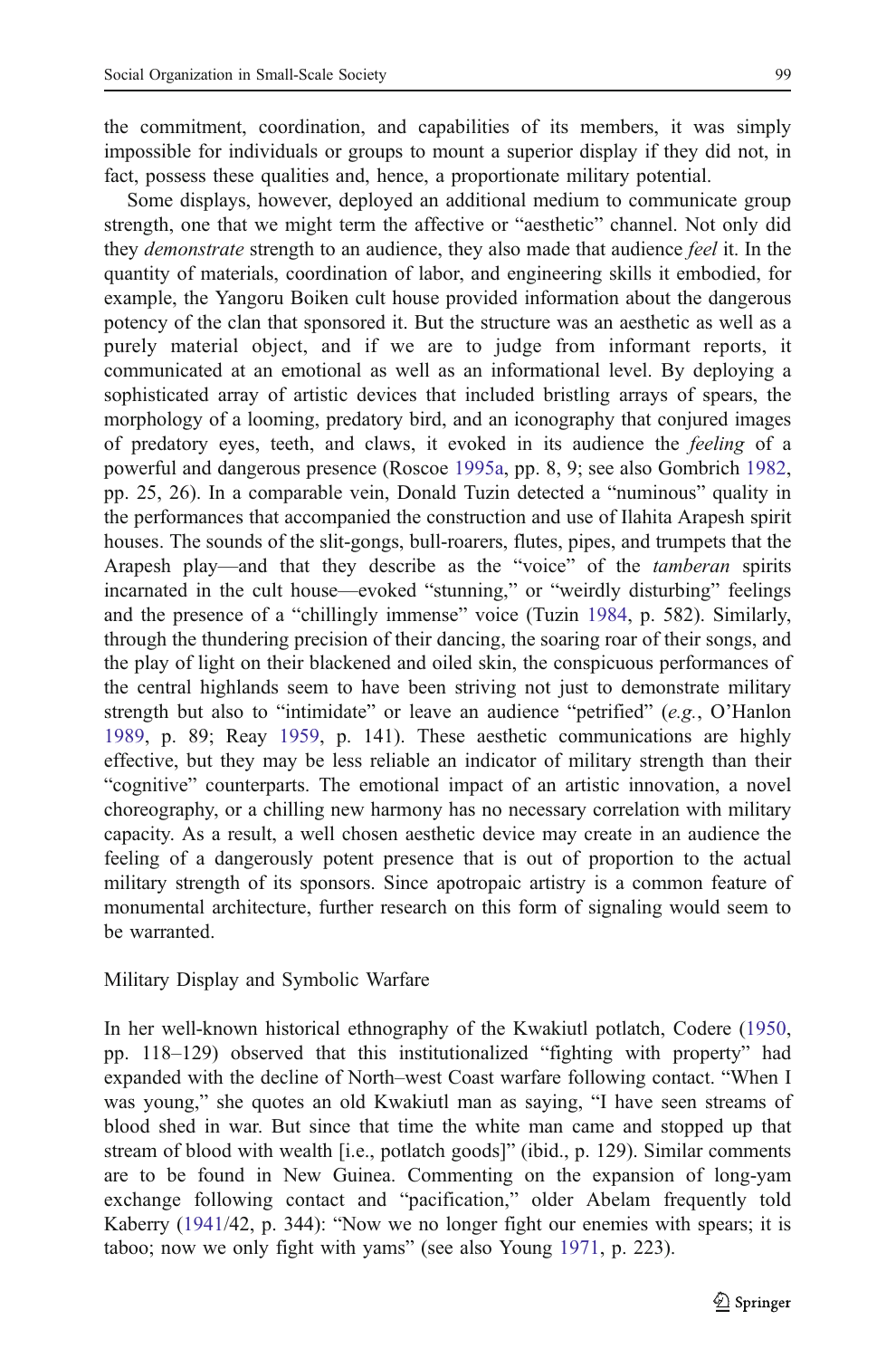In New Guinea, however, social signaling—the substitution of symbolic for real warfare—was not just a post-contact response to the impress of colonial "pacification." Long before New Guineans ever engaged foreign nations on their soil, they had been using social signaling as the key to *creating* social organization in the first place. By substituting symbolic violence for actual violence, ceremonial displays dampened, so to speak, the consequences of conflict within a modular security structure or an alliance, allowing the autonomous members and component groups within these systems to coordinate their actions and advance collective interests in matters such as reproduction, subsistence, and security against their enemies.

New Guineans, it transpires, were well aware of this critical symbolic equivalence at the core of their sociality. The Yangoru Boiken, for instance, explicitly conceptualized their gifts of food, shell wealth, and pigs as hails of symbolic "spears" hurled at symbolic "enemies." Transferences of shell wealth, for example, were explicitly spoken of as symbolic spears (lit. "spears underneath"), different types of shell ring representing different types of spear. Often, the equivalence was ceremonially enacted. A man who had just laid a wealth payment before its recipients would sometimes turn and, in a series of consecutive charges, hurl several spears into the bush or the thatch of a nearby house, the number and types of spear symbolizing the number and types of ring he has just presented. Pig exchange—"fighting with pigs," as it was called provided an even more elaborate and explicit symbolic battle (Roscoe [1989,](#page-45-0) pp. 223, 224; [n.d.b\)](#page-45-0). The two exchange moieties of a village were named after the two war confederacies, Lebuging and Samawung; ceremonies were mounted under the auspices of the hwapomia, the hereditary leader of clan warfare; the act of presenting a pig was spoken of as a "spear" thrown at an "enemy"; as the hapless hogs lay bound to their poles on the ceremonial plaza, they were said to represent the bodies of fallen warriors; and when they were dispatched, it was with a blow to the side of the head, just as the war sword was used to smash the skull of a wounded enemy. Similar military imagery accompanied distributions of pigs and wealth throughout New Guinea: thus, ceremonial prestations were spoken of as "fighting" or as a "battle" in which givers "wound" or "strike" receivers with gifts identified as weapons or "blows."<sup>20</sup> As Strathern [\(1971,](#page-46-0) p. 129) put it of the valuables that flowed in Melpa exchange ceremonies, "moka gifts are a true functional alternative to warfare."

Dancing, singing, and other conspicuous performances were also styled as "fights" or "combat," with especially well executed performances said to "violate," "attack," "assault," or "kill" their audiences.<sup>21</sup> Among the allied communities of the Upper Tor, for example, dancing was:

part of the power fight. Suddenly, the Naidjbeedj men… stormed onto the village piazza. In the left hand, they held the "tifa" [handdrum], with the right,

<sup>&</sup>lt;sup>20</sup> Material distributions as fighting: Abelam (Central)—Kaberry ([1941](#page-43-0)/42, p. 344); Kalauna—Young ([1971\)](#page-47-0); Kewa—MacDonald ([1991,](#page-44-0) p. 190); Melpa (North)—Strathern ([1971](#page-46-0), pp. 54, 95, 129); New Guinea (General)—Strathern [\(1985](#page-46-0)); Nopuk—Oosterwal [\(1967,](#page-44-0) pp. 171, 173); Polopa—Brown ([1979\)](#page-40-0); Urat—Allen [\(1976](#page-39-0), p. 42); Upper Tor groups—Oosterwal [\(1963](#page-44-0), p. 83); Waropen—Held ([1957,](#page-42-0) pp. 165, 226).

<sup>&</sup>lt;sup>21</sup> Performance as fighting: Gahuku-Gama—Read ([1955,](#page-45-0) p. 273); Gururumba—Newman ([1962,](#page-44-0) p. 316); Manambu—Harrison [\(1993,](#page-42-0) pp. 113, 121, 122); Maring—Mettgoff ([1985,](#page-44-0) p. 68); Rappaport [\(1968](#page-45-0), pp. 195, 196); Nopuk—Oosterwal ([1967](#page-44-0), pp. 173, 174); Samarokena—van der Leeden [\(1962](#page-47-0), pp. 98, 99); Tairorora—Watson [\(1971](#page-47-0), p. 244); Upper Tor groups—Oosterwal ([1963,](#page-44-0) pp. 87, 88).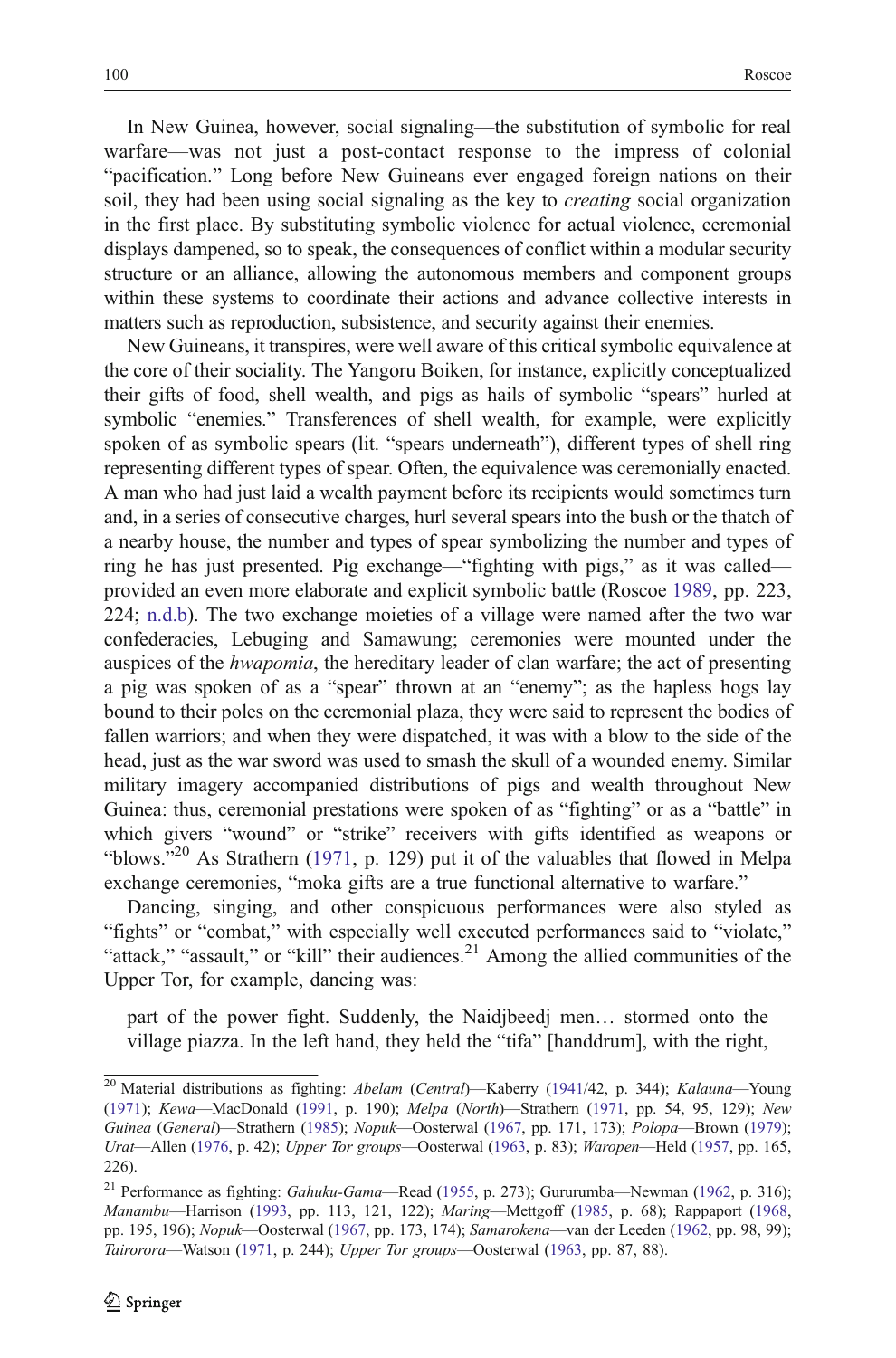they drummed. With wild springs, they "danced" from one end of the piazza to the other. By this, they wanted to challenge the Bora-Bora to seize their drums and take up the fight with them….During this, they called, "Waba, Waba, Waba" and other war calls. Four jumps forward, four back. So flowed the attack back and forth (Oosterwal [1963](#page-44-0), p. 87, my translation).

Among the Yangoru Boiken, I never heard ka nimbia construction explicitly spoken of as an act of symbolic war, but the project was surrounded with an aura of metaphoric violence. It was constructed under the formal direction of its *hwapomia*, the clan's hereditary war leader. The completion of each phase was celebrated with a lumohlia, the triumphant, night-long festival of singing and dancing that celebrated kills in war. And when the final structure was complete, its cross-piece and eaves were fitted out with rows of war spears that raked down and out over the audience below. Tuzin ([1980,](#page-47-0) p. 121) has noted the resemblance of the Ilahita Arapesh spirit house to "some bird-of-prey brooding over a clutch of fledglings—an image protective and yet menacing." Visitors to a Kiwai dárimo stood in awe of it "as of something mysterious and dangerous" (Landtman [1927,](#page-43-0) p. 21). Likewise, the finial of a Iatmul spirit house was a carved eagle, a "symbol of the aggressiveness and the warlike strength and boldness...of the village" (Wassmann [1991,](#page-47-0) p. 15).

# Free-Riders and Political Leaders

Social Signaling and the Free-Rider

The final challenge facing the organization of small-scale society is the one with which we began: the free-rider problem. For the smaller components of New Guinea society, those on the scale of reproductive and subsistence groups, collective action theory already provides plausible explanations as to how this problem was resolved. By collaborating in biological and social reproduction, the members of a reproductive group likely ensured genetic payoffs sufficient to ensure their cooperation (Hamilton [1964](#page-42-0)). Given the small size of subsistence groups—on the order of ten to 20 in total (Table [I](#page-10-0)) or about five to ten adult actors—it is plausible that the material payoffs of subsistence cooperation coupled with the capacity of a small group, through direct reciprocity, to tally contributions and exclude defaulters was sufficient to deal with those who might try to free-ride on subsistence activities (Trivers [1971\)](#page-47-0).

For collectivities on the scale of a security group, however, free-riders are a far more serious challenge. In New Guinea, these groups could number in the hundreds if not thousands, far beyond the capacity of close genetic relatedness or direct reciprocity to manage defaulters. What ensured, then, that the warriors in a defensive group would defend one another in the event of attack if, by doing so, they placed themselves in mortal jeopardy? If material, performative, and architectural displays of military strength were the means by which individuals and subgroups managed conflicts of interest in service of larger-scale collective action, what was to prevent some from shirking their contributions to these displays, forcing others to shoulder the burden?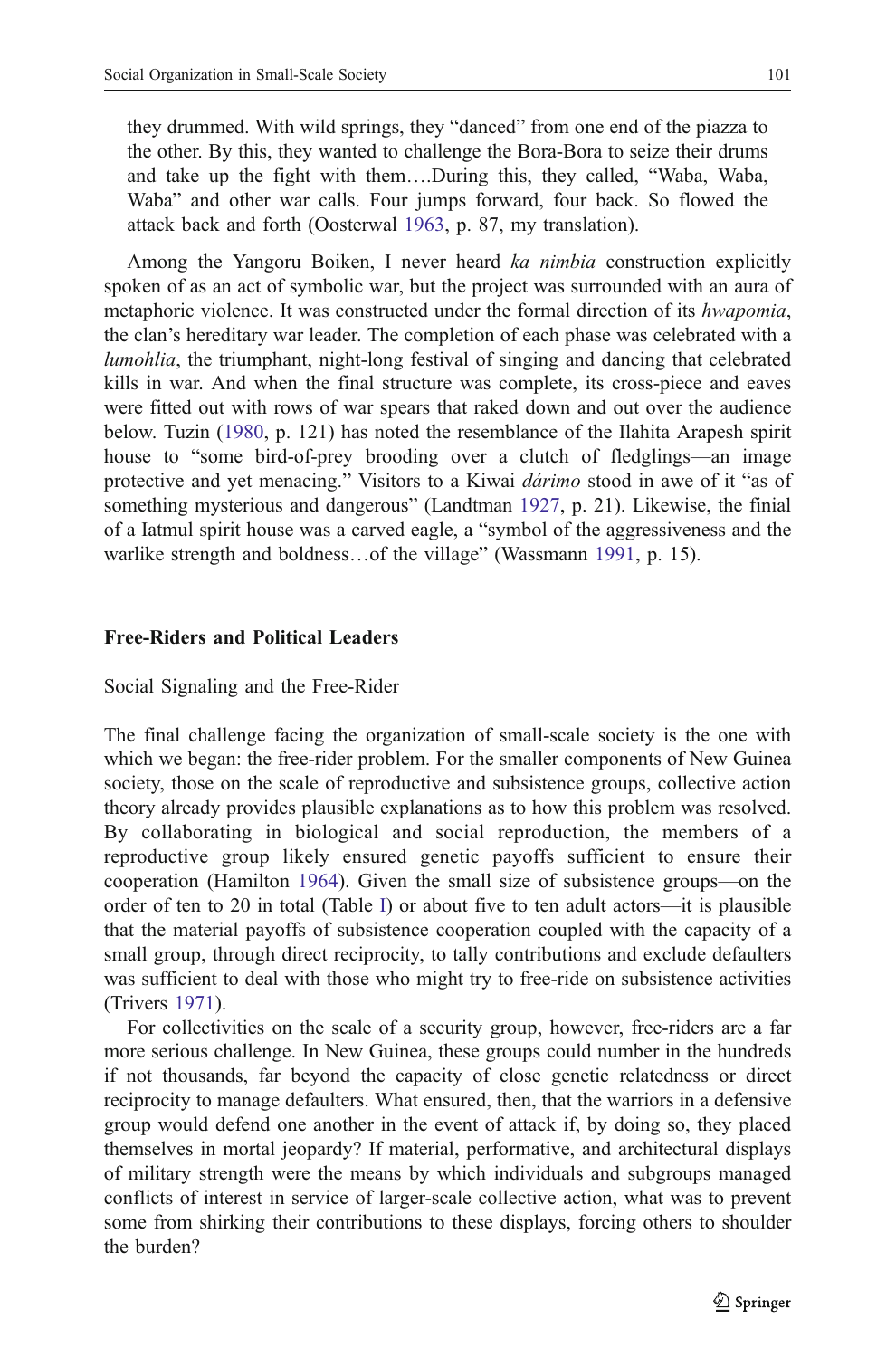To institute collective action reliably, there must be: (a) extremely strong fairness norms, (b) third-party enforcement, or (c) some mechanism linking contributions to collective action and benefits at the individual level. A social signaling system recruits the latter solution: essentially, individuals and subgroups that contribute more to the collective action of the groups and structures to which they belong gain in two ways that encourage their participation. First, they secure for themselves a greater proportion of whatever rewards are available (mates, resources, etc.). Second, in doing so, they honestly signal qualities (fighting ability, industriousness, management skills, *etc.*) that make them both valued allies and mates and also formidable competitors; it is, therefore, in the interests of other individuals and subgroups preferentially to ally with, or defer to, them (e.g., Smith and Bliege Bird [2005](#page-46-0)).

Consider, for example, the situation that existed at contact among the Yangoru Boiken. Each local system comprised several multiclan villages (i.e., security structures) linked to one another by alliance and surrounded by several other similar systems with whom they were at war. Organized around social-signaling, each system was predicated on the axiom that those individuals and groups that consistently signaled superior military strength would prevail in competition for mates, resources, and the like. Within each system, therefore, a village security structure that demonstrated its superior military strength through display and in war could expect to prevail over other security structures in the system in gaining access to whatever mates, resources, and other rewards were available to the system as a whole. Within each village security structure, in turn, a clan security group that demonstrated superior military strength was deferred to by other clans in the village in contests for whatever rewards were available to the village as a whole. Within each village security structure, in turn, those clan security groups that demonstrated superior military strength were deferred to by other clans in the village in contests for whatever rewards were available to the village as a whole. The same logic applied to the subsistence groups within each clan security group and the reproductive groups within each subsistence group: those groups that displayed superior military strength would prevail in competition with their peers for mates, resources, and the like. Conversely, those who fell short found themselves closed out of disputes by the cries of stronger rivals: "Where are the pigs you gave to 'fight' for this land?" "Where is the wealth you gave to buy this woman's menstrual blood? All you gave was rubbish off the ground!"

The result was an incentive structure that motivated individuals to contribute as much as they could to the strength of the reproductive, subsistence, and security groups and structures to which they belonged. By doing so, they increased the capacity of these groups and structures to gain access to whatever goods and services were available; by successfully signaling their own superior "strength," they simultaneously secured for themselves privileged access to these increased returns since others would defer to the strength they demonstrated; and by demonstrating their "strength," others would preferentially ally with them (providing them, for example, with mates). There was no net profit to defaulting. First, those tempted to free-ride undermined the capacity to secure rewards of the reproductive, subsistence, and security groups and structures to which they belonged, thereby reducing the overall share of returns to which potentially they had access. Second, by free-riding, they eroded their own reputation for strength and hence their ability to secure access to whatever rewards their group managed to retain. Finally, by defaulting in the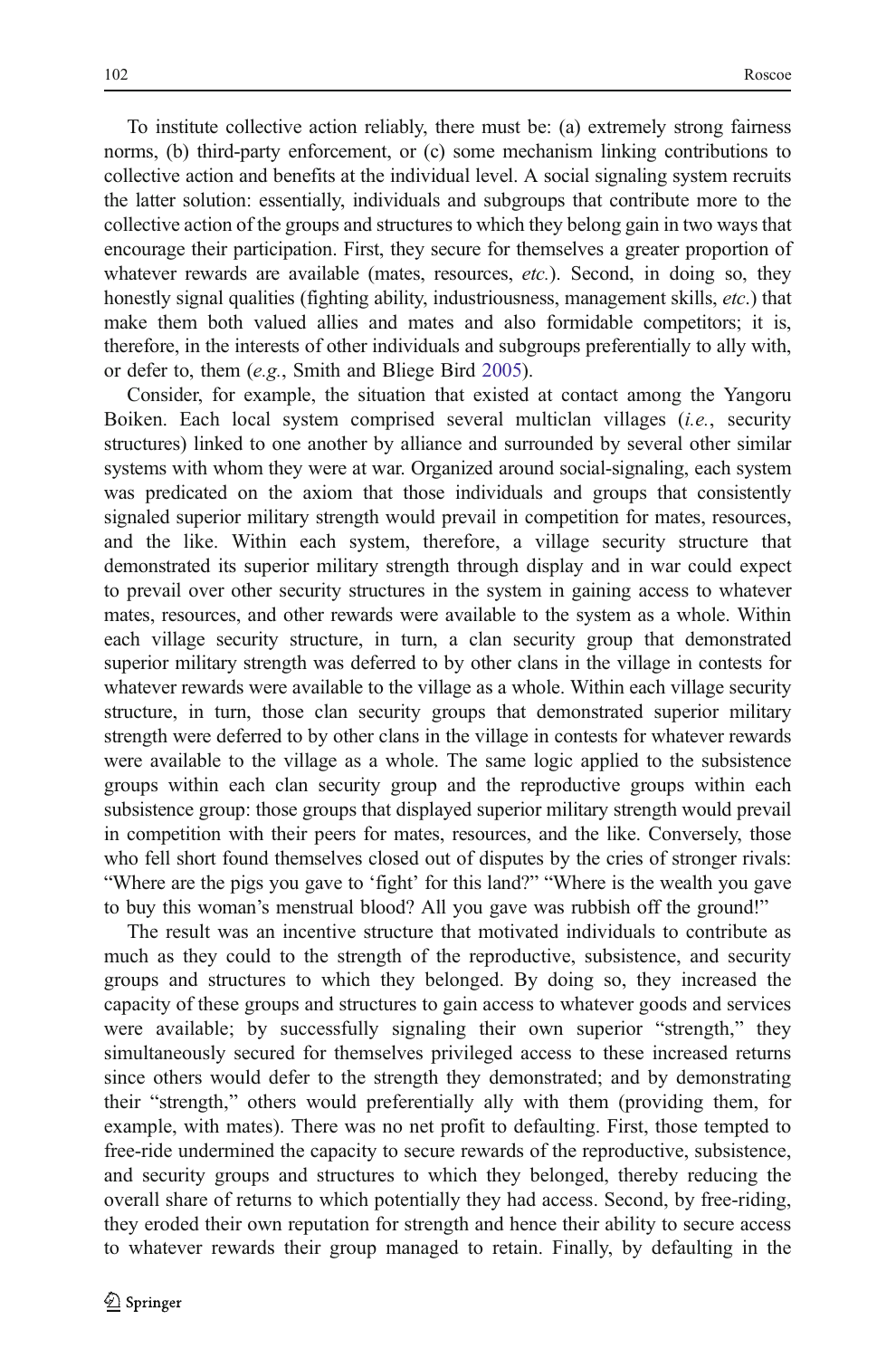physical defense or symbolic displays mounted by their groups, they established personal reputations as "weak" (in Yangoru, fatchik: literally, "one who is lost in the bush"). As a result, they were obliged to defer in conflicts with others over mates, resources, and the like, and they were harder pressed than others to secure social support.

#### Social Signaling and Political Leadership

A social signaling system, in sum, resolved both the conflict-of-interest problem and the free-rider problem. More than this, though, its operation created an evaluative schema that illuminates some puzzling features of leadership in politically uncentralized communities like those of New Guinea. To begin with, it accounts for the curious mixture of esteem and censure in which New Guineans held their leaders (Roscoe [2000,](#page-45-0) p. 106). Sahlins ([1963](#page-46-0)) hinted at this ambivalence in his landmark study of big-man societies. On the one hand, a big-man and his followers share a mutual interest in his rise for, as they help him, so he can help them. On the other hand, as he rises, he increasingly extorts their economic production, leaving them ultimately to the cold comfort of "eating his renown" (ibid., p. 293). Sahlins's explanation of this ambivalence in terms of a "Melanesian contradiction" is now recognized as problematic, but the conflicting attitudes he identified are nonetheless very real. Among the Yangoru Boiken, I frequently heard people (especially women) mutter that the big-man to whom they deferred and to whom they commonly turned for help was "no good; he shouts at us, he's always making trouble, always telling us to do this and that." Similarly, dissonant attitudes were even more apparent in regions characterized by despotic leadership (Roscoe [2000](#page-45-0), pp. 90–92). Because he was such a formidable warrior, for example, the Northern Tairora valued their despotic leader, Matoto, as the "one on whom all the rest lean"; yet, his descendants also remembered him as "a terrible man…half good, half bad" (Watson [1970,](#page-47-0) pp. 9, 11). Bergmann ([1971,](#page-40-0) vol. 1, p. 195) remarked that Chimbu big-men were "highly esteemed," but far from being liked, they were feared. (See also Read [1959](#page-45-0), pp. 433, 434; Reay [1959,](#page-45-0) pp. 129, 130; Telban [1998](#page-47-0), p. 58.)

Contradiction and ambivalence, though, are inherent in the way a social signaling system structures its internal relationships, whether among its component subgroups or its individual members. On the one hand, the system creates a dominance hierarchy that generates antagonism: those individuals and subgroups who prove themselves the strongest of the strong get to advance their interests over others, while those who demonstrate inferior strength—followers—are obliged to defer. On the other hand, the system creates a *moral* hierarchy that generates approval: those individuals and subgroups who contribute most to the military strength of their groups are esteemed by co-members because, by their actions, they advance the capacity of these groups to prevail in competition with others. Small-scale societies are ambivalent towards their leaders, in other words, because as the strongest of the strong, these individuals contribute to the well-being of all while simultaneously advancing their own interests at the expense of everyone else. At the risk of stretching cross-cultural translation too far, followers are obliged to console themselves with the thought that: "Well, he's a real S.O.B, but at least he's our S.O.B."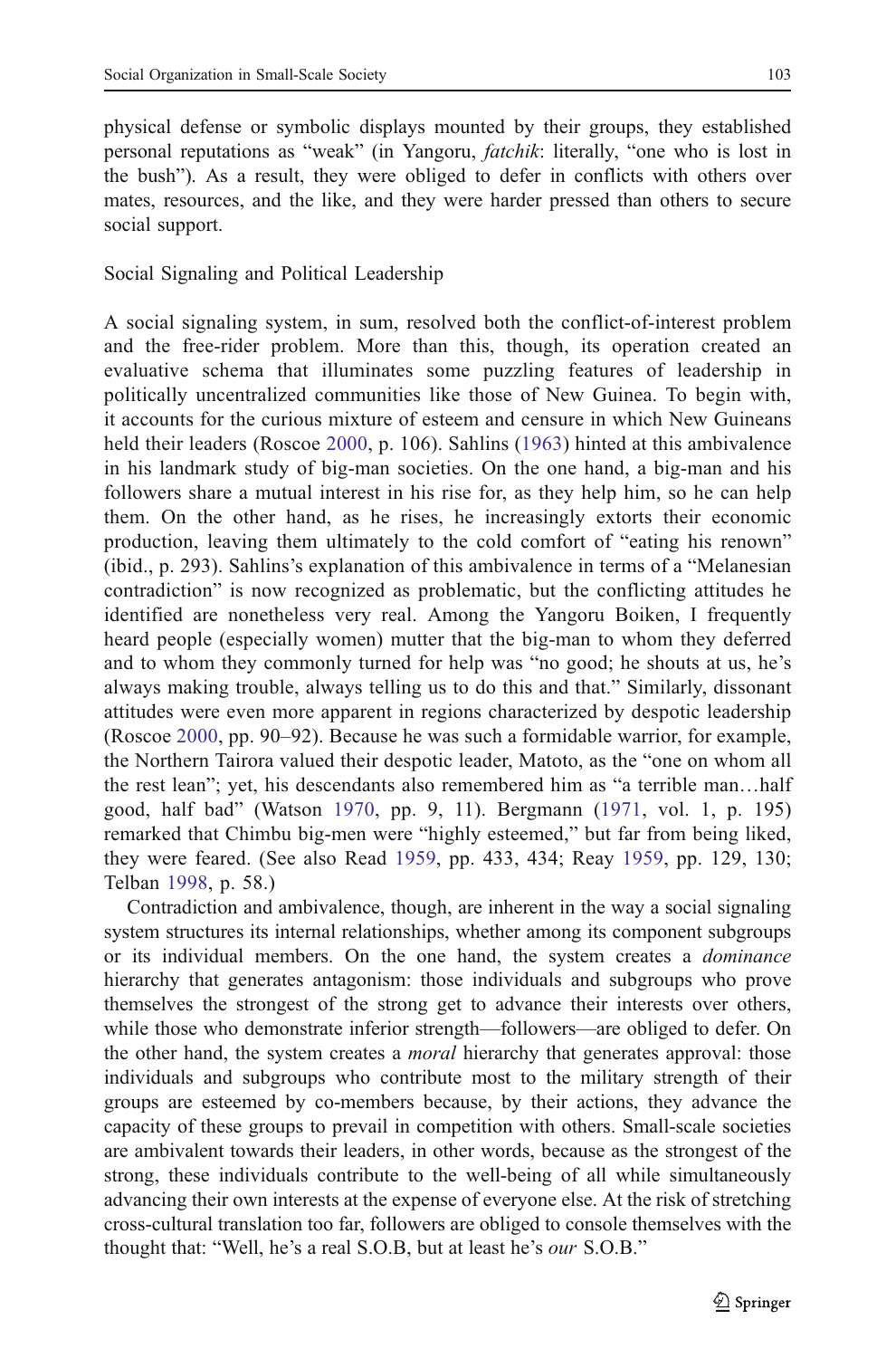As a system that evaluates individuals based on their contribution to collective military strength, a social signaling system also brings analytical coherence to the seemingly disparate qualities that characterized successful leadership in contact-era New Guinea. There were, of course, many dimensions to New Guinea leadership, and I have detailed elsewhere the interests that motivated leaders and the strategies through which they competed to accumulate prestige and power (Roscoe [2000\)](#page-45-0). What we lack, however, is a coherent theory that accounts for the *constitution* of political action, a theory that explains why some actions were politically valued and brought prestige and power while others did not.

On their face, the qualities that conferred leadership in New Guinea comprised an extraordinary jumble of traits and skills: courage and proficiency in war or hunting; talented oratory; ability in mediation and organization; a gift for singing, dancing, wood carving, and/or graphic artistry; the ability to transact pigs and wealth; ritual expertise; and so on  $(e.g., Roscoe 2000, pp. 87–94)$  $(e.g., Roscoe 2000, pp. 87–94)$  $(e.g., Roscoe 2000, pp. 87–94)$ . But why ever should it be these particular traits and skills that bestowed dominance and attracted esteem, especially since they seem to have so little in common? Why not others? What do these qualities share that makes them politically valuable when other aptitudes and activities are not?

The answer lies in the axiom around which a social-signaling system revolves: the manifestation of military strength—in military action on the battlefield and through display on the ceremonial plaza. Leaders were those who proved themselves the strongest of the strong and who made the greatest contributions to the real or symbolic deployments of military strength mounted by the groups to which they belonged. What these qualities shared is that they were all, in different ways, critical to mustering this strength. Courage and capability in war was perhaps the most widely valued leadership quality and the most obviously related to military strength (ibid., pp. 89, 90): by his superior courage and ability in war, a leader enhanced the military strength of every subgroup and group in the system to which he belonged. A great hunter also contributed to this strength, albeit in less direct ways: he provided high-quality protein (and hence strength) to others in his groupings; the game he brought in was crucial to the scale of the feasts they could mount; and the pursuit of the most elusive and dangerous species—wild pigs, cassowaries, crocodiles, and sharks—was a proxy for warrior courage and ability (e.g., Lewis [1980,](#page-44-0) p. 168; Riebe [1974,](#page-45-0) p. 425, fn. 2).

A big-man depended on rather different talents for his rise to eminence, but these too were crucial to the strength of the groups to which he belonged. His talents for oratory, mediation, and organization were instrumental in reducing their internal conflict and enhancing the ability of their members to coordinate their actions as a group. His facility in amassing food, pigs, and wealth for distribution allowed him to build power by indebting others, but the reason why this ability was prized by the groups to which he belonged was that it magnified the conspicuous distributions that objectified their strength. In other contexts, the stamina and talent that a leader might exhibit in singing and dancing were esteemed for their contributions to conspicuous performances that communicated his group's military might; his skills in the visual and plastic arts were valued for their contributions to its monumental constructions; and his ritual expertise in initiation was appreciated because it produced—or, rather, was believed to produce—"strong" young men and women for the group, while his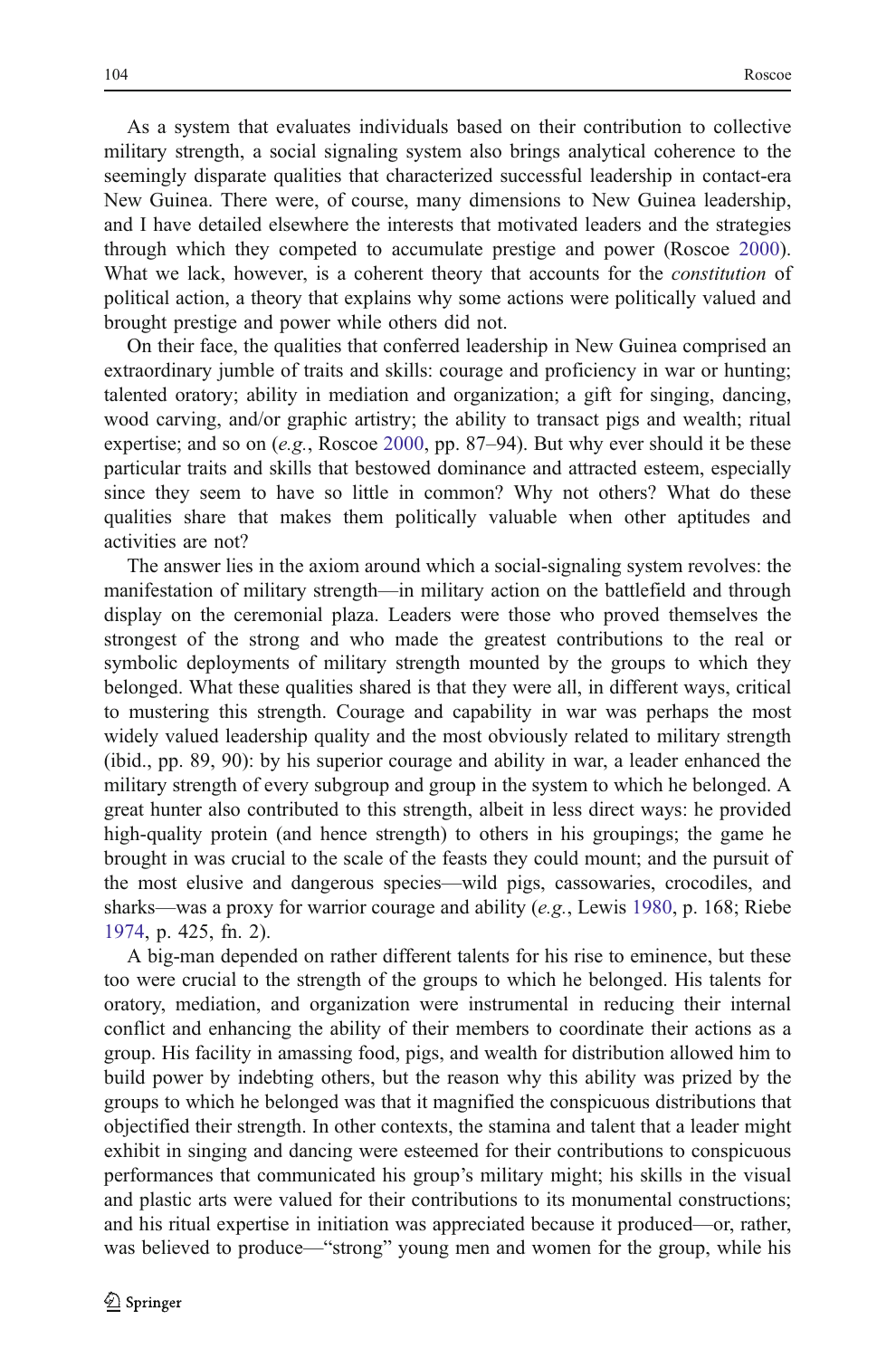proficiency in curing ritual was esteemed for its putative capacity to restore the group's members to health.

Nor were women disenfranchised from this politics of strength. Like their menfolk, they too gained prestige for their capacity and ability in the contributions that they made to group "strength": *i.e.*, child-rearing and material production. Those women who produced more children than others, who worked harder in their gardens and over their cooking fires, who were the most skilful and industrious in pig-rearing, these were the women who gained eminence over others because of the contributions their achievements made to the "strength" of the reproductive, subsistence, and security groups with which they were affiliated. $^{22}$ 

#### Conclusion

This paper has sought to construct from the New Guinea ethnographic record a model of small-scale society that might help synthesize what we find in the archeological record. Lacking archeological expertise as I do, and pressing in any case against the constraints of available space, it would be neither wise nor feasible to attempt a detailed exposition of how the model might be applied to archeological practice. Nevertheless, in summarizing the argument, it may be useful to indicate a few of the ways in which it could be used to interpret the archeological record and to advance an archeology of small-scale society.

The model offers to inform and analytically integrate three important characteristics of small-scale society. The first of these is the "segmentary" form these systems assume. Burdened with the cultural freight of a nation state, which presents sociality as a "natural" fact—the inevitable precondition for escaping the "Warre Of Every One Against Every One"—we think of society as a single, autonomous "imagined community" (Anderson [1991\)](#page-39-0). This image is problematic enough as a representation of the nation-state: as the motto,  $E$  pluribus unum, testifies, for example, the USA may be thought of as equally one group and 50 federated groups. As a representation of small-scale society, though, the image is even more questionable. From an analytical perspective, small-scale society should be considered not as a single social entity but as a nested assemblage of several such entities, each dedicated and optimally sized to discharge some particular instrumental role, be it reproduction, subsistence optimization, defense, or some other function.

Haas [\(1990](#page-42-0), pp. 176, 177) and Adler and Wilshusen ([1990\)](#page-39-0) have indicated some of the ways in which this kind of functionally differentiated, segmentary structure might be investigated archeologically. But the archeological implications of warfare in this model also merit emphasis. The antiquity of war is currently a matter of sharp disagreement: archeologists tend to attribute a long chronology to human fighting (e.g., LeBlanc [2003](#page-44-0); Keeley [1996;](#page-43-0) see also Roscoe [2007;](#page-46-0) Wrangham [1999](#page-47-0)); social anthropologists are more inclined to see war as a product of the Holocene or of even

 $\frac{22}{2}$  Female prestige: Gainj-Johnson [\(1982b](#page-43-0), p. 63); Melpa (Kumdi)-Brandewie [\(1981](#page-40-0), pp. 45, 152); Melpa (Northern)—Strathern ([1972b,](#page-46-0) p. 133); Wahgi, South—Reay ([1984,](#page-45-0) pp. 46, 48); Yangoru Boiken— Roscoe ([1995b](#page-45-0)).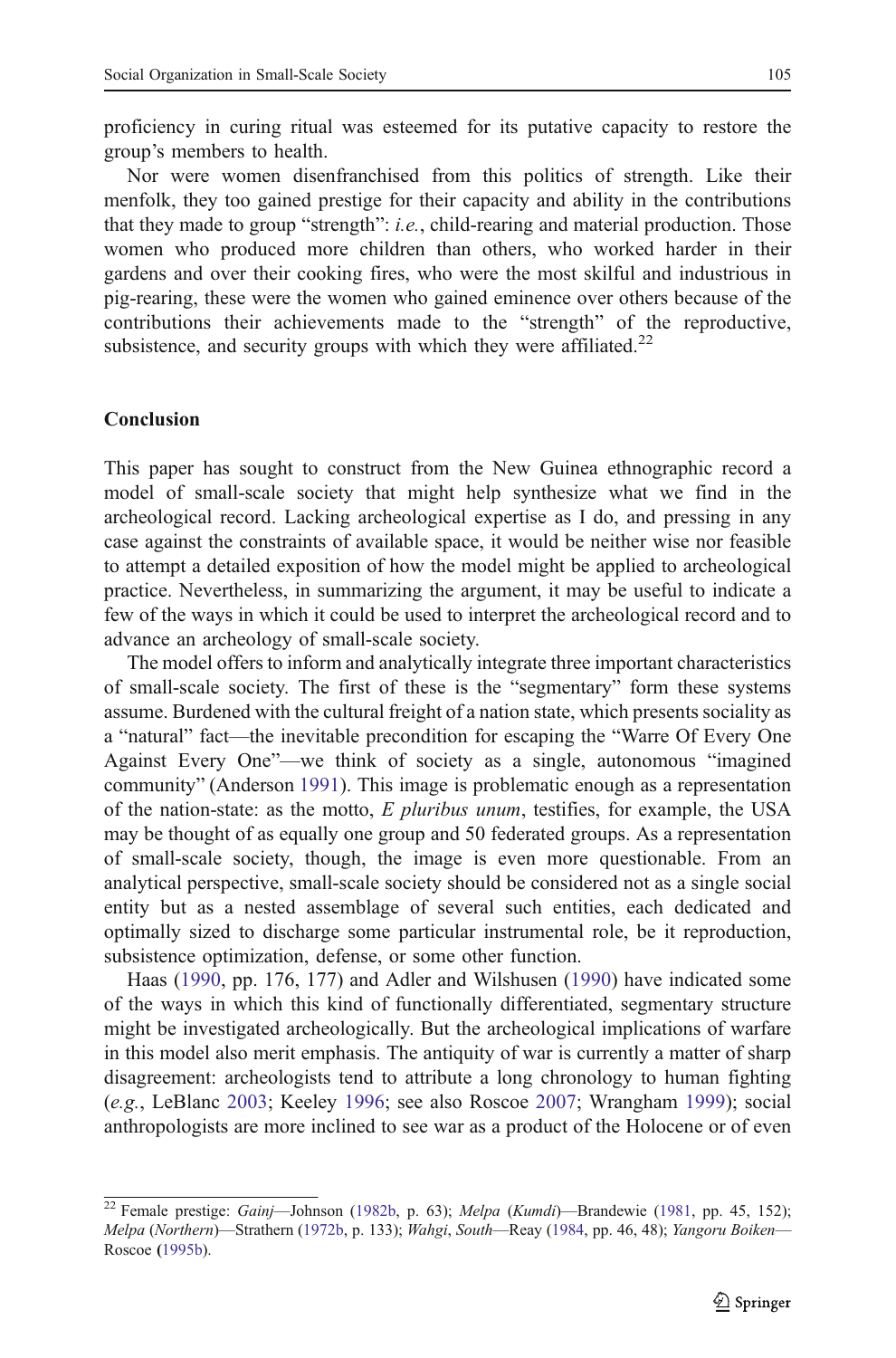more recent times (e.g., Ferguson [1997,](#page-41-0) [2006;](#page-41-0) Fry [2006;](#page-42-0) Kelly [2000\)](#page-43-0). Whenever it was that warfare appeared, however, a social-signaling model would predict a major organizational impact on society. In the absence of war, social organization would likely consist of small subsistence groups, linked perhaps to other, like groups through trade networks or connubial relations among their component reproductive groups. The emergence of war, however, would be transformative, forcing these smaller groupings into larger organizational structures on the scale of clans, men's house groups, villages, and tribes. (Conversely, it follows that archeological evidence for the presence of enduring groups larger than those required for subsistence optimization should be considered potential signatures for the presence of war.)

The second aspect of small-scale society that a social-signaling model informs is its ceremonial life. If a modular social construction is to cohere, its individual members and component subgroups are obliged to manage their conflicts of interest by substituting symbolic fighting for real physical violence. By *displaying* their military strength rather than resorting to it in physical violence—by establishing through display who would win a fight to the death without actually resorting to one—the individuals and subgroups within a nested social structure not only avoid the physical costs of violence to themselves but they are able to maintain the cooperation on which they depend for more expansive collective actions such as subsistence cooperation or defense against their enemies.

With the emergence of warfare, we might expect these displays to undergo marked elaboration as subsistence groupings are obliged to articulate themselves into security structures and security structures into alliance networks. These conclusions have implications for interpreting those aspects of ceremonial life such as feasting (Dietler and Hayden [2001;](#page-41-0) Potter [2000\)](#page-45-0) and monumental architecture (e.g., Adler and Wilshusen [1990](#page-39-0); Neiman [1998](#page-44-0); Trigger [1990](#page-47-0)) that leave archeological signatures. These practices, now widely recognized, are political as much as they are religious, but a social signaling model pinpoints their raison d'être and their structural articulation: the competitive display of military strength by individuals and subgroups within a security structure and by security structures within an alliance. (See Roscoe [\(1995a](#page-45-0), pp. 15–17) and Tuzin [\(1984](#page-47-0)) on how the religiosity associated with these displays ultimately may derive from their political affectivity.)

The final dimension of small-scale society that a social-signaling model illuminates are the grounds of the cultural schema of personal and political worth that it imposes on its members. In such a system, the core value around which society and culture are constructed is military strength: sociality—and, hence, survival—rests on the organization, display, and/or actual deployment of military strength, and individuals are valued in proportion to the contributions they make to it. A social-signaling model also accounts for the gendering of culture: males and females are valued for, and in proportion to, the gender-inflected contributions they make to the military strength of the groups to which they belong. And the model provides a unifying theme for leadership in small-scale society: whether they be accumulators, aggrandizers, or achievers, managers, despots, or reciprocators (Clarke and Blake [1994](#page-41-0); Hayden [1995\)](#page-42-0), leaders are, in the ultimate analysis, those individuals who contribute most to the different manifestations of military strength mounted by the groups to which they belong.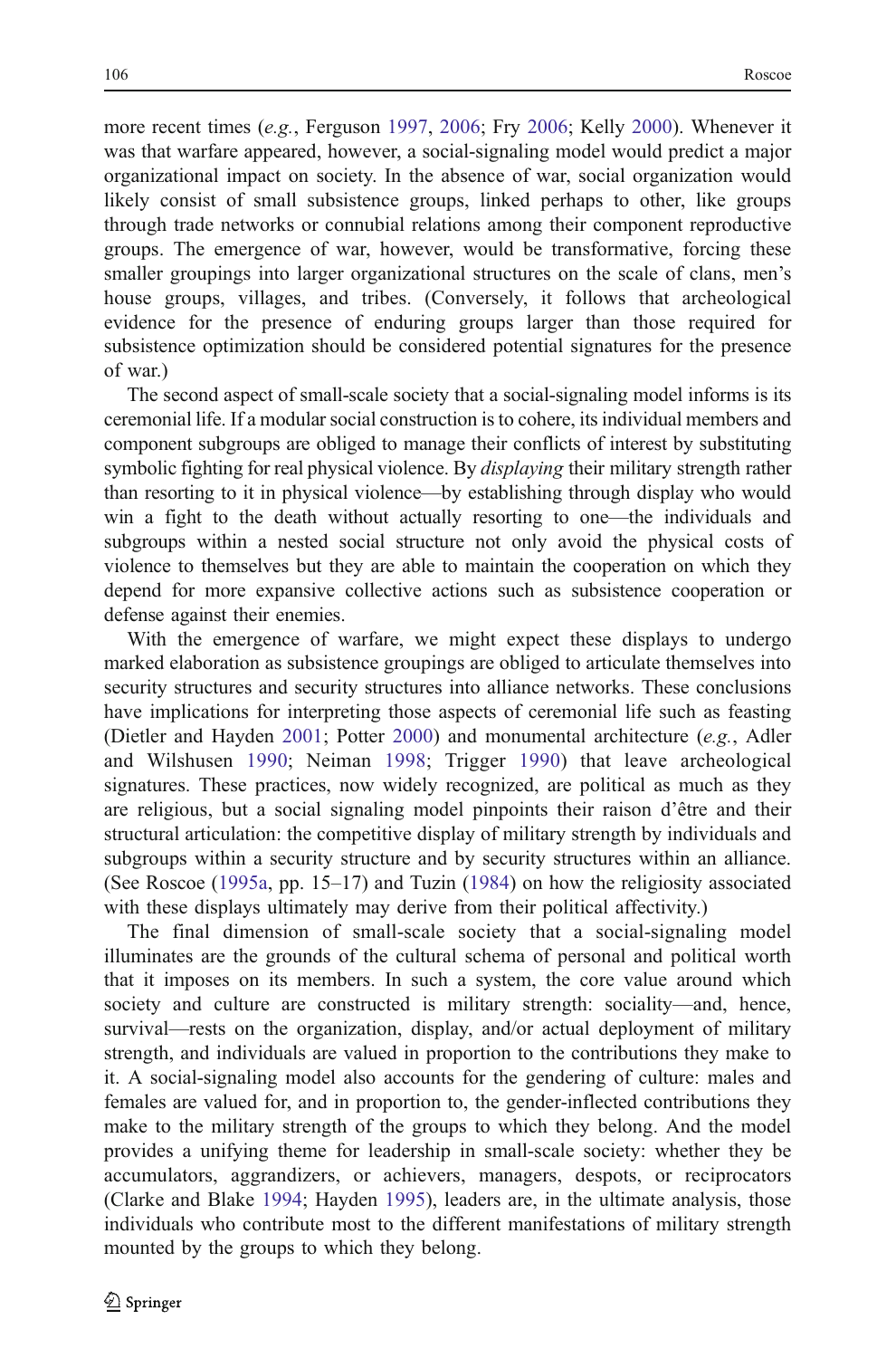With further research, a social-signaling model might ultimately be developed into a tool for investigating archeological sites in addition to interpreting them. Although New Guinean societies were alike in possessing a modular structure, a social-signaling system, and forms of leadership predicated on military strength, local manifestations of these features varied dramatically. Social structures varied from single subsistence-security groups among hunter-foragers, through village security structures made up several men's-houses or clans among fisher-foragers and lowland horticulturalists, to multiclan tribal security structures among highland agriculturalists. All three forms of conspicuous display—distribution, performance, and construction—were deployed throughout New Guinea, but performance reached its zenith in the central highlands, construction was most prominent in the lowlands, and material distribution more often took the form of feasting in the lowlands and pig-killing or pig-exchange in the central highlands. Leadership forms were also regionally differentiated. Courage and ability in warfare was a prerequisite for prestige and leadership almost everywhere, but along with hunting and ritual expertise, it was most prominent in low-density communities. In contrast, bigmanship—the transaction of material goods—came to the fore in the central highlands and other regions of high population density. If a social-signaling model can be extended to account for these local permutations, if we can discern the demographic and material environments that generate one form rather than another, then ultimately we might use such a model not just to interpret what we find in an archeological site but to project from these remains the particular forms of social structure, ceremonial lives, and leadership that must have produced them.

Finally, to the extent that politically centralized societies remain small-scale societies writ large, a social signaling model provides some basis for comprehending the nature and organization of more complex societies. Alexander hypothesizes that balance-of-power races have been just as influential in the formation of modern states as of earlier forms of society, and the idea that conquest warfare was instrumental in the evolution of chiefdoms and states is of course widely recognized in archeology (see especially Carneiro [1970,](#page-41-0) [1981](#page-41-0)). It is worth giving more analytical attention, though, to the largely neglected hypothesis that chiefdoms, citystates, and states evolved not as instruments of offensive—or conquest—warfare but first and foremost as defensive organizations (a point that Service [\(1975](#page-46-0), pp. 299, 300) adumbrated but failed to pursue in detail). As centralized polities develop, moreover, elements of small-scale social organization persist. Even in the modern state, social organization continues to assume a modular form, even as its structure becomes more complex and a multitude of different components emerge to take on novel roles: reproductive groups combine to create local economic, social, religious, political, and military institutions; local institutions combine as urban, county, or regional state institutions with politico-administrative functions; and urban, county, and regional states combine into federal or nation-state institutions.

The principal differences between centralized and uncentralized society lie in the realm of conflict management. As centralized organs are elaborated and usurp local control of physical violence, dependence on symbolic fighting as a means of managing conflict of interest declines and, along with it, codes of personal and political worth that emphasize individual and group strength. Even so, social signaling may persist in attenuated forms. Notwithstanding their ambitions to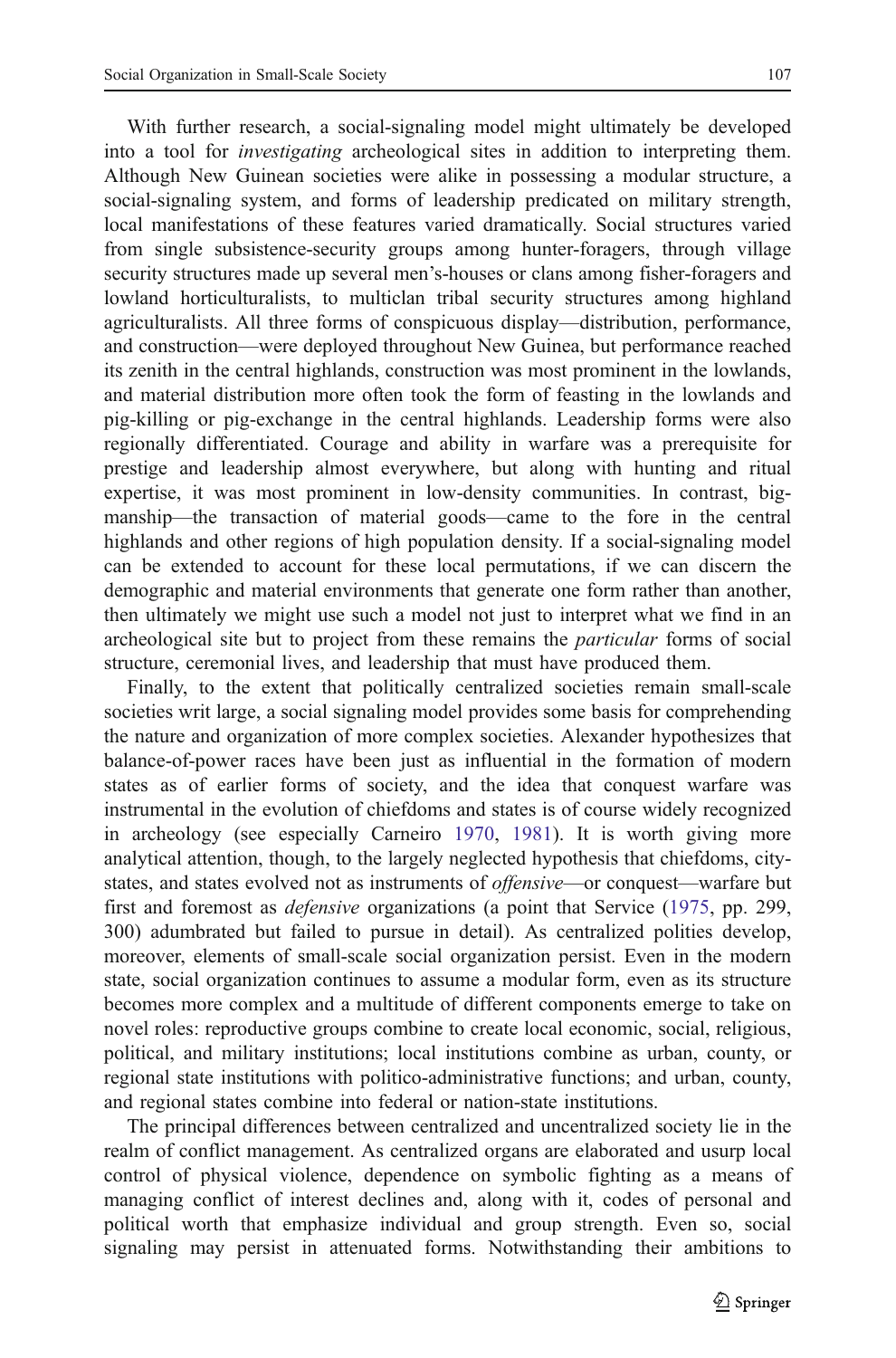<span id="page-39-0"></span>monopolize the use of force, the centralized organs of a chiefdom or state may be too weak, or their frontier regions too far flung, to back up their monopolistic claims (e.g., Giddens [1985\)](#page-42-0) and, to the extent this is the case, social signaling will continue to flourish. In the modern industrial state, for example, urban gangs and organized crime families, operating beyond the effective reach of judicial sanction, continue to exhibit a segmentary organization, to rule through intimidation and ritualized displays of strength, and to adhere to seemingly antiquated codes of "honor," "respect," and "deference."

Beyond the borders of the chiefdom or state, social signaling also retains its force in regulating diplomatic relations. Even among nation-states, displays of military strength in the form of gun-boat diplomacy, military "exercises," and May-day armament parades remain a crucial instrument for propagating dominance and preserving a precarious peace. And in the symbolic form of international sports, nations still aspire through competitive displays of strength and agility to pile up trophies that, trivial in their intrinsic value, nonetheless reap priceless returns in terms of national "glory," "honor," and "prestige."

Acknowledgments For comments on earlier versions of this paper, I deeply appreciate the assistance of Rebecca Bird, Cathy Cameron, Ulrike Claas, Brian Hayden, Terry Hays, Eric Alden Smith, and Pete Vayda. I owe a special debt to Bird, who first drew my attention to the importance of signaling behavior in animals and humans. For funding the collection of ethnographic documents, I am grateful to the American Philosophical Society, the Friends of the Geisel Library (San Diego), the Fulbright-Hays Area Studies program, the Institute for Intercultural Studies, and the National Science Foundation. Suffice it to say, none of these individuals or institutions bears any responsibility for the idiocies and errors that I have surely propagated.

# References

- Adams, R. N. (1975). Energy and structure: A theory of social power. Austin, TX: University of Texas Press.
- Adler, M. A., & Wilshusen, R. H. (1990). Large-scale integrative facilities in tribal societies: Crosscultural and southwestern US examples. World Archaeology, 22, 133–146.
- Alexander, R. D. (1974). The evolution of social behavior. Annual Review of Ecology and Systematics, 5, 325–383.
- Alexander, R. D. (1979). Darwinism and human affairs. Seattle: University of Washington Press.
- Alexander, R. D. (1987). The biology of moral systems. Hawthorn, NY: de Gruyter.
- Allen, B. J. (1976). Information flow and innovation diffusion in the East Sepik District, Papua New Guinea. Canberra: Ph.D. dissertation, Australian National University.
- AMB 3-68/69. (1968). Ambunti patrol report No. 3, 1968/69. Port Moresby, PNG: National Archives.

Anderson, N. (1985). Polopa Background Study, unpublished manuscript. Ukarumpa, PNG: Summar Institute of Linguistics.

- Anderson, B. (1991). Imagined communities: Reflections on the origin and spread of nationalism. London: Verso.
- ANG 10-46/47. (1947). Angoram patrol report No. 10, 1946/47. Port Moresby, PNG: National Archives.

Archer, J., & Huntingford, F. (1994). Game theory models and escalation of animal fights. In M. Potegal & J. F. Knutson (Eds.), The dynamics of human aggression: Biological and social processes in dyads and groups, pp. 3–31. Hillsdale, NJ: Lawrence Erlbaum.

- Arkush, E. N., & Allen, M. W. (ed.) (2006). The Archaeology of War. Gainesville, FL: University Press of Florida.
- Bandy, M. S. (2004). Fissioning, scalar stress, and social evolution in early village societies. American Anthropologist, 106, 322–333.

Barnes, J. A. (1962). African models in the New Guinea highlands. Man, 62, 5–9.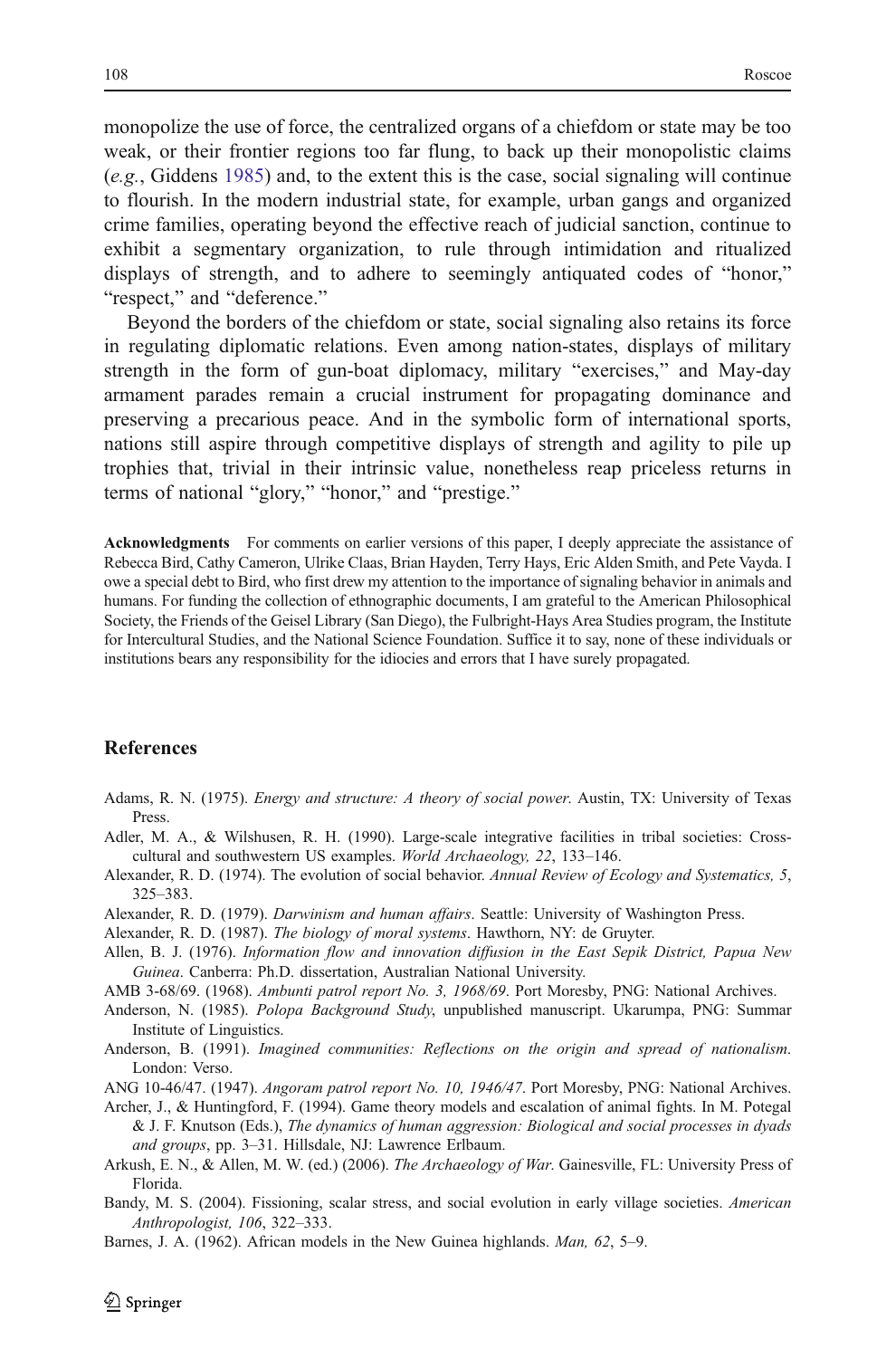- <span id="page-40-0"></span>Bee, D. (1974). A Brief Note on Kinship and Social Groupings among the Usarufa. In D. R. Shaw (Ed.), Kinship studies in Papua New Guinea, pp. 125–135. Ukarumpa, PNG: Summer Institute of Linguistics.
- Bender, B. (1985). Emergent tribal formations in the American midcontinent. American Antiquity, 50, 52–62.
- Bergmann, W. (1971). The Kamanuku (the culture of the Chimbu Tribes), 4 vols. Harrisville, Qld: W. Bergmann.
- Berndt, R. M. (1962). Excess and restraint: Social control among a New Guinea mountain people. Chicago: University of Chicago Press.
- Berndt, R. M. (1971). Political structure in the eastern central highlands of New Guinea. In R. M. Berndt & P. Lawrence (Eds.), Politics in New Guinea: Traditional and in the context of change: Some anthropological perspectives, pp. 381–423. Seattle: University of Washington Press.
- Bevan, T. F. (1890). Toil, travel, and discovery in British New Guinea. London: Kegan Paul, Trench, Trübner & Co.
- Bliege Bird, R., & Smith, E. A. (2005). Signaling theory, strategic interaction, and symbolic capital. Current Anthropology, 46, 221–238.
- Boelaars, J. (n.d. [1958]). Papoea's aan de Mappi. Utrecht-Antwerpen, De Fontein.
- Boelaars, J. H. M. C. (1981). Head-hunters about themselves: An ethnographic report from Irian Jaya, Indonesia. The Hague: Martinus Nijhoff.
- Boone, J. L. (1998). The evolution of magnanimity: When is it better to give than to receive? Human Nature, 9, 1–21.
- Boone, J. L. (2000). Social power, status, and lineage survival. In M. W. Diehl (Ed.), Hierarchies in action: Cui Bono?, pp. 84–110. Carbondale: Southern Illinois University Press.
- Boone, J. L., & Kessler, K. L. (1999). More status or more children? Social status, fertility reduction, and long-term fitness. Evolution and Human Behavior, 20, 257–277.
- Bowden, R. (1983). Yena: Art and ceremony in a Sepik society. Oxford: Pitt Rivers Museum.
- Bowers, N. (1968). The Ascending Grasslands: An Anthropological Study of Ecological Succession in a High Mountain Valley of New Guinea. New York: Ph.D. dissertation Columbia University.
- Boyd, D. J. (1975). Crops, Kiaps, and currency: Flexible behavioral strategies among the Ilakia Awa of Papua New Guinea. Los Angeles, Los Angeles: Ph.D. dissertation, University of California.
- Boyd, D. J., & Ito, K. L. (1988). Culture and context: Reproductive decision making in Okapa District, Eastern Highlands Province. In N. McDowell (Ed.), Reproductive decision making and the value of children in rural Papua New Guinea, IASER Monographs, Vol. 27, pp. 45–70. Boroko PNG: Papua New Guinea Institute of Applied Social and Economic Research.
- Boyd, R., & Richerson, P. J. (1988). The evolution of reciprocity in sizeable groups. Journal of Theoretical Biology, 132, 337–356.
- Boyd, R., & Richerson, P. J. (2002). Group beneficial norms spread rapidly in a structured population. Journal of Theoretical Biology, 215, 287–296.
- Bragge, L. E. (n.d.). Unpublished interview notes. Koetong, VA: Bragge Archives.
- Bragginton, J. R. (1975). Patterns of interaction in the Beha Valley: A study of social organization in the eastern highlands of New Guinea. Evanston, IL: Ph.D. dissertation, Northwestern University.
- Brandewie, E. B. (1981). Contrast and context in New Guinea culture: The case of the Mbowamb of the central highlands. St. Augustin: Anthropos-Institut.
- Braun, D. P., & Plog, S. (1982). Evolution of "tribal" social networks: Theory and prehistoric North American evidence. American Antiquity, 47, 504–525.
- Brookfield, H. C., & Brown, P. (1963). Struggle for land: Agriculture and group territories among the Chimbu of the New Guinea highlands. Melbourne: Oxford University Press.
- Brown, P. (1972). The Chimbu: A study of change in the New Guinea highlands. Cambridge: Schenkman, MA.
- Brown, D. J. J. (1979). The structuring of Polopa feasting and warfare. Man (N.S.), 14, 712–733.
- Brown, P., & Brookfield, H. C. (1959). Chimbu land and society. Oceania, 30, 1-75.
- Brumbaugh, R. C. (1981). Economy, violence, and the ancestors. Anthropology, 5(2), 3–22.
- Bulmer, R. N. H. (1960). Leadership and social structure among the Kyaka People of the Western Highlands District of New Guinea. Canberra: Ph.D. thesis, Australian National University.
- Burton, J. (1988a). Local group structures and territories: North Wahgi Census Division. Western Highlands Research Monograph (Gazetteer Series) No.1. Port Moresby, PNG: University of Papua New Guinea, Department of Anthropology and Sociology.
- Burton, J. (1988b). Local group structures and territories: South Wahgi Census Division. Western Highlands Research monograph (Gazetteer Series) No.2. Port Moresby, PNG: University of Papua New Guinea, Department of Anthropology and Sociology.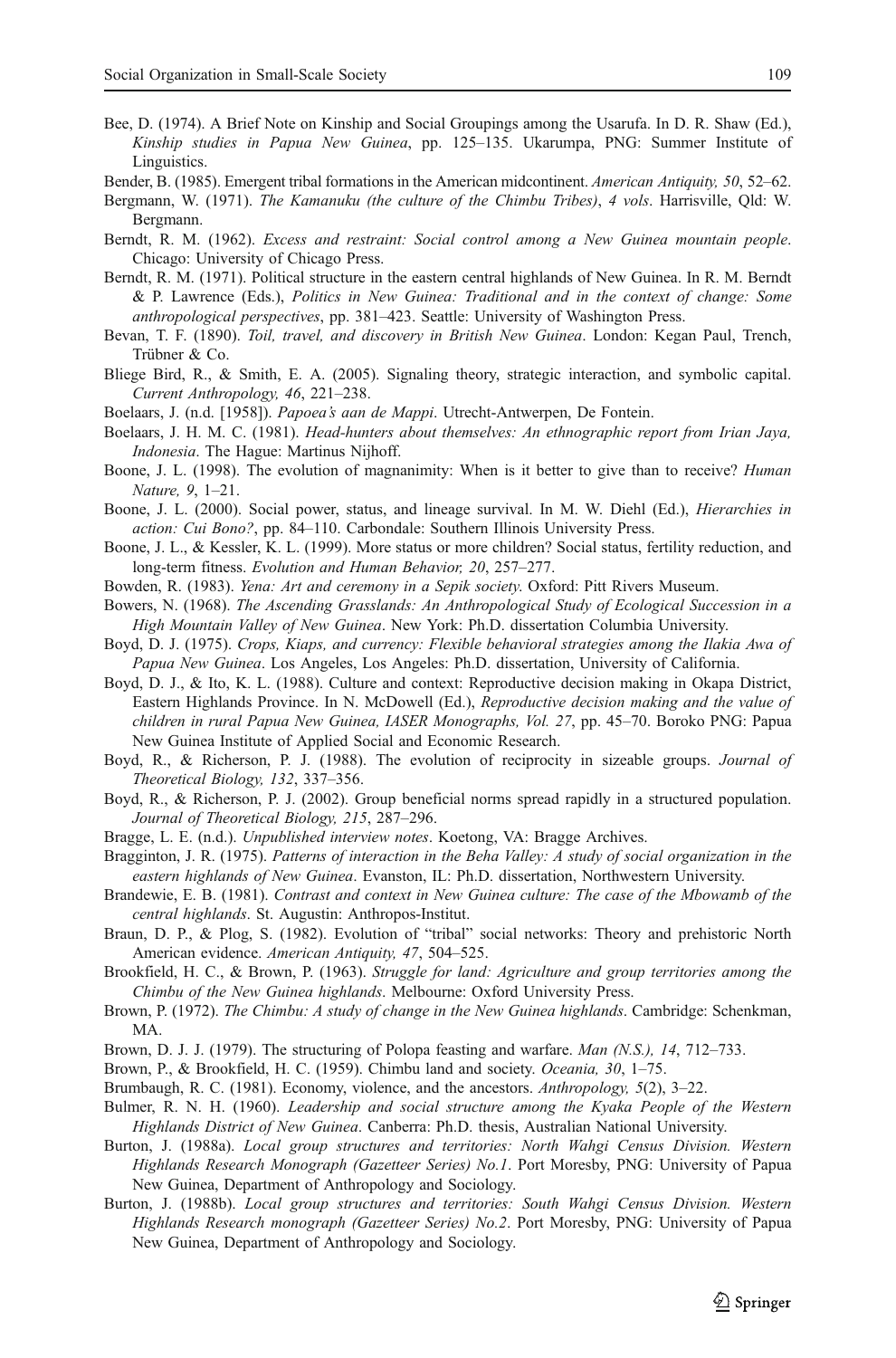- <span id="page-41-0"></span>Burton, J. (1988c). Local group structures and territories: Hagen Census Division. Western Highlands Research monograph (Gazetteer Series) No.3. Port Moresby, PNG: University of Papua New Guinea, Department of Anthropology and Sociology.
- Carneiro, R. L. (1970). A theory of the origin of the state. Science, 169, 733–738.
- Carneiro, R. L. (1981). The chiefdom: Precursor of the state. In G. D. Jones & R. R. Kautz (Eds.), The transition to statehood in the New World, pp. 37–79. Cambridge, UK: Cambridge University Press.
- Clarke, W. C. (1971). Place and people: An ecology of a New Guinean community. Berkeley: University of California Press.
- Clarke, J. E., & Blake, M. (1994). The power of prestige: Competitive generosity and the emergence of rank in societies in lowland Mesoamerica. In E. M. Brumfiel & J. W. Fox (Eds.), Factional competition and political development in the New World, pp. 17–30. Cambridge: Cambridge University Press.
- Clutton-Brock, T. H., Albon, S. D., Gibson, R. M., & Guinness, F. E. (1979). The logical stag: Adaptive aspects of fighting in red deer (Cervus alaphus L.). Animal Behavior, 27, 211–225.
- Codere, H. (1950). Fighting with property: A study of Kwakiutl Potlatching and warfare, 1792–1930. New York: J.J. Augustin.
- Cook, E. A. (1967). Manga Social Organization. New Haven CT: Ph.D. dissertation, Yale University.
- Cook, E. A., & Pflanz-Cook, S. M. (1988). "Children Make Me Happy": Reproductive Decision Making Among the Manga, Jimi District, Western Highlands Province. In N. McDowell (Ed.), Reproductive decision making and the value of children in rural Papua New Guinea, IASER monographs, Vol. 27, pp. 71–102. Boroko: Papua New Guinea Institute of Applied Social and Economic Research.
- Cranstone, B. A. L. (1968). War shields of the Telefomin Sub-district, New Guinea. Man (N.S.), 3, 609–624.
- Curry, G. N. (1992). Kin and Kina: A study of emerging inequalities in a rural lowland society in Papua New Guinea, Ph.D. dissertation. Armidale, N.S.W.: University of New England.
- Dietler, M., & Hayden, B. (eds.) (2001). Feasts: Archaeological and Ethnographic Perspectives on Food, Politics, and Power. Washington, DC: Smithsonian Institution Press.
- Dunbar, R. I. M. (1989). Social systems as optimal strategy sets: The costs and benefits of sociality. In V. Standen & R. A. Foley (Eds.), Comparative socioecology: The behavioural ecology of humans and other mammals (pp. 131–149). Blackwell Scientific: Oxford.
- DuToit, B. M. (1974). Akuna: A New Guinea village community. Rotterdam: A.A. Balkema.
- Dye, W., & Dye, S. (1967). Gahom essentials for translation, part two: Anthropology, unpublished manuscript. Ukarumpa, PNG: Summer Institute of Linguistics.
- Dye, T. W., & Dye Bakker, E. (1991). The response of Bahinemo foragers to imposed land tenure changes: An Emic perspective. Chicago: Paper presented at the Annual Meetings of the American Anthropological Association.
- Edmiston, P., & Edmiston, M. (1989). Alamblak background study, unpublished manuscript. Ukarumpa, PNG: Summer Institute of Linguistics.
- Enquist, M., & Leimar, O. (1990). The evolution off fatal fighting. Animal Behavior, 39, 1–9.
- Eyde, D. B. (1967). Cultural correlates of warfare among the Asmat of South-west New Guinea. New Haven: Ph.D. dissertation, Yale University.
- Feachem, R. (1974). The Raiapu Enga of the New Guinea highlands: Some ethnographic notes. Asian & Pacific Quarterly of Cultural and Social Affairs, 6(3), 9–24.
- Feinman, G. M., & Neitzel, J. (1984). Too many types: An overview of sedentary prestate societies in the Americas. In M. Schiffer (Ed.), Advances in archaeological method and theory, vol. 7, pp. 39–102. New York: Academic.
- Ferguson, R. B. (1997). Violence and war in prehistory. In D. L. Martin & D. W. Frayer (Eds.), Troubled times: Violence and warfare in the past, pp. 321–355. Amsterdam: Gordon and Breach.
- Ferguson, R. B. (2006). Archaeology, cultural anthropology, and the origins and intensifications of war. In E. N. Arkush & M. W. Allen (Eds.), The archaeology of war: Prehistories of raiding and conquest, pp. 469–523. Gainesville: University Press of Florida.
- Fischer, H. (1988). Negwa: Eine Papua-gruppe im Wandel. München: Klaus Renner.
- Forge, A. (n.d.). Violence among the Abelam, unpublished manuscript, File no. MSS 411, B19, F21, Mandeville Special Collections Library, University of California, San Diego.
- Forge, A. (1972). Normative factors in the settlement size of Neolithic cultivators (New Guinea). In P. J. Ucko, R. Tringham & G. W. Dimbleby (Eds.), Man, settlement and urbanism, pp. 363–376. London: Duckworth and Schenkman.
- Forge, A. (1990). The power of culture and the culture of power. In N. Lutkehaus, C. Kaufmann, W. E. Mitchell, D. Newton, L. Osmundsen & M. Schuster (Eds.), Sepik heritage: Tradition and change in Papua New Guinea, pp. 16–170. Durham, NC: Carolina Academic Press.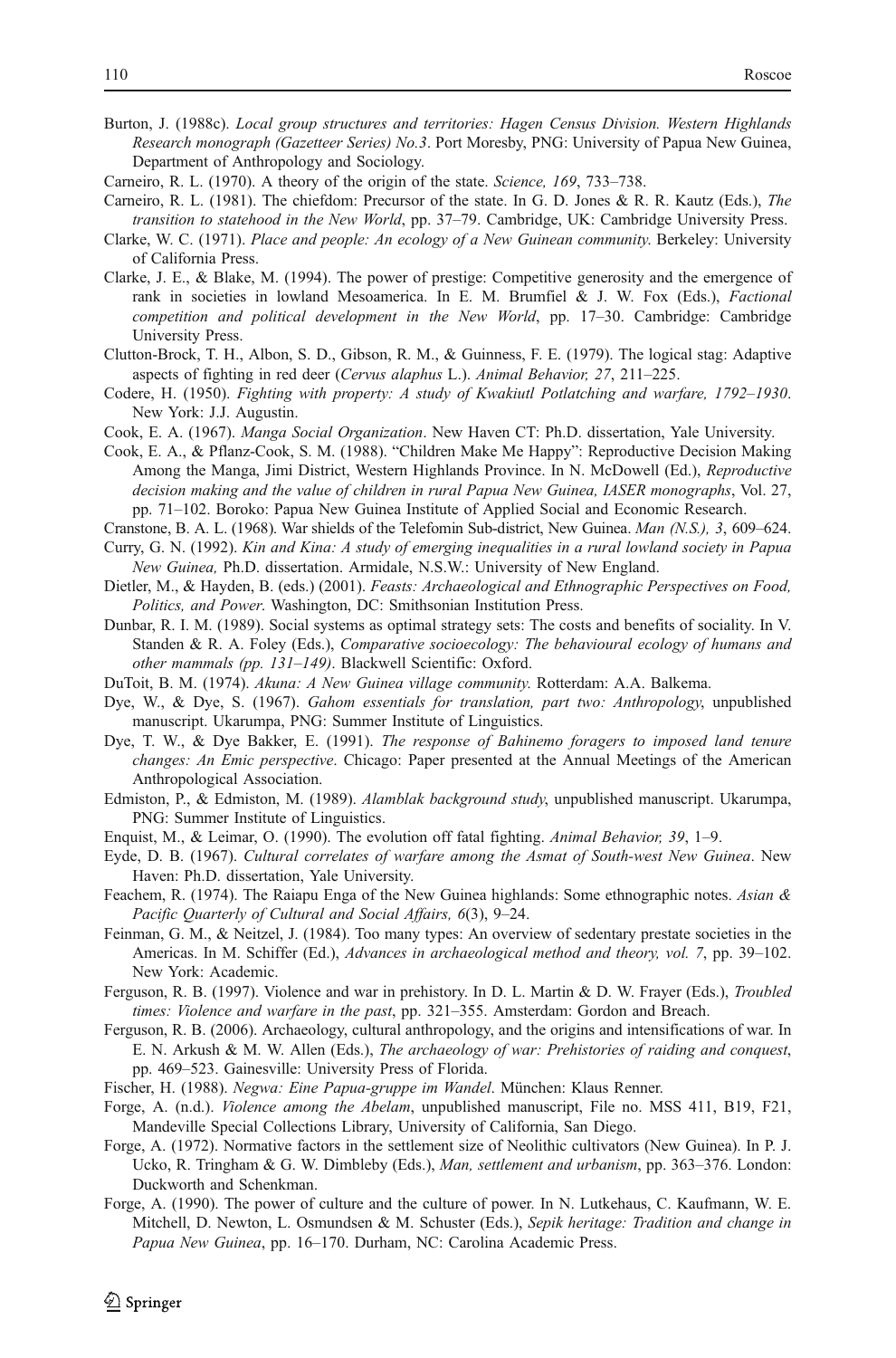<span id="page-42-0"></span>Fortune, R. (n.d.). Men of Purari, unpublished manuscript. Fortune Archive, Turnbull Library, Wellington, NZ.

- Fountain, O. C. (1966). Wulukum: Land, livelihood and change in a New Guinea Village. Wellington: M. A. thesis, Victoria University of Wellington.
- Fry, D. P. (2006). The human potential for peace: An anthropological challenge to assumptions about war and violence. New York: Oxford University Press.
- Gardner, D. S. (1981). *Cult ritual and social organisation among the Mianmin*. Canberra: Ph.D. thesis, Australian National University.
- Gatewood, J. B. (2000). Distributional instability and the units of culture. *Ethnology*, 39, 293–303.
- Gell, A. (1975). Metamorphosis of the Cassowaries: Umeda society, language and ritual. London: Athlone.
- Giddens, A. (1985). A contemporary critique of historical materialism, Vol. 2: Nation state and violence. Berkeley, CA: University of California Press.
- Gintis, H., Smith, E. A., & Bowles, S. L. (2001). Cooperation and costly signaling. Journal of Theoretical Biology, 213, 103–119.
- Glasse, R. M. (1968). Huli of Papua: A cognatic descent system. Paris: Mouton & Co.
- Glasse, R. M., & Lindenbaum, S. (1973). South fore politics. In R. M. Berndt & P. Lawrence (Eds.), Politics in New Guinea: Traditional and in the context of change: Some anthropological perspectives (pp. 362–380). University of Washington Press: Seattle.
- Glick, L. B. (1963). Foundations of a primitive medical system: The Gimi of the New Guinea Highlands, Ph.D. dissertation. Philadelphia: University of Pennsylvania.
- Gombrich, E. H. (1982). The Image and the Eye: Further Studies in the Psychology of Pictorial Representation. Ithaca NY: Cornell University Press.
- Grafen, A. (1990). Biological signals as handicaps. Journal of Theoretical Biology, 144, 517–546.
- Green, I. (1986). Dou kinship terms. Irian, 14, 68–77.
- GR 1-52/53. (1952). Green river patrol report no. 1, 1952/53. Port Moresby, PNG: National Archives.
- Guddemi, P. V. (1992). We came from this: Knowledge, memory, painting and "play" in the initiation rituals of the Sawiyano of Papua New Guinea. Ann Arbor: Ph.D. dissertation, University of Michigan.
- Gurven, M., & Winking, J. (2008). Collective action in action: Prosocial behavior in and out of the laboratory. American Anthropologist, 110, 179–190.
- Haas, J. (1990). Warfare and the evolution of tribal polities in the prehistoric Southwest. In J. Haas (Ed.), The anthropology of war, pp. 171–189. Cambridge: Cambridge University Press.
- Hagen, E. H., & Bryant, G. A. (2003). Music and dance as a coalitional signaling system. Human Nature, 14, 21–51.
- Hamlin, N. (n.d.). NAI Background Study, unpublished manuscript. Ukarumpa, PNG: Summer Institute of Linguistics.
- Hamilton, W. D. (1964). The genetical evolution of social behavior. Journal of Theoretical Biology, 7, 1–52.
- Harrison, S. (1993). The mask of war: Violence, ritual and the self in Melanesia. Manchester: Manchester University Press.
- Harsanyi, J. C., & Selton, R. (1988). A general theory of equilibrium selection in games. Cambridge, MA: MIT.
- Hauser-Schäublin, B. (1989). Kulthäuser in Nordneuguinea. Abhandlungen und Berichte des Staatlichen Museums für Völkerkunde Dresden, Vol. 43. Akademie-Verlag, Berlin.
- Hawkes, K. (1993). Why hunter-gatherers work. Current Anthropology, 34(4), 341–362.
- Hawkes, K., & Bliege Bird, R. (2002). Showing off, handicap signaling, and the evolution of men's work. Evolutionary Anthropology, 11, 58–67.
- Hayano, D. M. (1972). Marriage, alliance and warfare: The Tauna Awa of New Guinea, Ph.D. dissertation. Los Angeles, Los Angeles: University of California.
- Hayden, B. (1995). Pathways to power: Principles for creating socioeconomic inequalities. In T. D. Price & G. M. Feinman (Eds.), Foundations of social inequality, pp. 105–127. New York: Plenum.
- Held, G. J. (1957). The Papuas of Waropen. The Hague: Martinus Nijhoff.
- Henrich, J. (2006). Cooperation, punishment, and the evolution of human institutions. Science, 312, 60–61.
- Henrich, J., & Boyd, R. (2001). Why people punish defectors: Weak conformist transmission can stabilize costly enforcement of norms in cooperative dilemmas. Journal of Theoretical Biology, 208, 79–89.
- Henrich, J., McElreath, R., Barr, A., Ensminger, J., Barrett, C., Bolyanatz, A., et al. (2006). Costly punishment across human societies. Science, 312, 1767–1770.

Herdt, G. (1987). The Sambia: Ritual and gender in New Guinea. New York: Holt, Rinehart and Winston.

- Holmes, J. H. (1924). In Primitive New Guinea: An account of a quarter of a century spent amongst the primitive Ipi & Namau groups of tribes of the Gulf of Papua, with an interesting description of their manner of living, their customs & habits, feasts & festivals, totems & cults. New York: G.P. Putnam's Sons.
- Huber, P. B. (1974). Identity and exchange: Kinship and social order among the Anggor of New Guinea. Raleigh, NC: Ph.D. dissertation, Duke University.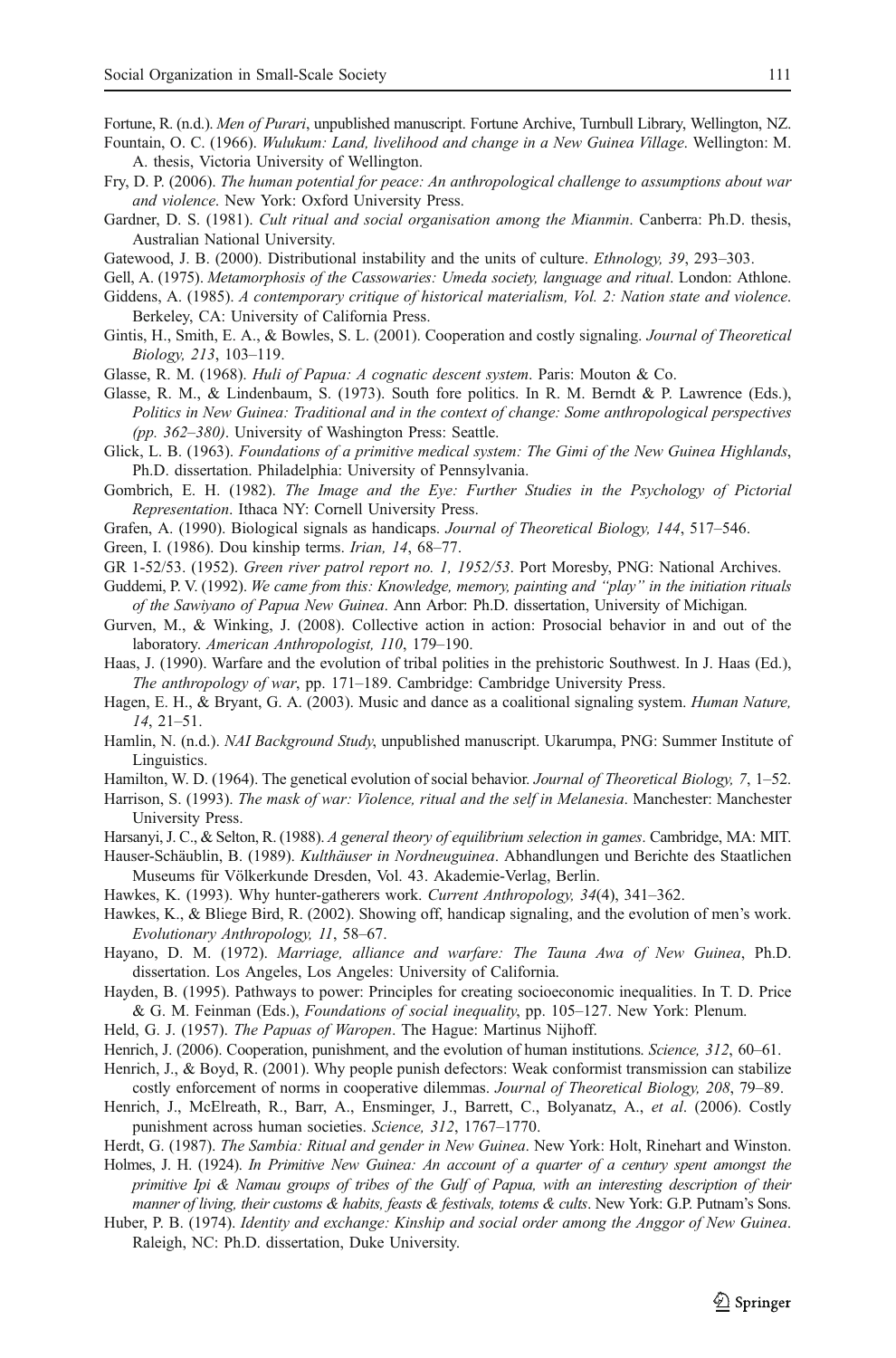- <span id="page-43-0"></span>Huber, P. B. (1975). Defending the cosmos: Violence and social order among the Anggor of New Guinea. In M. A. Nettleship, R. Dalegivens & A. Nettleship (Eds.), War, its causes and correlates, pp. 619– 661. The Hague: Mouton.
- Jakobsson, S., Radesäter, T., & Järvi, T. (1979). On the Fighting behaviour of Nannacara Anomala (Pisces, Cichlidae) males. Zeitschrift für Tierpsychologie, 49, 210–220.
- Johannes, A. (1976). Illness and medical care in a New Guinea Highlands Society. Evanston, IL: Ph.D. dissertation, Northwestern University.
- Johnson, G. (1978). Information sources and the development of decision-making organizations. In C. L. Redman (Ed.), Social archaeology: Beyond subsistence and dating, pp. 87–112. New York: Academic.
- Johnson, G. (1982a). Organizational structure and scalar stress. In C. Renfrew, M. Rowlands & B. A. Segraves (Eds.), Theory and explanation in archaeology, pp. 389–421. New York: Academic.
- Johnson, P. L. (1982). Gainj Kinship and Social Organization. Ann Arbor MI: Ph.D. dissertation, University of Michigan.
- Johnson, A. W., & Earle, T. K. (1987). The evolution of human societies: From foraging group to agrarian state. Stanford, CA: Stanford University Press.
- Johnstone, R. A. (1997). The evolution of animal signals. In J. R. Krebs & N. B. Davies (Eds.), Behavioural ecology: An evolutionary approach, pp. 155–178. Oxford: Blackwell.
- Juillerat, B. (1996). Children of the blood: Society, reproduction and cosmology in New Guinea. Berg, Oxford: Nora Scott (Transl.).
- Kaberry, P. M. (1941/42). Law and political organization in the Abelam Tribe, New Guinea. Oceania, 12, 79–95, 209–225, 331–363.
- Kaberry, P. M. (1971). Political organization among the Northern Abelam. In R. M. Berndt & P. Lawrence (Eds.), Politics in New Guinea: Traditional and in the context of change: Some anthropological perspectives, pp. 35–73. Nedlands: University of Western Australia Press and University of Washington Press.
- Keeley, L. H. (1996). War before civilization: The myth of the peaceful savage. New York: Oxford University Press.
- Keeley, L. H. (2001). Giving war a chance. In G. E. Rice & S. A. LeBlanc (Eds.), Deadly landscapes: Case studies in prehistoric warfare, pp. 331–342. Salt Lake City: University of Utah Press.
- Kelly, R. C. (1977). *Etoro social structure: A study in structural contradiction*. Ann Arbor: University of Michigan Press.
- Kelly, R. L. (1995). The foraging spectrum: Diversity in hunter-gatherer lifeways. Washington: Smithsonian Institution.
- Kelly, R. C. (2000). Warless societies and the origin of war. Ann Arbor: University of Michigan Press.
- Kim, Y. H. (1997). Edopi kinship, marriage, and social structure. In M. Gregerson & J. Sterner (Eds.), Kinship and social organization in Irian Jaya: A glimpse of seven systems, pp. 199–220. Jayapura and Dallas: Cenderawasih University and Summer Institute of Linguistics.
- Knauft, B. M. (1985). Good company and violence: Sorcery and social action in a lowland New Guinea society. Berkeley: University of California Press.
- Koch, K.-F. (1974). War and Peace in Jalémó: The management of conflict in highland New Guinea. Cambridge, MA: Harvard University Press.
- Kosse, K. (1990). Group size and societal complexity: Thresholds in the long-term memory. Journal of Anthropological Archaeology, 9, 275–303.
- Kosse, K. (1994). The evolution of large, complex groups: A hypothesis. Journal of Anthropological Archaeology, 13, 35–50.
- Krebs, J. R., & Davies, N. B. (1993). An introduction to behavioural ecology. Oxford: Blackwell Scientific.
- KTU 10-54/55. (1955). Kainantu Patrol Report No.10, 1954/55. National Archives, Port Moresby, PNG.
- Landtman, G. (1927). The Kiwai Papuans of British New Guinea: A nature-born instance of Rousseau's ideal community. London: Macmillan.
- Langness, L. L. (1964a). Some problems in the conceptualization of highlands social structures. In J. B. Watson (Ed.), New Guinea: The central highlands, pp. 162–182. Menasha, WI: American Anthropological Association.
- Langness, L. L. (1964b). Bena Bena Social Structure. Seattle: Ph.D. dissertation, University of Washington.
- Langness, L. L. (1969). Marriage in Bena Bena. In R. M. Glasse & M. J. Meggitt (Eds.), Pigs, pearlshells, and women: Marriage in the New Guinea highlands, pp. 38–55. Englewood Cliffs, NJ: Prentice-Hall.
- Langness, L. L. (1971). Bena Bena political organization. In R. M. Berndt & P. Lawrence (Eds.), Politics in New Guinea: Traditional and in the context of change: Some anthropological perspectives, pp. 298–316. Nedlands: University of Western Australia Press and University of Washington Press.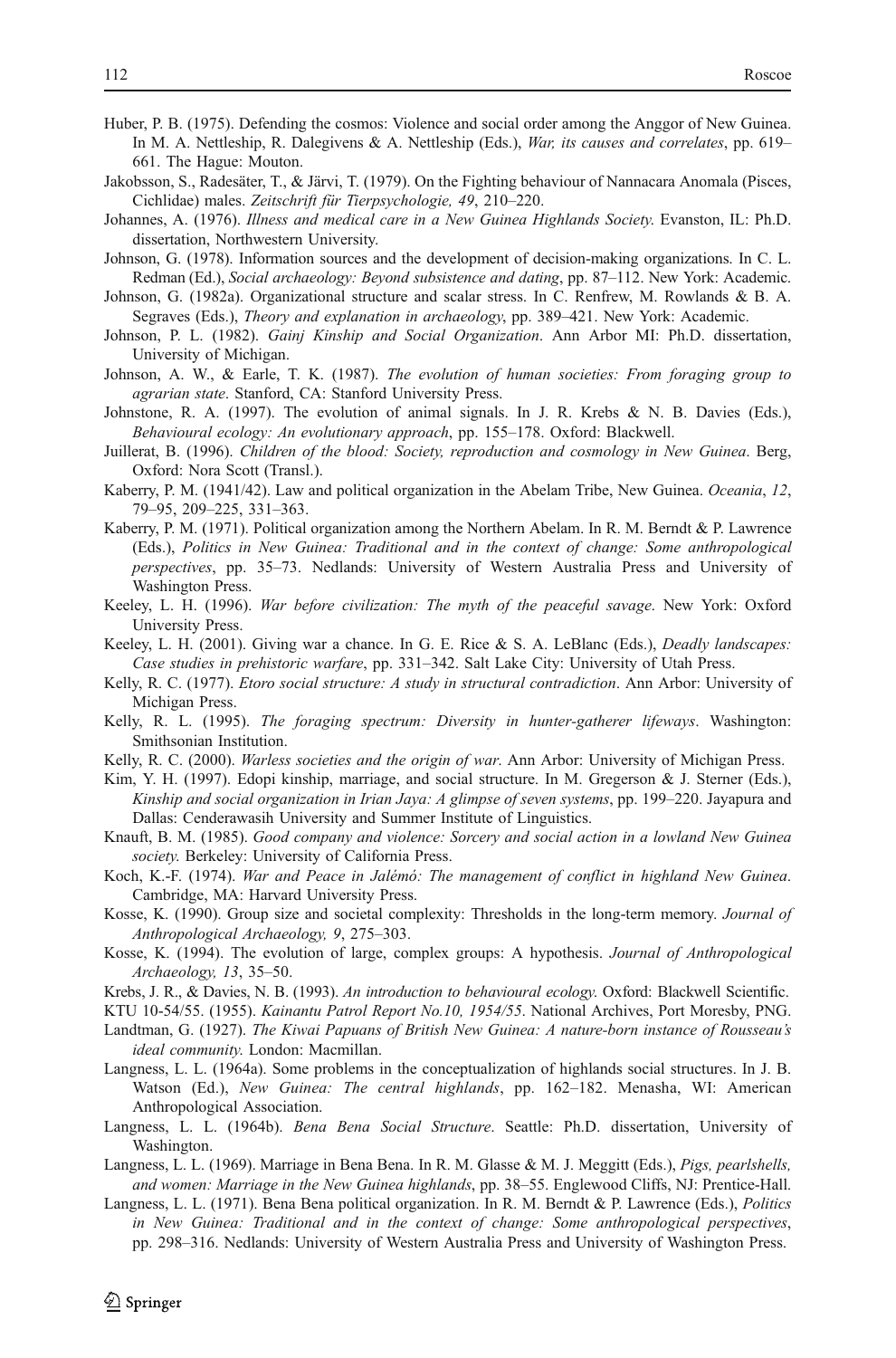- <span id="page-44-0"></span>Laszlo, M. (n.d.). Sepik Iwam Anthropology (Hauna Village), unpublished manuscript. Ukurumpa, PNG: Summer Institute of Linguistics.
- Lea, D. A. M. (1964). Abelam land and sustenance. Canberra: Ph.D. thesis, Australian National University. LeBlanc, S. A. (1999). Prehistoric warfare in the American Southwest. Salt Lake City: University of Utah Press.

LeBlanc, S. A. (2003). Constant battles: The myth of the peaceful, noble savage. New York: St Martin's.

- Lee, R. B., & Devore, I. (1968). Problems in the study of hunters and gatherers. In R. B. Lee & I. Devore (Eds.), Man the hunter, pp. 3–12. Chicago: Aldine.
- Leininger, M. M. (1966). Convergence and divergence of human behavior: An ethnopsychological comparative study of two Gadsup Villages in the Eastern Highlands of New Guinea. Seattle: Ph.D. dissertation, University of Washington.
- Lepervanche, M. de. (1967). Descent, residence and leadership in the New Guinea highlands. Oceania, 38, 134–158, 163–189.
- Levine, H. G. (1977). Intracultural variability and ethnographic description: A decision-making analysis of funerary behavior among the New Guinea Kafe, Ph.D. dissertation. Philadelphia: University of Pennsylvania.
- Lewis, G. (1975). Knowledge of illness in a Sepik society. London: Athlone.
- Lewis, G. (1980). Day of shining red: An essay on understanding ritual. Cambridge: Cambridge University Press.
- Lewis, G. (1995). Payback and ritual in war: New Guinea. In R. A. Hinde & H. E. Watson (Eds.), War: A cruel necessity? The bases of institutionalized violence, pp. 24–36. London: I.B. Tauris.
- MacDonald, M. N. (1991). Mararoko: A study in Melanesian religion. New York: Peter Lang.
- Mayer, J. R. (1987). Sickness, healing and gender in Ommura, Central Highlands, Papua New Guinea. Sussex: Ph.D. dissertation, University of Sussex.
- Maynard Smith, J., & Price, G. R. (1973). The logic of animal conflict. Nature, London, 246, 15–18.
- McDowell, N. (1988). Reproductive decision making and the value of children in Bun, East Sepik Province. In N. McDowell (Ed.), Reproductive decision making and the value of children in rural Papua New Guinea, IASER monographs, Vol. 27, pp. 125–135. Boroko PNG: Papua New Guinea Institute of Applied Social and Economic Research.
- Mead, M. (1935). Sex and temperament in three primitive societies. New York: W. Morrow.
- Meggitt, M. J. (1965). The lineage system of the Mae-Enga of New Guinea. Edinburgh: Oliver & Boyd.
- Meggitt, M. J. (1971). The pattern of leadership among the Mae-Enga of New Guinea. In R. M. Berndt & P. Lawrence (Eds.), Politics in New Guinea: Traditional and in the context of change: Some anthropological perspectives (pp. 191–206). University of Washington Press: Seattle.
- Meggitt, M. J. (1977). Blood is their argument: Warfare among the Mae Enga tribesmen of the New Guinea highlands. Palo Alto, CA: Mayfield.
- Mettgoff, S. K. (1985). Social and cultural factors which influence aggression. Part II: "Lethal dance" and the social structure of war. In J. M. Ramirez & P. F. Brain (Eds.), Aggression: Functions and causes, pp. 67–83. Seville: Publicaciones de la Universidad de Sevilla.
- Modjeska, C. J. N. (1977). Production among the Duna: Aspects of Horticultural Intensification in Central New Guinea. Canberra: Ph.D. dissertation, Australian National University.
- Morren, G. E. B. Jr. (1974). Settlement strategies and hunting in a New Guinea society. New York: Ph.D. dissertation, Columbia University.
- Murdock, G. P. (1949). Social structure. New York: Macmillan.
- Neiman, F. D. (1998). Conspicuous consumption as wasteful advertising: A Darwinian perspective on spatial patterns in classic Maya terminal monument dates. In C. M. Barton & G. A. Clark (Eds.), Rediscovering Darwin: Evolutionary theory in archaeological explanation, pp. 267–290. Arlington, VA: American Anthropological Association.
- Newman, P. L. (1962). Supernaturalism and Ritual among the Gururumba. Seattle: Ph.D. dissertation, University of Washington.
- Newman, P. L. (1965). *Knowing the Gururumba*. New York: Holt, Rinehart and Winston.
- Newman, P. L. (1972). Irahqkiah of New Guinea. New Haven, CT: Human Relations Area Files.
- O'Hanlon, M. (1989). Reading the skin: Adornment, display and society among the Wahgi. London: British Museum.
- Oosterwal, G. (1961). People of the Tor: A cultural-anthropological study on the tribes of the Tor territory (Northern Netherlands New-Guinea). Assen: Royal van Gorcum.
- Oosterwal, G. (1963). Die Papua: Von der Kultur eines Naturvolkes. Stuttgart: Kohlhammer.
- Oosterwal, G. (1967). Muremarew: A dual organized village on the Mamberamo, West Irian. In Koentjaraningrat (ed.), Villages in Indonesia (pp. 157–188). Ithaca, NY: Cornell University Press.
- Panchanathan, K., & Boyd, R. (2004). Indirect reciprocity can stabilize cooperation without the secondorder free rider problem. Nature, 432, 499–502.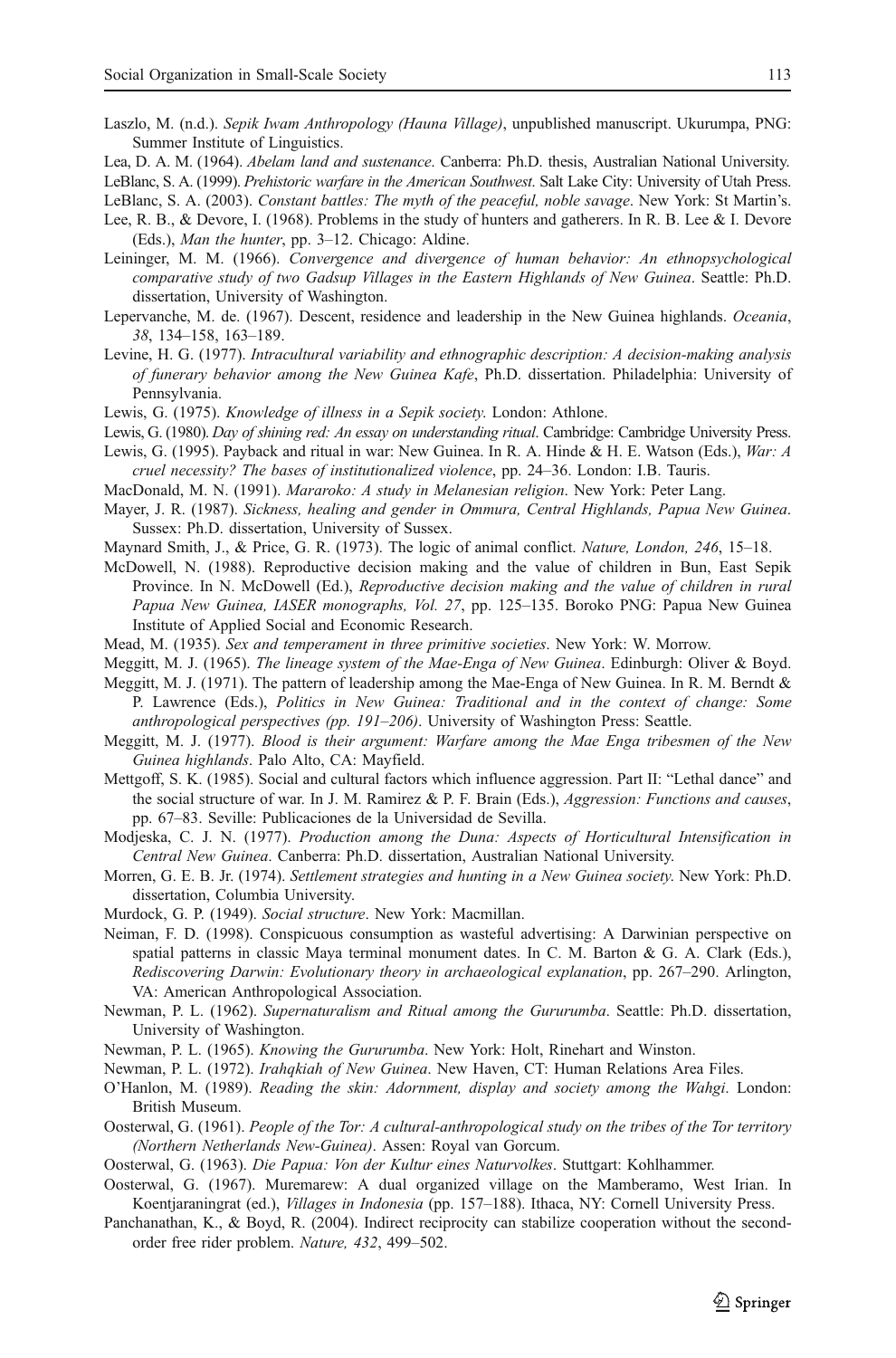- <span id="page-45-0"></span>Parker, G. A. (1974). Assessment strategy and the evolution of fighting behaviour. Journal of Theoretical Biology, 47, 223–243.
- Paulsen, R. (1992). Symbolic dimensions in the analysis of social organization: A case study of food taboos among the May River Iwam, Papua New Guinea. Oslo: Ph.D. dissertation, University of Oslo.
- Philsooph, H. A. (1980). A study of a West Sepik people, New Guinea, with special reference to their system of beliefs, kinship and marriage, and principles of thought, Ph.D. dissertation. Edinburgh: University of Edinburgh.
- Ploeg, A. (1969). Government in Wanggulam. The Hague: Martinus Nijhoff.
- Plog, S., & Braun, D. P. (1984). Some issues in the archaeology of "tribal" social systems. American Antiquity, 49, 619–625.
- Pospisil, L. (1958). Kapauku Papuans and their law. New Haven, CT: Yale University, Department of Anthropology.
- Pospisil, L. (1963). Kapauku Papuan economy. New Haven, CT: Yale University, Department of Anthropology.
- Potter, J. (2000). Pots, parties, and politics: Communal feasting in the American southwest. American Antiquity, 65, 471–492.
- Pouwer, J. (n.d.). Enkele Aspecten van de Mimika-cultuur (Nederlands Zuidwest Nieuw Guinea): Proefschrift. 's-Gravenhage: Staatsdrukkerij-en Uitgeversbedrijk.
- Price, T. D., & Brown, J. A. (1985). Aspects of hunter-gatherer complexity. In T. D. Price & J. A. Brown (Eds.), Prehistoric hunter-gatherers: The emergence of cultural complexity, pp. 3–20. Orlando, FL: Academic.
- Rappaport, R. A. (1968). Pigs for the ancestors: Ritual in the ecology of a New Guinea people. New Haven, CT: Yale University Press.
- Read, K. E. (1951). The Gahuku-Gama of the central highlands. South Pacific, 5, 154–164.
- Read, K. E. (1955). Morality and the concept of the person among the Gahuku-Gama. Oceania, 25, 233–282.
- Read, K. E. (1959). Leadership and consensus in a New Guinea society. American Anthropologist, 61, 425-436.
- Read, K. E. (1965). The high valley. New York: Charles Scribner's Sons.
- Read, K. E. (1971). Nama cult of the central highlands, New Guinea. In L. L. Langness & J. C. Weschler (Eds.), Melanesia: Readings on a culture area, pp. 214–239. Scranton, PA: Chandler.
- Reay, M. (1959). The Kuma: Freedom and conformity in the New Guinea highlands. Carlton, Victoria: Melbourne University Press on behalf of the Australian National University.
- Reay, M. (1984). Pre-colonial status and prestige in the Papua New Guinea highlands. In R. J. May (ed.), Social Stratification in Papua New Guinea (pp. 29–52). Canberra: Australian National University, Research School of Pacific Studies, Department of Political and Social Change.
- Reay, M. (1987). The Magico-religious foundations of New Guinea Highlands warfare. In: M. Stephen (Ed.), Sorcerer and Witch in Melanesia, pp.83–120. New Brunswick, NJ: Rutgers University Press.
- Rehburg, J. (1974). Social structure of the Sepik Iwam. In R. D. Shaw (Ed.), Kinship studies in Papua New Guinea, pp. 211–222. Ukarumpa, PNG: Summer Institute of Linguistics.
- Riebe, I. (1974). "... And then we killed": An Attempt to understand the fighting history of Upper Kaironk Valley Kalam from 1914–1962. Sydney: B.A. thesis, University of Sydney.
- Robbins, S. (1982). Auyana: Those who held onto home. Seattle: University of Washington Press.
- Roscoe, P. B. (n.d.a). Fieldnotes, Files of the author, Orono, ME.
- Roscoe, P. B. (n.d.b). Symbolic violence and ceremonial peace. In Dickhardt, M., Hermann, E., and Klenke, K. (eds.), Form, Macht, Differenz: Festschrift für Brigitta Hauser-Schäublin, Universitätsverlag Göttingen, Göttingen. In press.
- Roscoe, P. B. (1989). The pig and the long yam: The expansion of a Sepik cultural complex. Ethnology, 28, 219–231.
- Roscoe, P. B. (1995a). Of power and menace: Sepik art as an affecting presence. Journal of the Royal Anthropological Institute, 1, 1–22.
- Roscoe, P. B. (1995b). In the shadow of the Tambaran: Female initiation among the Ndu of the Sepik Basin. In N. C. Lutkehaus & P. B. Roscoe (Eds.), Gender rituals: Female initiation in Melanesia, pp. 55–82. New York: Routledge.
- Roscoe, P. B. (1996). War and society in Sepik New Guinea. Journal of the Royal Anthropological Institute, 2, 645–666.
- Roscoe, P. B. (2000). New Guinea leadership as ethnographic analogy: A critical review. Journal of Archaeological Method and Theory, 7, 79–126.
- Roscoe, P. B. (2001). "Strength" and sexuality: Sexual avoidance and masculinity in New Guinea and Amazonia. In T. Gregor & D. Tuzin (Eds.), Gender in Amazonia and Melanesia: An exploration of the comparative method, pp. 279–308. Berkeley: University of California Press.

Roscoe, P. B. (2002). The hunters and gatherers of New Guinea. Current Anthropology, 43, 153–162.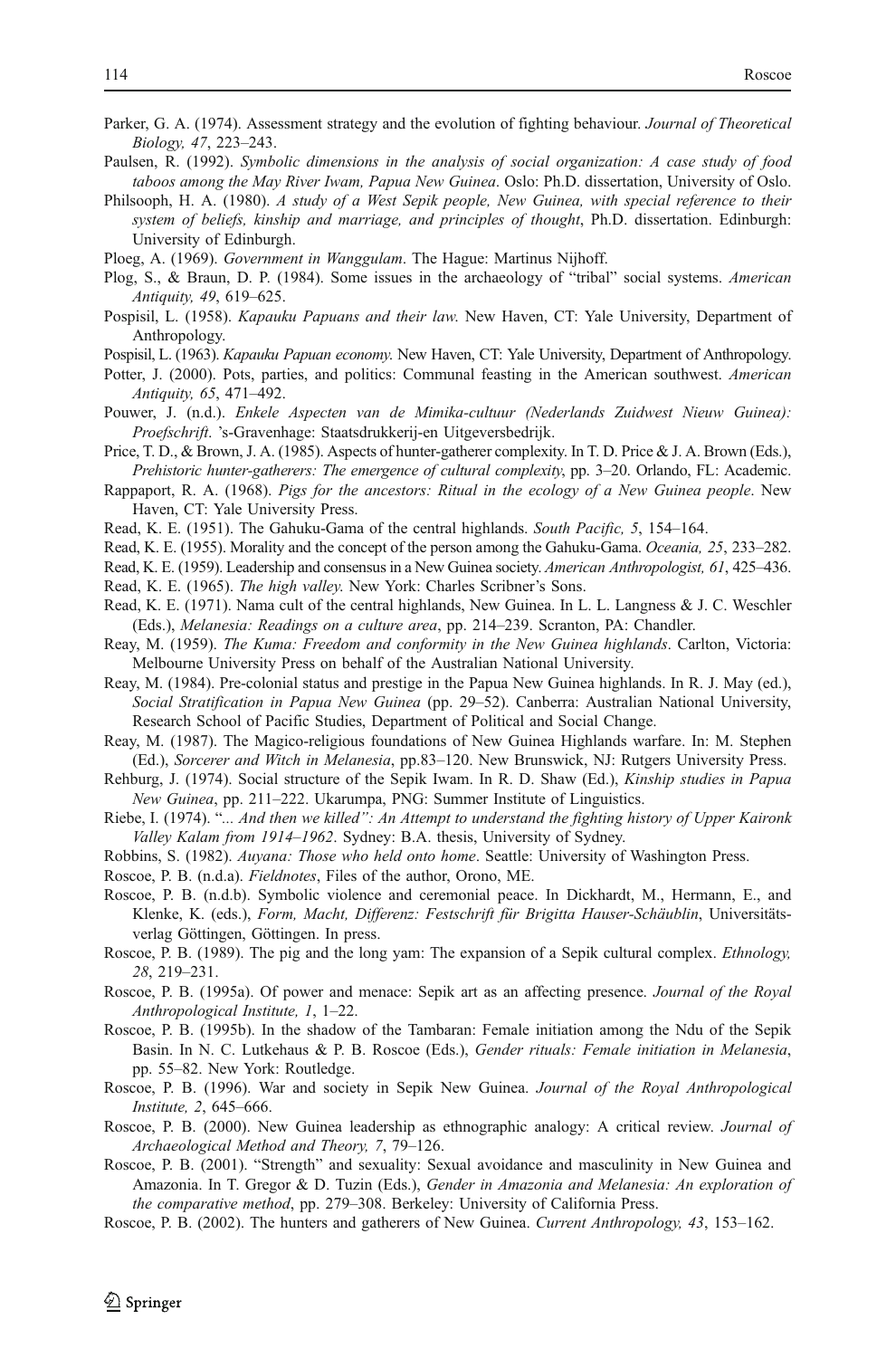<span id="page-46-0"></span>Roscoe, P. B. (2005). Foraging, ethnographic analogy, and Papuan pasts. In A. Pawley, R. Attenborough, J. Golson, & R. Hide (eds.), Papuan pasts: Cultural, linguistic, and biological histories of Papuanspeaking peoples. Pacific Linguistics, Vol. 572 (pp. 555–584). Canberra: Research School of Pacific and Asian Studies, The Australian National University.

- Roscoe, P. B. (2006). Fish, game, and the foundations of complexity in forager society: The evidence from New Guinea. Cross-Cultural Research: The Journal of Comparative Social Science, 40, 29–46.
- Roscoe, P. B. (2007). Intelligence, coalitional killing, and the antecedents of war. American Anthropologist, 109, 485–495.

Roscoe, P. B. (2008a). The comparative method. Religion Compass, 2(4), 734–753.

- Roscoe, P. B. (2008b). Settlement fortification in village and 'tribal' society: Evidence from contact-era New Guinea. Journal of Anthropological Archaeology, 27, 507–519.
- Roscoe, P., & Wais Roscoe, B. (1988). Reproductive decision making and the value of children: The Yangoru Boiken of the Yangoru Subdistrict, East Sepik Province. In M. McDowell (Ed.), Reproductive decision making and the value of children in rural Papua New Guinea, IASER monographs, Vol. 27, pp. 103–123. Boroko, PNG: Papua New Guinea Institute of Applied Social and Economic Research.

Ross, W. A. (1937). Mogei's big barbecue. The Christian Family and Our Missions, 32(84–85), 98.

- Ryan, D'A. (1961). Gift exchange in the Mendi Valley: An examination of the socio-political implications of the ceremonial exchange of wealth among the people of the Mendi Valley, Southern Highlands District, Papua. Sydney: Ph.D. dissertation, University of Sydney.
- Sahlins, M. D. (1961). The segmentary lineage: An organization of predatory expansion. American Anthropologist, 63, 322–345.
- Sahlins, M. D. (1963). Poor man, rich man, big-man, chief: Political types in Melanesia and Polynesia. Comparative Studies in Society and History, 5, 285–303.
- Sahlins, M. D. (1968). Tribesmen. Englewood Cliffs, NJ: Prentice-Hall.
- Salisbury, R. F. (1962). From stone to steel: Economic consequences of a technological change in New Guinea. Victoria: Melbourne University Press.
- Scaglion, R. B. (1976). Seasonal patterns in Western Abelam conflict management practices: The ethnography of law in the Maprik Sub-province, East Sepik Province, Papua New Guinea. Pittsburgh: Ph.D. dissertation, University of Pittsburgh.
- Schieffelin, E. L. (1991). The Great Papuan Plateau. In E. L. Schieffelin & R. Crittenden (Eds.), Like people you see in a dream: First contact in six Papuan societies, pp. 58–87. Stanford: Stanford University Press.
- Service, E. R. (1971). Primitive social organization (2nd ed.). New York: Random House.
- Service, E. R. (1975). Origins of the state and civilization. New York: Norton.
- Smith, E. A. (1981a). The application of optimal foraging theory to the analysis of hunter-gatherer group size. In B. Winterhalder  $\&$  E. A. Smith (Eds.), *Hunter-gatherer foraging strategies: Ethnographic and* archaeological analyses, pp. 36–65. Chicago: University of Chicago Press.
- Smith, R. M. (1981b). Conversion and continuity: Response to missionization in the Papua New Guinea highlands. Canberra: Ph.D. dissertation, Australian National University.
- Smith, E. A. (1987). Optimization theory in anthropology: Applications and critiques. In J. Dupré (Ed.), The latest on the best: Essays on evolution and optimality, pp. 201–249. Cambridge, MA: Bradford Books/MIT.
- Smith, E. A., & Bliege Bird, R. (2005). Costly signaling and cooperative behavior. In H. Gintis, S. Bowles, R. Boyd & E. Fehr (Eds.), Moral sentiments and material interests: The foundations of cooperation in economic life, pp. 115–148. Cambridge, MA: MIT.
- Stanek, M. (1983). Sozialordnung und Mythik in Palimbei: Bausteine zur ganzheitlichen Beschreibung einer Dorfgemeinschaft der Iatmul East Sepik Province, Papua New Guinea. Basel: Ethnologisches Seminar der Universität und Museum für Völkerkunde.
- Steadman, L. B. (1971). Neighbours and killers: Residence and dominance among the Hewa of New Guinea. Canberra: Ph.D. dissertation, Australian National University.
- Strathern, A. (1971). The rope of Moka: Big-men and ceremonial exchange in Mount Hagen New Guinea. Cambridge: Cambridge University Press.
- Strathern, A. (1972a). One father, one blood: Descent and group structure among the Melpa people. London: Tavistock.
- Strathern, M. (1972b). Women in between: Female roles in a male world: Mount Hagen, New Guinea. London: Seminar.
- Strathern, M. (1985). Discovering "social control". Journal of Law and Society, 12, 111–134.